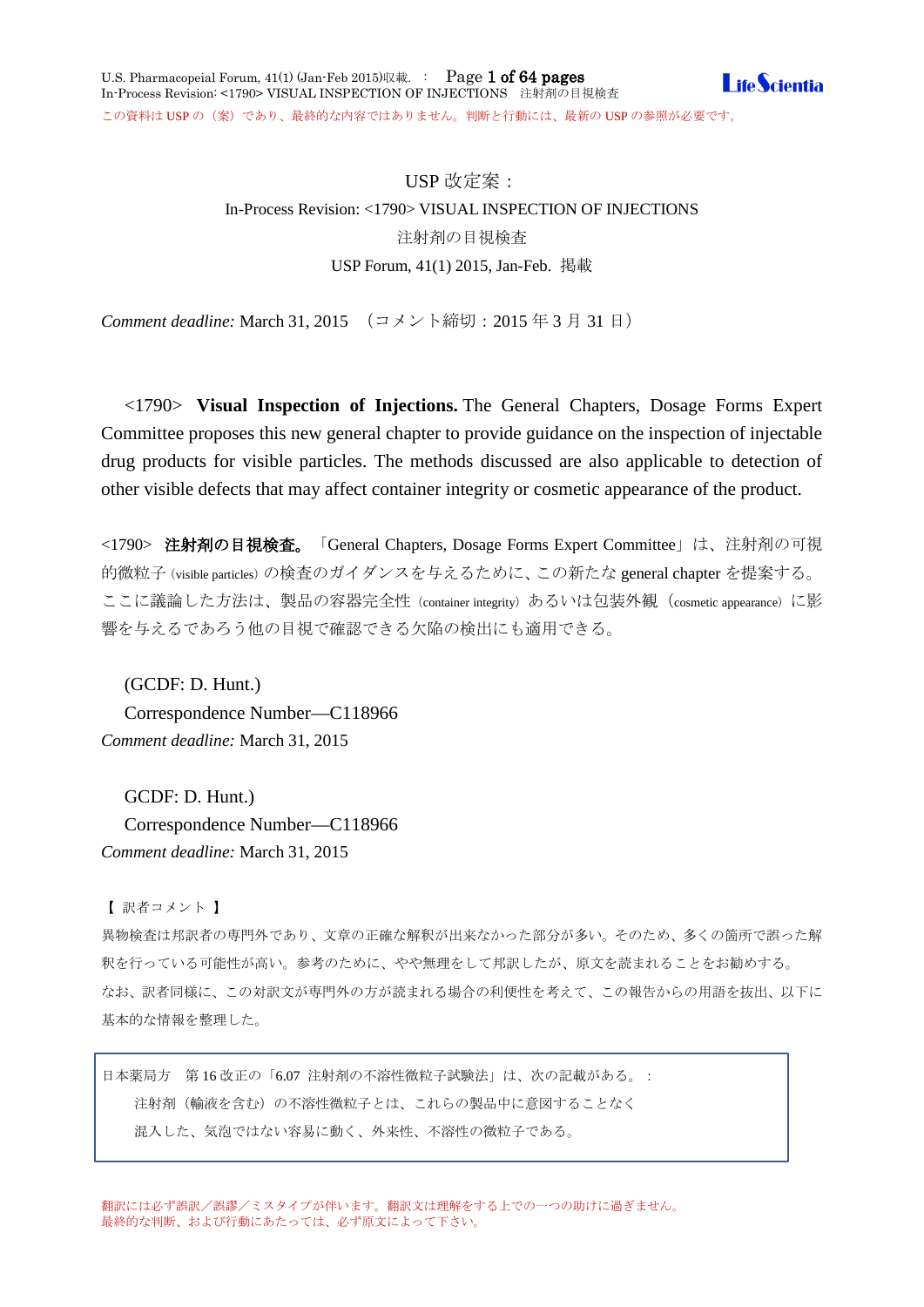「不溶性異物」の英語表現は、"extrinsic foreign matter"である。

「不溶性異物」と「不溶性微粒子」の厳密な定義は公的文書に見られないようであるが、両者の違いは基本的に、大 きさである。感覚的には、次のような区分で使われている。

- ・「不溶性異物」:肉眼で容易に認められるか、あるいは比較的容易に認められる大きさの 注射剤(輸液を含む)中の粒子
- ・「不溶性微粒子」:肉眼で容易に認められるか、あるいはようやく認められる大きさの 注射剤(輸液を含む)中の粒子

粒子の発生原因は、次のように整理することが出来る。



(対応する用語の記載は、本文書にみられない)

計として意図して作成された粒子に対して使用されている ようにも思われる(断定できない)

MVI: Manual Visual Inspection (ヒトによる目視検査)の略記

全数検査 (100% inspection): 容器/栓システムと、その内容物の完全な検査を意味している。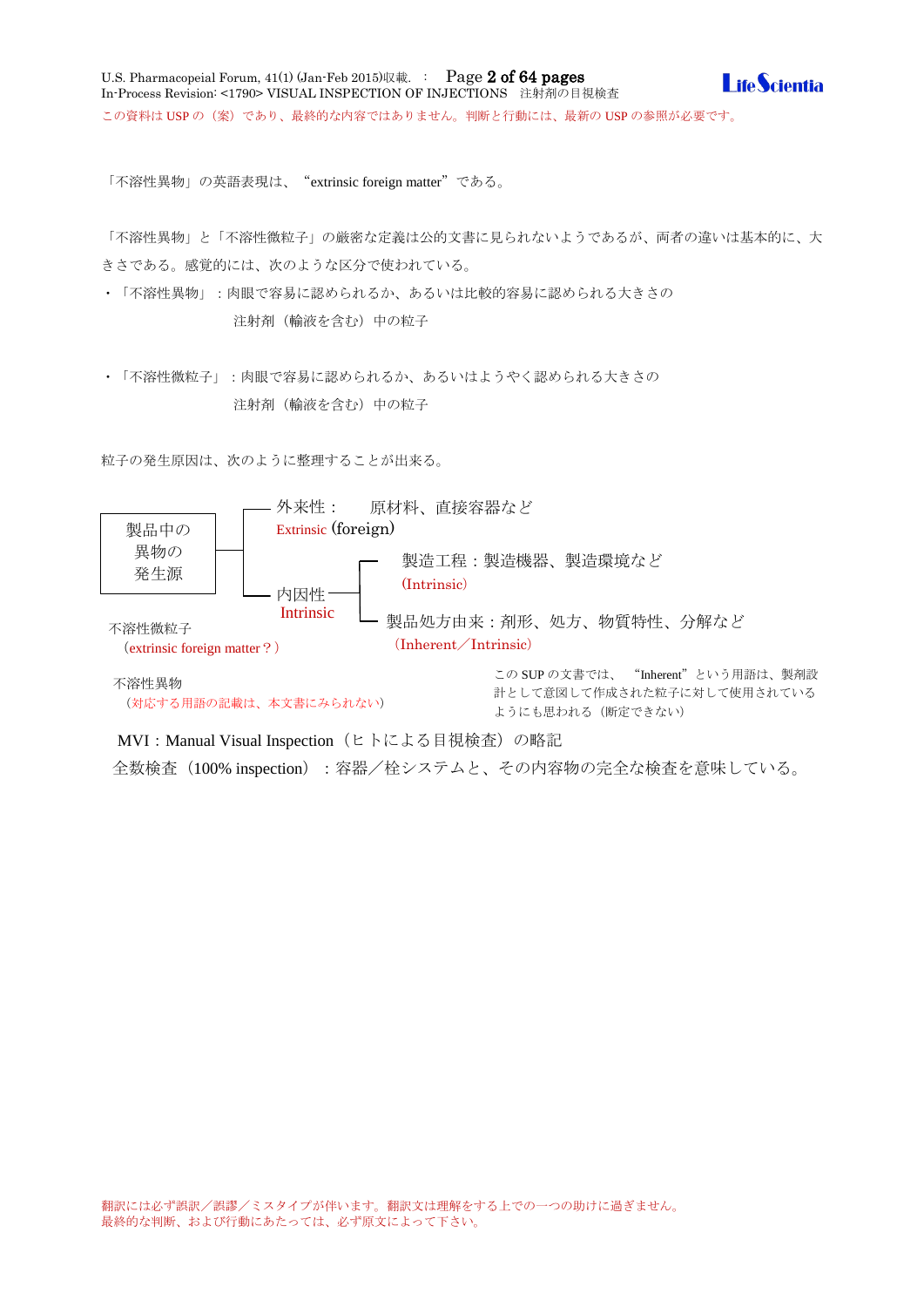*Add the following:*

▲<1790> VISUAL INSPECTION OF INJECTIONS (目視検査)

# 目 次

| 1. SCOPE                                                          |  |
|-------------------------------------------------------------------|--|
|                                                                   |  |
|                                                                   |  |
| 1.3 Defect Prevention                                             |  |
|                                                                   |  |
|                                                                   |  |
|                                                                   |  |
|                                                                   |  |
| 3. TYPICAL INSPECTION PROCESS FLOW (代表的な検査プロセスのフロー)  12           |  |
| 3.1 100% Inspection (全数検査) …………………………………………………………………………… 12       |  |
| 3.2 Acceptance Sampling and Testing (許容されるサンプリングと試験)  14          |  |
|                                                                   |  |
|                                                                   |  |
|                                                                   |  |
|                                                                   |  |
| 4.1 Common Sources of Added Particulates (添加された粒子の共通の由来源)  19     |  |
|                                                                   |  |
| 4.2.1 ROBUST DESIGN DURING DEVELOPMENT (開発期間中の頑健性ある設計)  22        |  |
|                                                                   |  |
|                                                                   |  |
| 4.3 Particulate Removal by Component Washing (直接容器洗浄による粒子の除去)  28 |  |
|                                                                   |  |
| 4.3.2 RUBBER STOPPERS OR PLUNGERS (ゴム栓またはプランジャー)  30              |  |
|                                                                   |  |
|                                                                   |  |
|                                                                   |  |
|                                                                   |  |
| 5. INTERPRETATION OF INSPECTION RESULTS (検査結果の解釈)  35             |  |
|                                                                   |  |
| $\mathbf{r}$                                                      |  |

5.1.1 EXTRINSIC, [INTRINSIC, OR INHERENT PARTICLES](#page-35-0)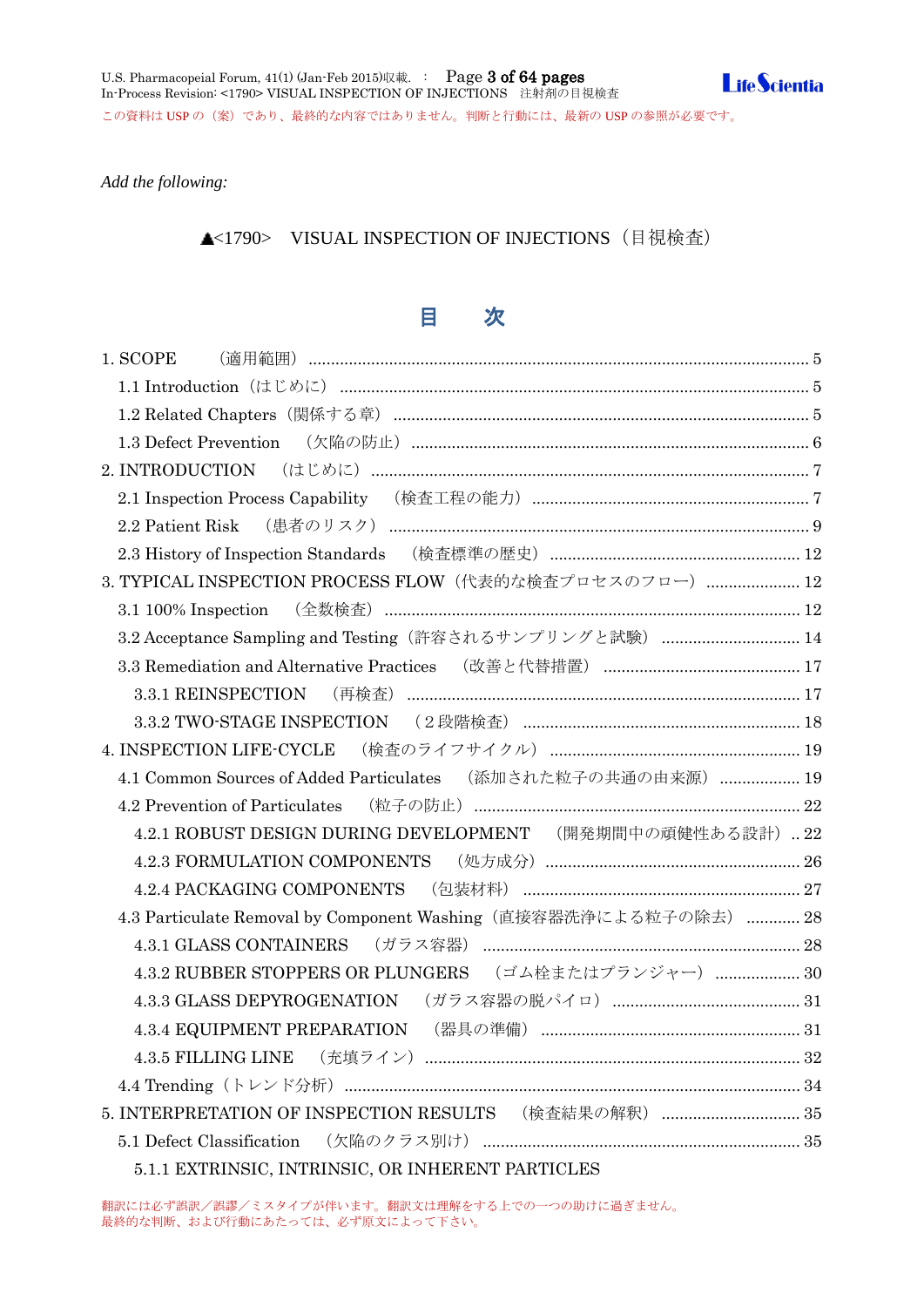U.S. Pharmacopeial Forum, 41(1) (Jan-Feb 2015)収載. : Page 4 of 64 pages In-Process Revision: <1790> VISUAL INSPECTION OF INJECTIONS 注射剤の目視検査



この資料は USP の(案)であり、最終的な内容ではありません。判断と行動には、最新の USP の参照が必要です。

| 5.2 Unique Product and Container Considerations (特殊な製品および容器への考察)  37  |  |
|-----------------------------------------------------------------------|--|
|                                                                       |  |
|                                                                       |  |
|                                                                       |  |
| 5.2.4 TRANSLUCENT PLASTIC CONTAINERS (半透明プラスチック容器)  39                |  |
|                                                                       |  |
|                                                                       |  |
| 6. INSPECTION METHODS AND TECHNOLOGIES (検査方法と技術)  40                  |  |
|                                                                       |  |
| 6.1.1 CRITICAL PROCESS PARAMETERS IN MVI                              |  |
|                                                                       |  |
| 6.1.2 INSPECTOR FATIGUE AND ERGONOMIC CONSIDERATIONS                  |  |
|                                                                       |  |
|                                                                       |  |
| 6.2.1 CRITICAL PROCESS PARAMETERS FOR SEMI-AUTOMATED INSPECTION       |  |
|                                                                       |  |
|                                                                       |  |
|                                                                       |  |
|                                                                       |  |
|                                                                       |  |
| 7. QUALIFICATION AND VALIDATION OF INSPECTION PROCESSES (検査プロセスの適格    |  |
|                                                                       |  |
|                                                                       |  |
|                                                                       |  |
| 7.3 Particle Types (粒子のタイプ) …………………………………………………………………………………52         |  |
|                                                                       |  |
|                                                                       |  |
| 7.7 Training and Qualification of Human Inspectors (検査員の訓練と適格性評価)  56 |  |
|                                                                       |  |
|                                                                       |  |
|                                                                       |  |
|                                                                       |  |
|                                                                       |  |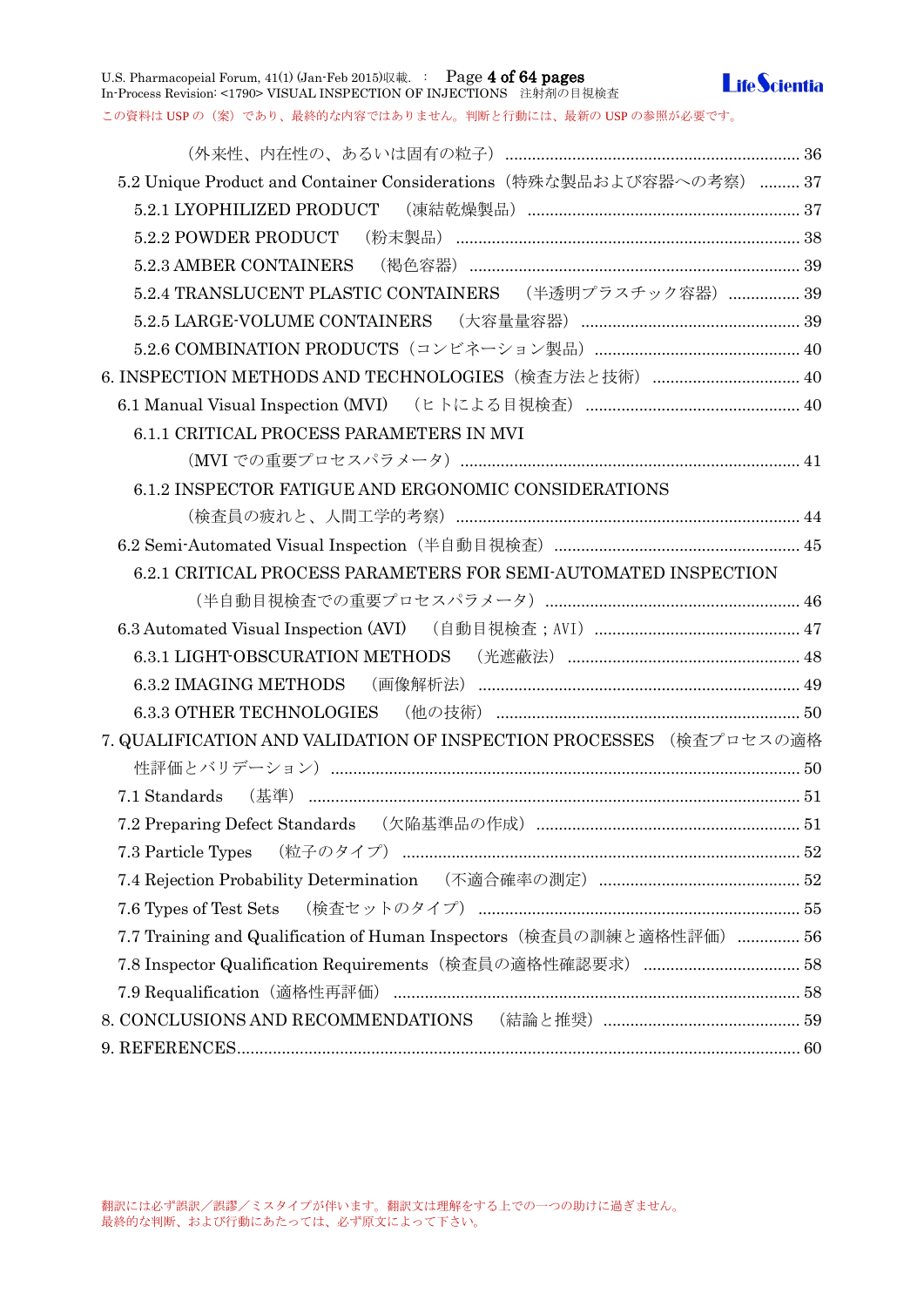<span id="page-4-1"></span><span id="page-4-0"></span>1. SCOPE (適用範囲) 1.1 Introduction (はじめに)

This chapter provides guidance on the inspection of injections for visible particles. The terms particle, particulates, and particulate matter are equivalent and do not have different meaning when used in this chapter. Individual visible particles are generally greater than 50  $\mu$ m in diameter, and the threshold for routine, reliable detection ( $\geq 70\%$  probability) is often near 150 µm for single spherical particles in clear solutions contained in clear glass vials *[1]*. The methods discussed in this chapter are also applicable to the detection of other visible defects. These include, but are not limited to, container integrity defects such as cracks, misplaced stoppers, or incomplete seals, any of which may compromise the sterility of the product. Additional container defects *[2]*, as well as other product characteristics such as fill level, are also detected during visual inspection, and non-conforming units should be rejected using the methods described in this chapter. Inspection for these other quality attributes often occurs at the same time as the inspection for particles. The primary focus of this chapter is a manual reference inspection method; however, semi-automated and automated methods are also discussed.

この章は、注射剤中の異物(visible particles)の検査に関してのガイダンスを与えるものである。粒子 (particle)、微粒子(particulates)、異物(particulate matter)という用語は等価(equivalent)ものであり、この章 で使用する場合には、異なった意味を持っていない。個々の可視的粒子(individual visible particles)は、一 般的に直径 50 µm 以上の大きさであり、その日常的な、信頼性をもった検出 (70%以上) の確率の閾 値は、澄明なガラスバイアル中に含まれる透明な溶液中の単一の球形粒子に関しては、しばしば 150 µm 近くにもなる *[1]* 。この章で議論する方法は、他の可視的な欠陥(visible defects)の検出にも適用 が可能である。それらには、これだけに限定されるものではないが、クラック(cracks)、不適切な位置 の栓 (misplaced stoppers)、不完全なシール (incomplete seals) のような容器完全性の欠陥が含まれる。それ らは何れも、その製品の無菌性を危うくするものである。充填液レベル(fill level)の様な製品のその 他の特徴だけではなく、追加的な容器の欠陥 *[2]* もまた、目視検査中に検出される。そして、不適 合品(non-conforming units)は、この章に述べられた方法を使用して排除(不適合と)されるべきこと。 それらの他の品質特性の検査は、しばしば、粒子の検査と同時に行われる。この章の主な焦点は、 マニュアルによる(ヒトの手による)基準となる検査方法である。;しかしながら、半自動及び自 動の方法もまた議論を行う。

# <span id="page-4-2"></span>1.2 Related Chapters(関係する章)

The general chapter *Injections and Implanted Drug Products (Parenterals)—Product Quality Tests*  $\langle 1 \rangle$  provides an overview of injectable dosage forms and the quality tests associated with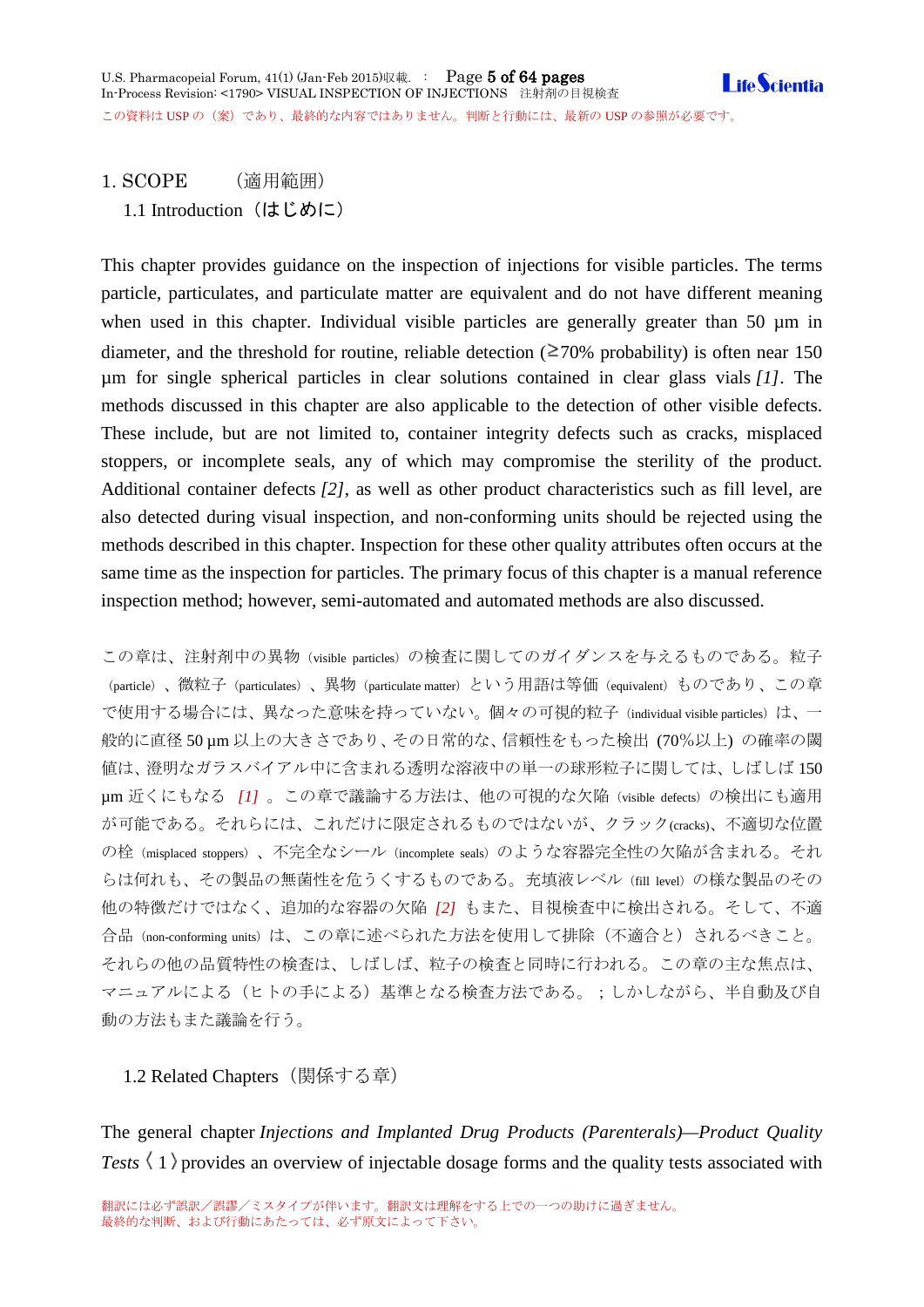U.S. Pharmacopeial Forum, 41(1) (Jan-Feb 2015)収載. : Page 6 of 64 pages **Life**Scientia In-Process Revision: <1790> VISUAL INSPECTION OF INJECTIONS 注射剤の目視検査 この資料は USP の (案)であり、最終的な内容ではありません。判断と行動には、最新の USP の参照が必要です。

them. Another general chapter, *Visible Particulates in Injections*  $\langle 790 \rangle$ , has been added to the *U.S. Pharmacopeia–National Formulary (USP–NF)* to provide a clear definition of routine inspection procedures for injectable products; the goal is to comply with the expectation that products be essentially free of visible particulate matter. Additionally, information on the detection of subvisible particulates is provided in general chapters *Subvisible Particulate Matter in Therapeutic Protein Injections*  $\langle 787 \rangle$ , *Particulate Matter in Injections*  $\langle 788 \rangle$ , and *Particulate Matter in Ophthalmic Solutions*  $\langle 789 \rangle$ . The general chapter *Methods for the Determination of Particulate Matter in Injections and Ophthalmic Solutions*  $\langle$  1788  $\rangle$  provides additional supporting information on measurement methods for subvisible particles.

general chapter(一般情報の章)の "Injections and Implanted Drug Products (Parenterals)—Product Quality *Tests* <1> "は、注射剤と、それに関連する品質試験の概要を与えている。他の general chapter, *Visible Particulates in Injections* <790> は、 *U.S. Pharmacopeia–National Formulary (USP–NF)* に、注射剤の日 常的な検査手順の明確な定義を与えるために加えられたものである。:そのゴールは、「製品(注 射剤)は、本質的に異物からフリーであること (products be essentially free of visible particulate matter)」の期待に 従うことである。それに加えて、目視で見えない粒子(subvisible particulates)の検出についての情報は、 general chapters "*Subvisible Particulate Matter in Therapeutic Protein Injections* <787>,""*Particulate Matter in Injections* <788>"および"*Particulate Matter in Ophthalmic Solutions* <789>."に与えられてい る。general chapter"*Methods for the Determination of Particulate Matter in Injections and Ophthalmic*  Solutions<1788>"は、目視で見えない粒子 (subvisible particulates) の測定に関しての追加のサポート情報 を提供している。

<span id="page-5-0"></span>1.3 Defect Prevention (欠陥の防止)

Although this chapter focuses on detection and removal of product units that show evidence of visible particles, the need for preventing such contamination should not be overlooked. No inspection process, manual or automated, can guarantee complete removal of all visible particulate matter or other visible defects; thus, prevention of such defects is an important consideration. Good process and product design, along with environmental control, are necessary to ensure the reliable production of products with a low particle burden. To ensure the control of defects throughout the process, manufacturers should consider an inspection life-cycle approach *[3]* in critical areas. This approach begins with developing quality attributes based on incoming component specifications, followed by component-level acceptance testing. It extends to component preparation and product-filling procedures, followed by 100% in-process inspection of filled product, and concluding with final acceptance sampling and testing of the finished product. The approach must extend to purchased, ready-to-use components such as containers or closures, where there is no opportunity for subsequent particle removal after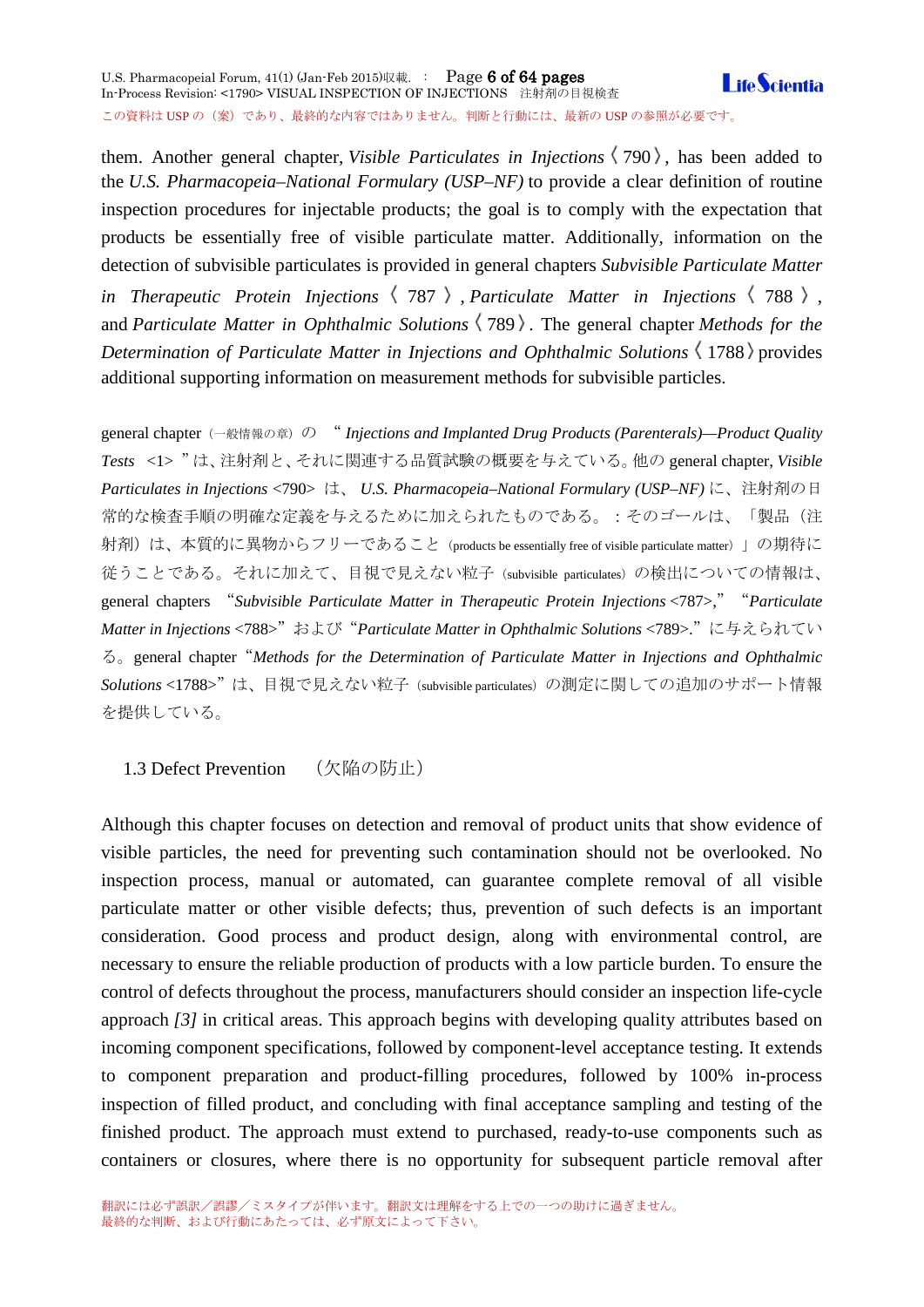receipt and before filling. Stability and retention sample inspection, customer complaint handling, and in-house investigative procedures support this integrated process. The inspection life-cycle is composed of, and supported by, sub-cycles involving qualification, maintenance, personnel training, defect characterization, and the use of standards within each of the critical areas. The final element of the life-cycle is a feedback loop of trending and data review from each of these process areas, resulting in a mechanism that supports continuous process improvement.

この章は、異物(visible particles)を示す製品の単位容器(product units)の検出と除去に焦点をあてている。 そのような汚染を防ぐための必要性については、ここではとりあげていない。マニュアル(ヒトの 手による)の、あるいは自動化された検査工程は、全ての可視的な微粒子、または他の可視的な欠 陥を完全に取り除くことを保証することが出来ない。;それゆえ、そのような欠陥の防止は、重要 な考慮事項となっている。低い粒子負荷を持つ製品の信頼できる製造を保証するためには、環境の 管理と共に、良好なプロセスおよび製品のデザインが、必要である。そのプロセスを通しての欠陥 の制御を保証するために、製造業者は、クリティカルな区域における検査のライフ・サイクル・ア プローチ *[3]*を考えること。このアプローチは、入荷してくるコンポーネント(訳注:この資料では、処方 成分と直接容器を指す。以下同じ)の規格に基づく品質特性の制定と、それに続くコンポーネントの受入試 験を行うことから始まる。コンポーネントの調合と製剤充填操作、引き続き充填品の全数の工程内 検査を行い、充填済製品の全数目視検査が続き、そして、最終製品の最終的な許容されるサンプリ ングと試験での結論まで拡張される。このアプローチは、コンポーネントの受け取り後、そして充 填までの間に、それに続く粒子除去の機会が無ければ、容器および栓の様な、購入したならば、す ぐ使用できる状態にあるコンポーネント(purchased, ready-to-use components)まで拡張しなければならない。 安定性と参考品(retention)のサンプル検査、消費者の苦情の取扱い、および自家調査方法(in-house investigative procedures)は、この統合化されたプロセスをサポートするものである。この検査のライフ· サイクルは、次のものを含むサブサイクルから構成され、またサポートされている。;適格性評価 (qualification)、メンテナンス(maintenance)、職員の訓練(personnel training)、欠陥の特徴付(defect characterization)、 および重要領域(critical areas)のそれぞれの範囲内での標準の使用(use of standards within each of the critical areas)。 このライフ・サイクルの最終的な要素(final element)は、そのプロセスの領域の各々からのトレンド調 査(trending)とデータレビューのフィード・バック・ループであり、それによって継続的なプロセス 改善(continuous process improvement)を生じさせることである。

# <span id="page-6-1"></span><span id="page-6-0"></span>2. INTRODUCTION (はじめに)

2.1 Inspection Process Capability (検査工程の能力)

Visual inspection of injections is necessary to minimize the introduction of unintended particles to patients during the delivery of injectable medications. Such inspection also offers the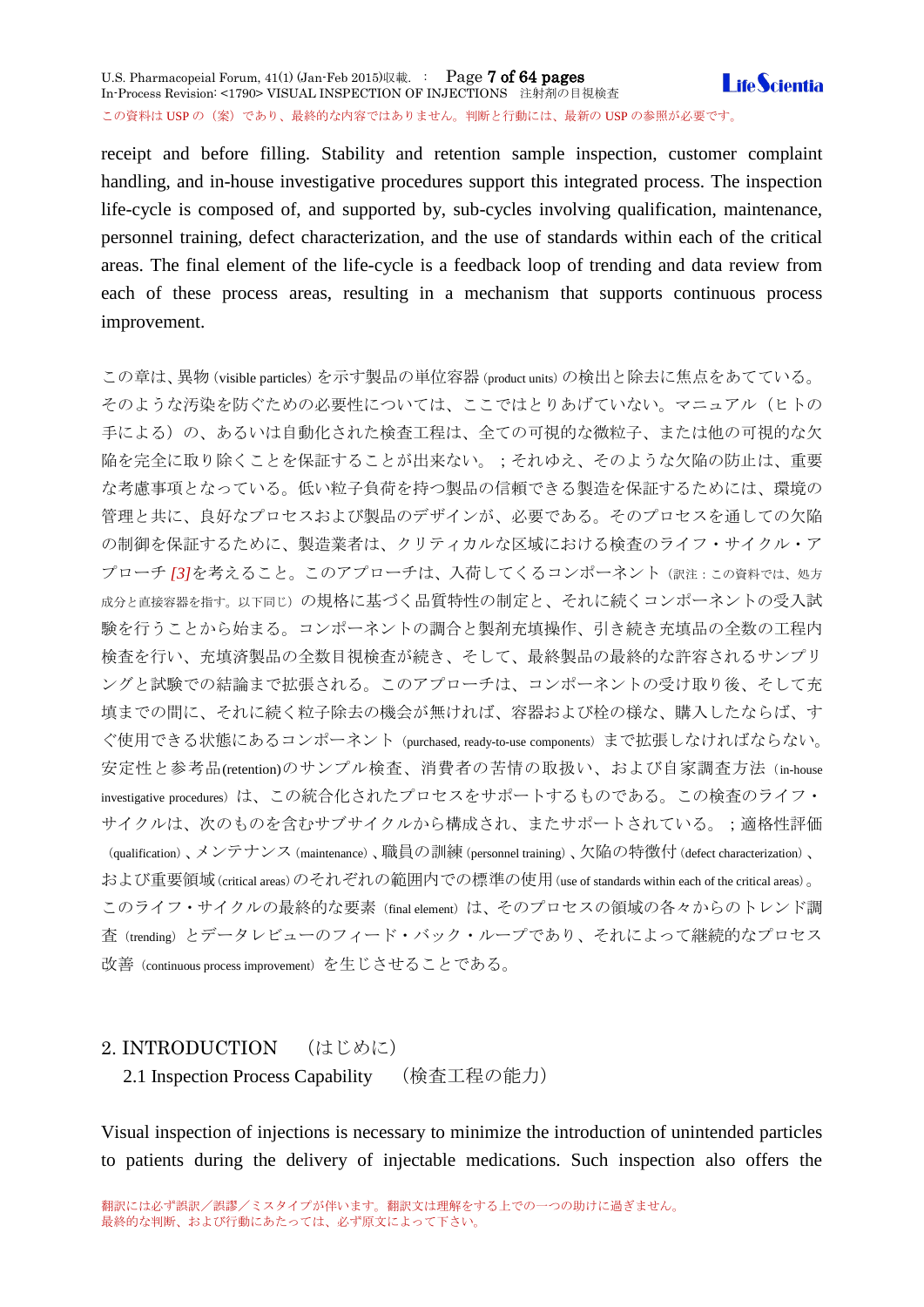opportunity to reject containers whose integrity has been compromised, such as those with cracks or incomplete seals, which pose a risk to the sterility of the product. The desire to detect these defects despite their very low frequency and the randomness of their occurrence has resulted in the current expectation that each finished unit will be inspected (100% inspection). Although zero defects is the goal and this should drive continuous process improvement, zero defects is not a feasible specification for visible particles given current packaging components and processing capability.

注射剤の目視検査は、注射剤投与を通しての患者に対して、意図しない粒子の導入を最小とするた めに必要である。そのような検査はまた、完全性が危ぶまれる容器を廃棄する機会を与えるもので ある。例えば、製品の無菌性に対してリスクを有するクラック、不完全なシールを持つ容器である。 その発生が非常に低頻度、かつランダムであるにも関わらず、その欠陥を検出するという要望は、 個々の最終製品の単位容器を検査する(全数検査;100% inspection)するという、現在の期待(current expectation)を生み出している。ゼロ欠陥(zero defects)がそのゴールであり、これは継続的なプロセス改 善に導くものではあるが、ゼロ欠陥は、現行の包材での可視的粒子の状況とプロセス能力では、容 易に実現可能な規格ではない。

Understanding human performance is critical to establishing visual inspection criteria. The threshold for human vision is generally accepted to be 50 µm. Individual receptors in the eye have a resolution of 11 µm, but typical resolving power is reported as 85–100 µm *[4]*. The detection process is probabilistic: the likelihood of detection is a cumulative function of visible attributes such as particle size, shape, color, density, and reflectivity. Analysis of inspection results pooled from several studies *[5] [6]* shows that the probability of detection for a single 50-µm particle in a clear solution contained in a 10-mL vial utilizing diffuse illumination between 2000 and 3000 lux is only slightly greater than 0%. The detection probability increases to approximately 40% for a 100-µm particle, and typically exceeds 95% for particles that are 200 µm and larger. Thus, in a qualified visual inspection system, the vast majority of extraneous particles that might go undetected and be introduced into the pharmaceutical supply chain will be smaller than 200 µm. Changes to the container (e.g., increasing size and opacity), fill level, and particle characteristics beyond size (e.g., color, shape, and density) will all affect the probability of detection.

ヒトの能力(human performance)を理解することは、目視検査の判断基準を確立するために重要である。 ヒトの視力の閾値は一般的に 50 µm であるとされている。目(eye)の個々のレセプターは、11 µm の解像度をもっているが、代表的な解像力(resolving power)は、85–100 µm と報告されている*[\[4\]](http://www.usppf.com/pf/pub/data/v411/CHA_IPR_411_c1790.html%23CHA_IPR_411_c1790s62)*。 検 出プロセスは、確率的な事象である。: 検出の可能性(likelihood)は、粒子径(particle size)、形状(shape)、 密集状態(density)、反射性(reflectivity)のような視覚特性(visible attributes)の累積関数となる。幾つかの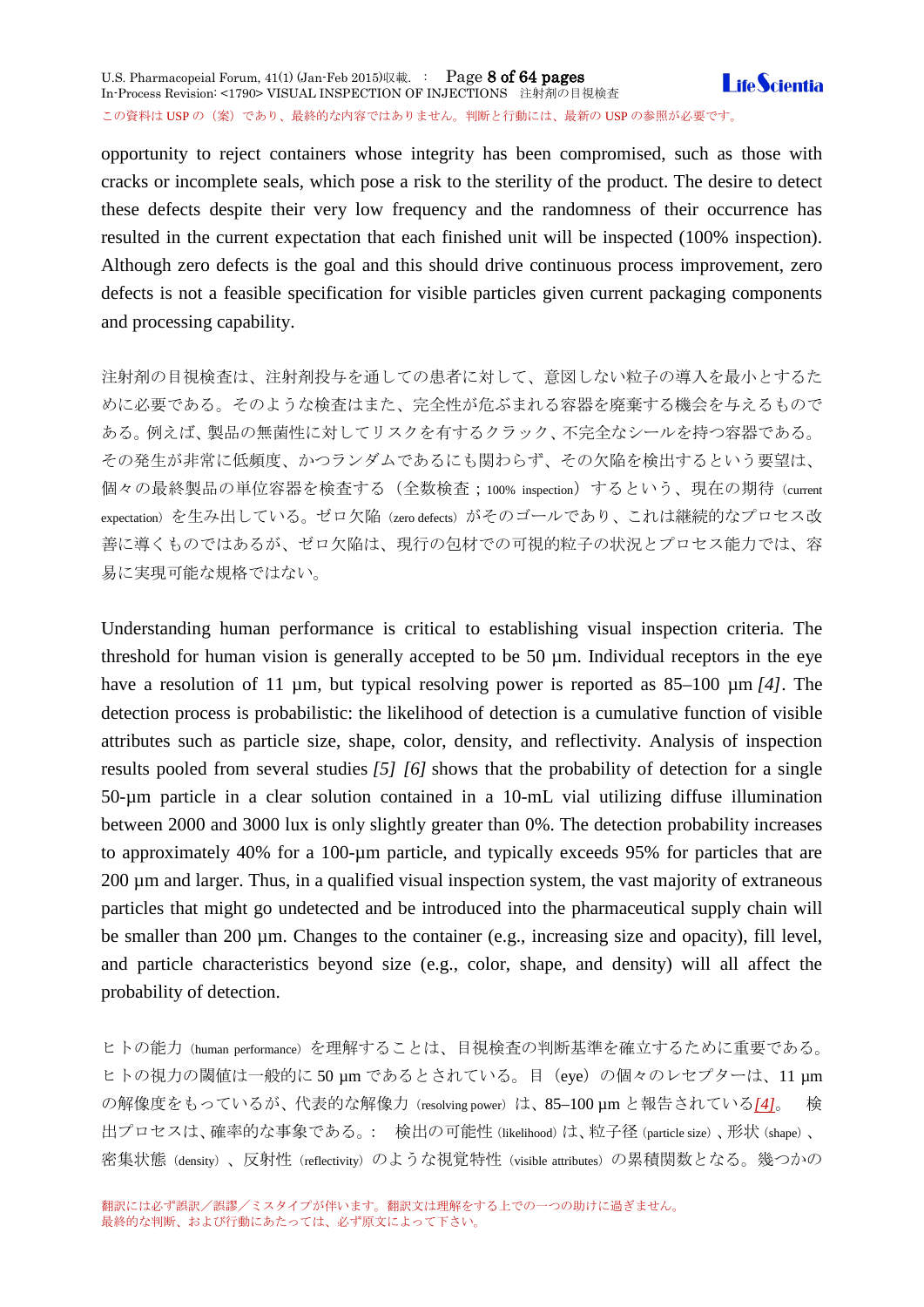### U.S. Pharmacopeial Forum, 41(1) (Jan-Feb 2015)収載. : Page 9 of 64 pages **LifeScientia** In-Process Revision: <1790> VISUAL INSPECTION OF INJECTIONS 注射剤の目視検査 この資料は USP の(案)であり、最終的な内容ではありません。判断と行動には、最新の USP の参照が必要です。

研究から集められた検査結果の解析 *[\[5\] \[6\]](http://www.usppf.com/pf/pub/data/v411/CHA_IPR_411_c1790.html%23CHA_IPR_411_c1790s62)* は、2000 ~ 3000 lux の拡散照明(diffuse illumination)を利 用した 10-mL バイアル中の透明な溶液中の、単一の 50-µm 粒子の検出の確率は、0 %よりも僅かに 大きいことを示した。検出確率は、100-µm の粒子であると約 40%にまで増大し、200µm 以上の粒 子では一般的に、95%を超えている。それゆえ、適格性確認がされた目視検査システム (qualified visual inspection system)において検出されなかった、および医薬品のサプライチェーンから入ってくる外来の 粒子の大部分は、200 µm よりも小さな粒子である。容器の変更(例えば、サイズを大きくしたり、 不透明性を高めたり)、充填量レベル(訳注:メニスカスの高さ)、そして大きさ以上に影響がある粒子 特性(例えば、色、形、そして集合状態)は、検出の確率に影響を与えるものである。

<span id="page-8-0"></span>2.2 Patient Risk (患者のリスク)

A complete review of the medical literature is beyond the scope of this chapter, but the effect of extraneous particles on the patient must be considered. A number of reviews on this subject are available *[6] [7] [8] [9] [10] [11] [12]*. The clinical implications of extraneous particulate matter in injections are determined by many factors, including the size and number of particles, the composition of the material, the potential for microbiological contamination, the route of administration, the intended patient population, and the clinical condition of the patient. For example, an otherwise healthy individual receiving a subcutaneous or intramuscular injection containing sterile, extraneous inert particulates would likely experience no adverse effect or at worst would develop a small granuloma. On the other hand, a critically ill premature infant receiving a particle-laden infusion directly through an umbilical catheter might suffer considerable pathophysiologic sequelae *[13] [14]*.

医学関係の文献を完全にレビューすることは、この章の範囲を超えるものであるが、患者への外来 性微粒子の影響は考えなければならない。この問題に関しての多数の総説の入手可能である*[6] [7] [8] [9] [10] [11] [12]*。注射剤中の外来性微粒子の臨床的な意味合いは、多くの因子によって決定さ れる。この因子としては、粒子の大きさと数、その物質の組成、微生物学的汚染の可能性、投与経 路、目的とする患者母集団(intended patient population)、および患者の臨床的な状態(clinical condition of the patient) が含まれる。例えば、健康に特に問題が無い人が、無菌の不活性な微粒子(sterile, extraneous inert particulates) を含む皮下あるいは筋肉内の注射を受けても、副作用は起こさないであろうし、最悪の場合でも小 さな顆粒(granuloma)が生じる程度である。一方、重大な病気を持った早産児が、umbilical catheter (<sup>ア</sup> ンブリカル・カテーテル;訳注参照) を通して、直接に、粒子を含む輸液を受けたならば、無視することの 出来ない pathophysiologic sequelae(病態生理学的な脳炎後遺症)を生じさせるかも知れない *[13] [14]* 。

訳注:細い複数のカテーテルで装置間を繋いでいるもの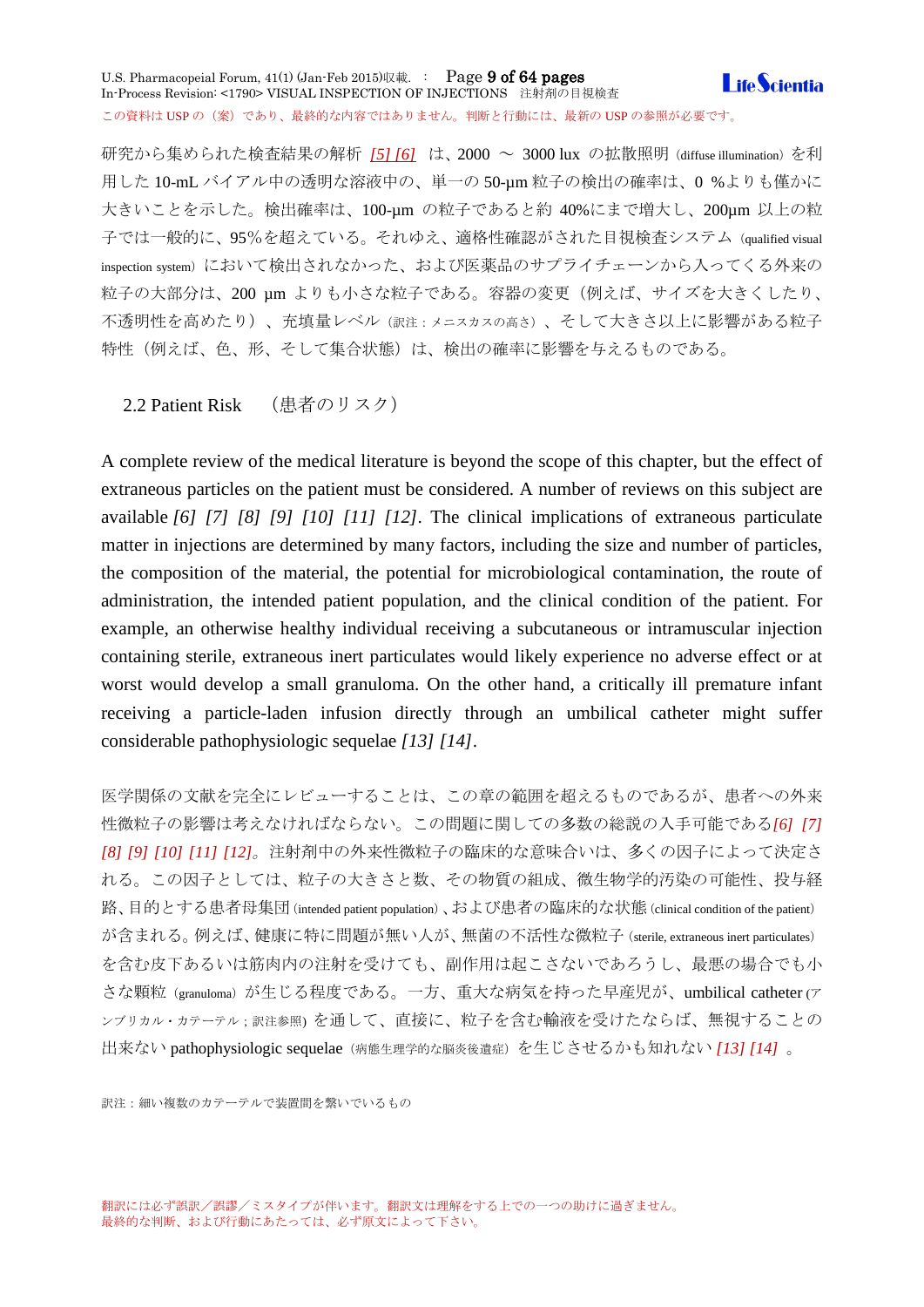U.S. Pharmacopeial Forum, 41(1) (Jan-Feb 2015)収載. : Page 10 of 64 pages **LifeScientia** In-Process Revision: <1790> VISUAL INSPECTION OF INJECTIONS 注射剤の目視検査 この資料は USP の (案) であり、最終的な内容ではありません。判断と行動には、最新の USP の参照が必要です。

Garvin and Gunner were among the first to report a concern about the effects of particles in human patients *[15] [16]*. For obvious ethical reasons, there is a lack of controlled studies on the effect of particles in human patients. Some anecdotal information about human patient safety may be obtained by examining case reports of intravenous drug abusers *[17] [18] [19]*. In these cases, solid oral dosages are often ground up and injected as a slurry; pulmonary foreign body emboli and granulomas were observed in these patients *[20]*. Unfortunately, the clinical risks to human patients posed by small numbers of particles are difficult to infer from these observations due to the extreme number of foreign particles and the uncontrolled conditions in which they were administered.

Garvin と Gunner は、多くの研究者のなかでもとりわけ、患者における粒子の影響を懸念の報告し た最初の人達である*[15] [16]*。明白な倫理的な理由のために、患者への影響についての、管理され た研究が欠如している。患者の安全性についての、幾つかのケーススタディ的な情報(anecdotal information) が、静脈注射での薬物乱用者 (intravenous drug abusers) の症例報告書を調べことで得られる可 能性がある*[17] [18] [19]*。これらの症例では、しばしば固形の経口製品が擦りつぶされ、スラリー 状にして投与されている。;それらの患者では、pulmonary foreign body emboli (肺の外来性の身体性塞栓?) と 肉芽腫 (granulomas) が観察された *[20]*。 残念ながら、そのような多数の外来性粒子と投与が管理 されていない状態での観察からは、少ない数の粒子で引き起こされる患者に対する臨床的なリスク を推論することは困難である。

Numerous animal studies have been conducted to determine the fate of intravenous particles with different sizes and composition *[21] [22] [23] [24]*. Most studies have focused on subvisible particles with a diameter of less than 50  $\mu$ m. In these studies, a massive infusion of particles has been accompanied by histologic evidence of injury to pulmonary capillary endothelial cells *[25]*, microscopic thrombi in the pulmonary capillaries *[26]*, pulmonary microscopic granulomata *[27]*, and hepatic inflammatory effects *[28]*. Although useful for understanding the pathophysiologic response to particulate matter, the large number of particles used in these studies (e.g.,  $10^9$  particles/kg per injection) provides little insight into the risk to humans posed by small numbers of macroscopic particles. Arterial embolization using materials such as polyvinyl alcohol (PVA), collagen-coated acrylic microspheres, and gelatin spheres also provides some insight into the potential human pathophysiologic implications of non-target embolization of extraneous-particle intravenous infusions. In these cases, massive particle loads moving from the arterial injection site into the venous circulation were also reported *[29] [30] [31] [32] [33]*.

各種の大きさと組成を持った粒子を静脈投与したときの運命(fate)を調べるために、多くの動物実 験が行われている *[21] [22] [23] [24]*。多くの研究は、直径が 50µm 未満の目には見えない粒子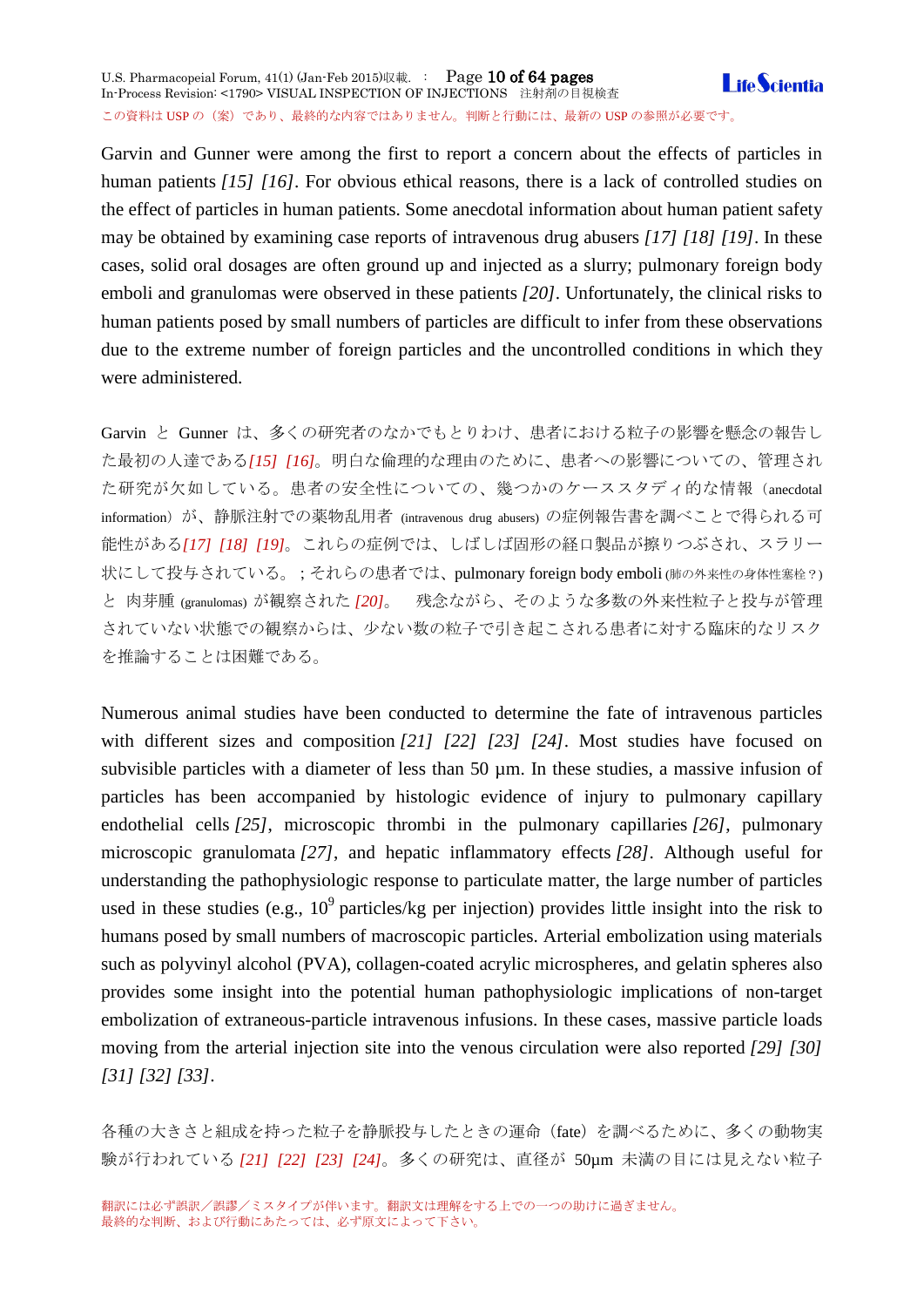### U.S. Pharmacopeial Forum, 41(1) (Jan-Feb 2015)収載. : Page 11 of 64 pages **LifeScientia** In-Process Revision: <1790> VISUAL INSPECTION OF INJECTIONS 注射剤の目視検査 この資料は USP の (案) であり、最終的な内容ではありません。判断と行動には、最新の USP の参照が必要です。

(subvisible particles) に焦点が絞られている。それらの研究では、大量の粒子を含む点滴 (massive infusion of particles) が、injury to pulmonary capillary endothelial cells (肺毛細血管内皮細胞に対する損傷) *[25]*、 microscopic thrombi in the pulmonary capillaries(肺毛細血管の顕微鏡的な血栓 )*[26]*, pulmonary microscopic granulomata (肺の顕微鏡的な肉芽腫症)*[27]*、および hepatic inflammatory effects(肝の炎症効果) *[28]*を引き 起こすという組織学的な証拠が得られている。粒子(particulate matter)に対する病態生理学的反応を理 解するためには有用ではあるが、それらの研究で使用された多数の粒子(e.g.,  $10^9$  particles/kg per injection) は、少数の可視的な粒子 (macroscopic particles) が引き起こす人へのリスクへの推測を殆ど提供 しない<sub>。polyvinyl alcohol (PVA)、collagen-coated acrylic microspheres および gelatin spheres のような物</sub> 質を使用した arterial embolization (動脈閉栓術)はまた、外来性粒子の静脈内点滴の非標的型の塞栓 (non-target embolization)に関しての、潜在的な人病態生理学的意義(potential human pathophysiologic implications) に関しての、可能性ある幾つかの見識をもたらしている。それらの事例では、また動脈の注射部位 から静脈循環(venous circulation)へ移動する大量の粒子負荷も報告されている *[29] [30] [31] [32] [33]*。

In a review of the hazards of particle injection, it has been found that the primary contributor of particulate matter in vial presentations is the rubber closure, a risk that is present with almost every injection. In addition, case reports have documented injury associated with infusion of significant quantities of precipitated admixtures or therapeutic use of particles for embolization *[13] [14] [34]*. Despite the administration of an estimated 15 billion doses of injectable medicines each year *[35]*, no reports of adverse events associated with the injection of individual visible particles have been found.

粒子を含む注射剤の危害のレビューで、バイアル形態での微粒子の主たる寄与原因(primary contributor) はゴム栓であること、そして、そのリスクは殆ど毎回の注射の際に存在していることが判っている。 更に症例報告書は、沈殿した混合物のかなりの量を点滴したとき係る傷害(injury)、あるいは塞栓 (embolization)のための粒子の治療的な使用に関連する所の傷害を記載している *[13] [14] [34]*。毎年、 推計 150 億ドーズの注射剤の *[35]* が投与されているのにかかわらず、単一の可視的粒子の注射に 関連する副作用の報告は見られていない。

Ultimately, the safety considerations related to particulate matter in injections must be assessed for each drug product, intended patient population, and method of administration. No single set of inspection criteria can adequately anticipate all of the potential risks to the patient. The methods outlined in chapter  $\langle 790 \rangle$  should serve as essential requirements when assessing the adequacy of the visual inspection procedure, but supplemental acceptance criteria should be added when the patient population and intended use of the product warrant these additional measures.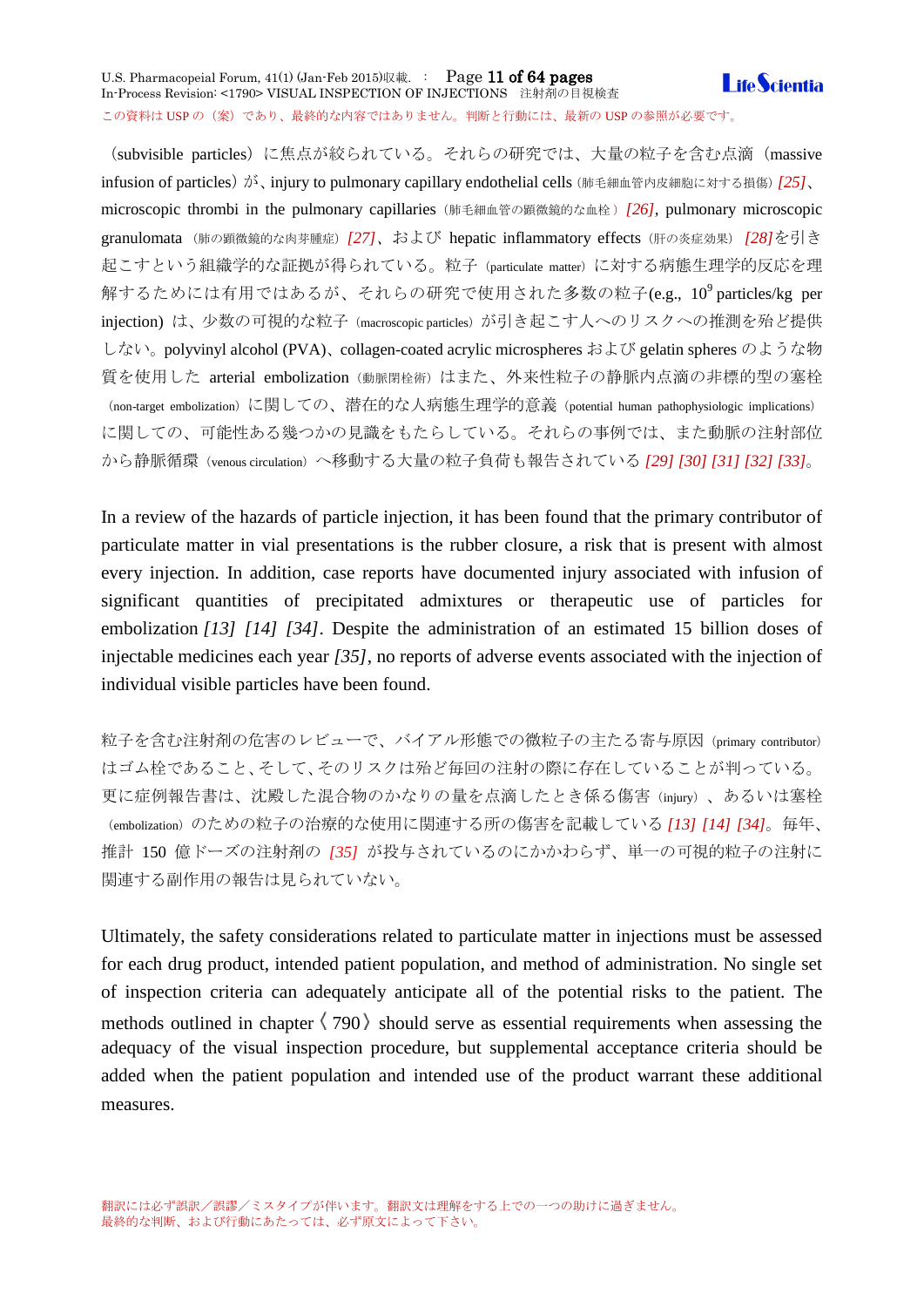U.S. Pharmacopeial Forum, 41(1) (Jan-Feb 2015)収載. : Page 12 of 64 pages **I** ife *Scientia* In-Process Revision: <1790> VISUAL INSPECTION OF INJECTIONS 注射剤の目視検査 この資料は USP の (案)であり、最終的な内容ではありません。判断と行動には、最新の USP の参照が必要です。

最終的に、注射剤中の粒子に係る安全への考察は、各製品、目的とする患者の母集団、および投与 方法について評価(アセス)しなければならない。検査判定基準の一つのセット(single set of inspection criteria) では、患者に対する可能性あるリスクの全てを予測することは出来ない。Chapter <790> に概説さ れている方法は、目視検査方法の適切性を評価する場合にあっては、必須の要求事項として役立た つものであろう。しかし、その製品の対象とする患者母集団と目的とする用途が、それらの追加的 な指標(additional measures)を正当なものとする場合は、それを補遺する判定許容基準を加えるべきであ る。

<span id="page-11-0"></span>2.3 History of Inspection Standards (検査標準の歴史)

The requirement for injections to be "true solutions" appeared in *USP* IX in 1915, and the first appearance of "solution clarity" for parenterals occurred in 1936 in *NF* IV. Since then, there have been numerous modifications to the compendia in this regard. A comprehensive history of compendial inspection standards is available in the *Pharmacopeial Forum [\[1\]](http://www.usppf.com/pf/pub/data/v411/CHA_IPR_411_c1790.html%23CHA_IPR_411_c1790s62)*.

注射剤(injections)は"true solutions"(真性の溶液)であるという要求は、1915 年の *USP* IX で示された。 そして注射剤(非経口投与剤;parenterals)に対する"solution clarity"(溶液の澄明性)は、1936 の *NF* IV で入れ られた。それ以降、この観点で、公定書(訳注: USP と NF)に多くの改善(modifications)が加えられてい る。公定書収載の検査基準の広汎な履歴は、*Pharmacopeial Forum [\[1\]](http://www.usppf.com/pf/pub/data/v411/CHA_IPR_411_c1790.html%23CHA_IPR_411_c1790s62)* で入手することが可能である。

# <span id="page-11-1"></span>3. TYPICAL INSPECTION PROCESS FLOW(代表的な検査プロセスのフロー)

<span id="page-11-2"></span>3.1 100% Inspection (全数検査)

Chapter  $\langle 790 \rangle$  establishes the expectation that each unit of injectable product will be inspected as part of the routine manufacturing process. This inspection should take place at a point when defects are most easily detected, for example, prior to labeling or insertion into a device or combination product. Each unit may be examined manually with the unaided eye, or by using a conveyor to transport and present the containers to a human inspector (semi-automated inspection), or by means of electronic image analysis (automated inspection). Manual and semi-automated inspection should only be performed by trained, qualified inspectors. Inspection may also be enhanced by means of a device that holds more than a single unit at one time for examination. This inspection may be performed in-line with filling or packaging or in a separate, off-line inspection department. The intent of this inspection is the detection and removal of any observed defect. When in doubt, units should be removed.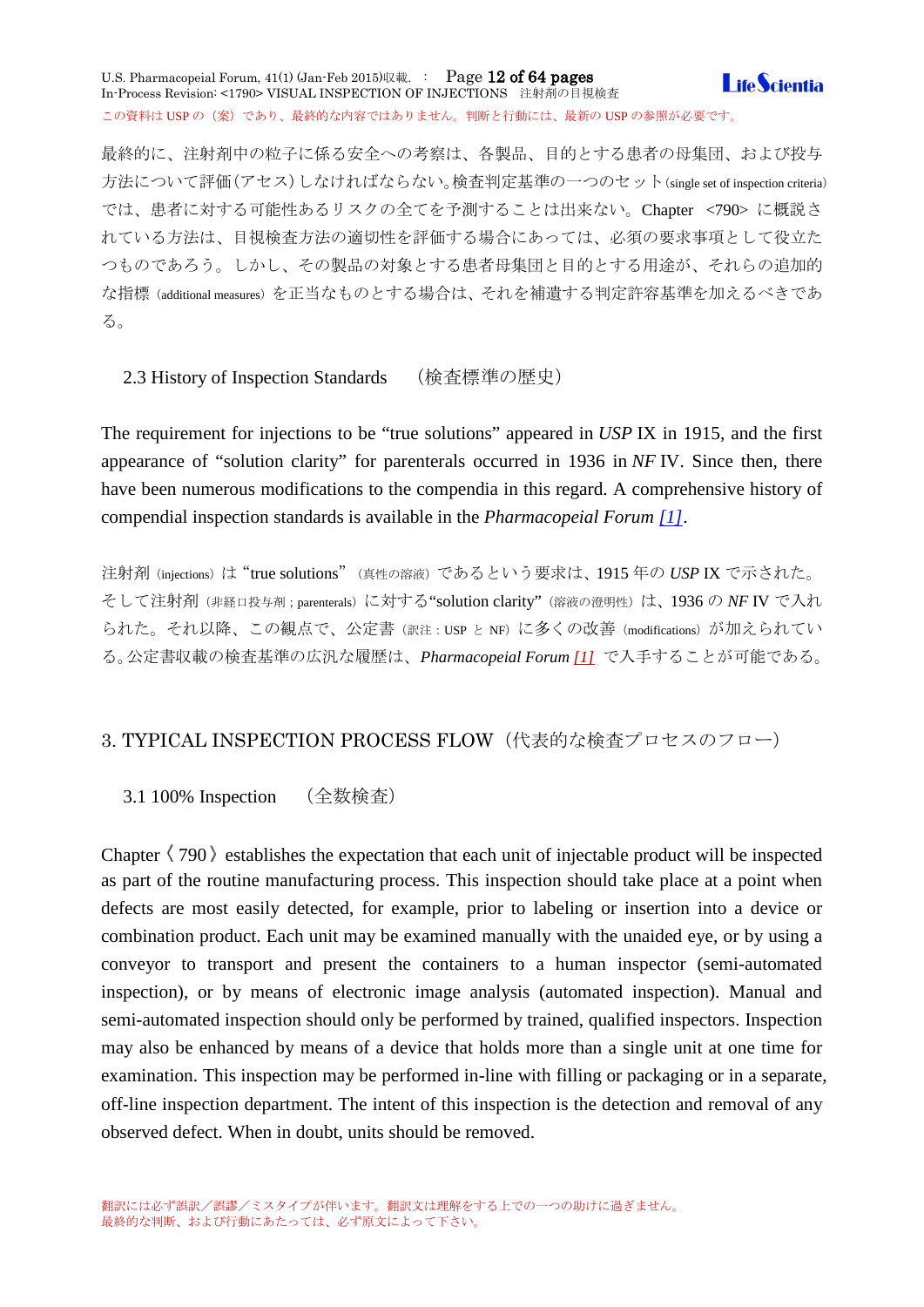U.S. Pharmacopeial Forum, 41(1) (Jan-Feb 2015)収載. : Page 13 of 64 pages **Life**Scientia In-Process Revision: <1790> VISUAL INSPECTION OF INJECTIONS 注射剤の目視検査 この資料は USP の(案)であり、最終的な内容ではありません。判断と行動には、最新の USP の参照が必要です。

Chapter <790> は、注射製品の各単位容器が日常的な製造プロセスの一部として検査されることの期 待を定めている。この検査は、欠陥が最も容易に検出される時点で行うべきである。例えば、医療 機器 (device) あるいはコンビネーションプロダクト (combination product) へのラベル表示 (labeling) と添付 文書挿入(insertion)をする前の時点である。各単位容器は、マニュアル(人の手)により裸眼(unaided eye) で、あるいは検査員へ被検容器を移送し提示するためのコンベヤーを使用して(半自動検査)、あるい は電子的な画像解析の方法(自動検査)により試験が行われる。マニュアル及び半自動の検査は、訓練 を受け、適格性を評価された検査員(trained, qualified inspectors)のみによって行うべきであろう。検査は また、検査 (examination) のある時点で、単位容器の1個以上を持つことが出来る治具 (device) を使用 することより効率を高めることが出来るであろう。この検査は、充填あるいは包装を持つインライ ン(訳注:一連のライン)としてあるいは、オフラインとして、検査部門で別に行うことになるであろ う。この検査の目的は、観察された如何なる欠陥であっても、それを検出し、取り除くことである。 疑わしい場合には、その単位容器は取り除くべきである。



Figure 1. Typical Process Flow Chart (図1. 代表的なプロセスフロー図)

- NOTE—100% inspection refers to the complete inspection of the container/closure system and its contents. Inspection may be accomplished in a single operation or in multiple steps using a combination of technologies. See additional discussion in *Section 3.3 Remediation and Alternative Practices* and *Section 6 Inspection Methods and Technologies*.
- 注— 全数検査 (100% inspection) は、容器/栓システムと、その内容物の完全な検査を意味している。 検査は単一の作業として、あるいは複数の技術の組み合わせを使用しての複数のステップと して遂行される。*Section 3.3 Remediation and Alternative Practices* and *Section 6 Inspection Methods and Technologies*.の追加の議論も参照されたい。
- NOTE—Supplemental testing is required when the nature of the product or container limits visual inspection of the contents (e.g., with a lyophilized cake or powder or with an amber glass or opaque container). See additional discussion in *Section 5.2 Unique Product and Container Considerations*.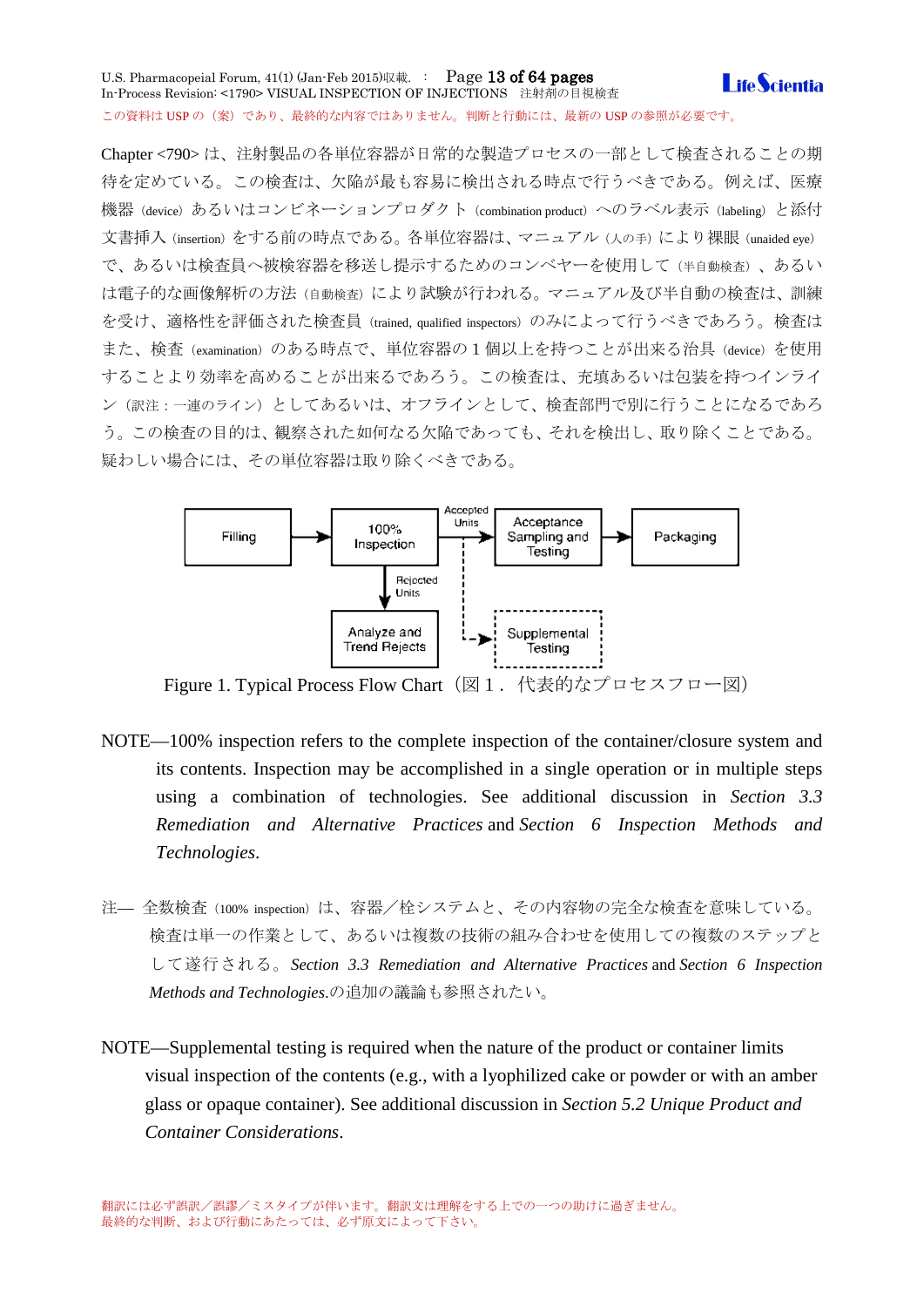U.S. Pharmacopeial Forum, 41(1) (Jan-Feb 2015)収載. : Page 14 of 64 pages In-Process Revision: <1790> VISUAL INSPECTION OF INJECTIONS 注射剤の目視検査 この資料は USP の (案)であり、最終的な内容ではありません。判断と行動には、最新の USP の参照が必要です。



注 — 製品あるいは容器の性質が、内容物の目視検査に制限を生じる時(例えば、凍結乾燥のケー キまたは粉末であるとき、あるいは褐色のガラス容器あるいは不透明の容器の場合)は、補強 のための試験が必要となる。*Section 5.2 Unique Product and Container Considerations*.の追加の議 論を参照のこと。

During 100% inspection, limits on typical rejection rates should be established to identify atypical lots *[36]*. These limits may be established for categories of defects (e.g., critical, major, and minor) or for specific types of defects (e.g., particles). A review of historical performance is useful in establishing these limits, and the review may include products similar in appearance and manufacture. Periodic reassessment of these limits is recommended to account for expected process improvements and/or normal fluctuations in process baseline *[37]*. If a limit is exceeded, it should trigger an investigation. The outcome of the investigation will determine whether additional inspection is necessary.

全数検査を行っている間に、非代表的なロット(atypical lots)を特定するために、代表的な棄却割合に ついての限度値を確立すること*[36]*。これらの限度値は、欠陥の区分(例えば、critical, major, and minor) または、欠陥の特定なタイプ(例えば粒子)の区分について確立することになるであろう。過去の 実績のレビューは、それらの限度値を確立するうえで有用であり、そのレビューは外観や製造が類 似する製品を含めることも良いであろう。それらの限度値の定期的な再評価(periodic reassessment)は、 期待されるプロセス改善(expected process improvements)および/または工程のベースライン(process baseline) の通常の変動を考慮することが推奨される*[37]*。もし、その限度値を超えたならば、それは調査を 開始する引き金とすべきである。その調査の結果は、追加検査が必要かを決定するものになるであ ろう。

<span id="page-13-0"></span>3.2 Acceptance Sampling and Testing (許容されるサンプリングと試験)

After 100% inspection, a statistically valid sample is taken from the units accepted by the inspection process. This may be a random sample from across the batch or a representative sample (e.g., at fixed time intervals or a fixed number per tray). Typical sampling plans used for this purpose can be found in the ANSI/ASQ Z1.4 standard *[38]*. Defects may not be distributed equally over the lot, and therefore a sampling process that represents the whole lot is required. Equivalent plans may also be found in the ISO 2859 *[39]* or JIS Z9015 *[40]* standards. For batch release, the sampling plans listed as Normal II are typically used. Tightened sampling plans may be appropriate when an atypical result is observed or reinspection is performed. These plans specify a sample size for a range of batch sizes and require selection of an Acceptable Quality Level (AQL). The AQL is the defect rate at which 95% of the lots examined will be accepted and is a measure of falsely rejecting good batches. Critical defects (those that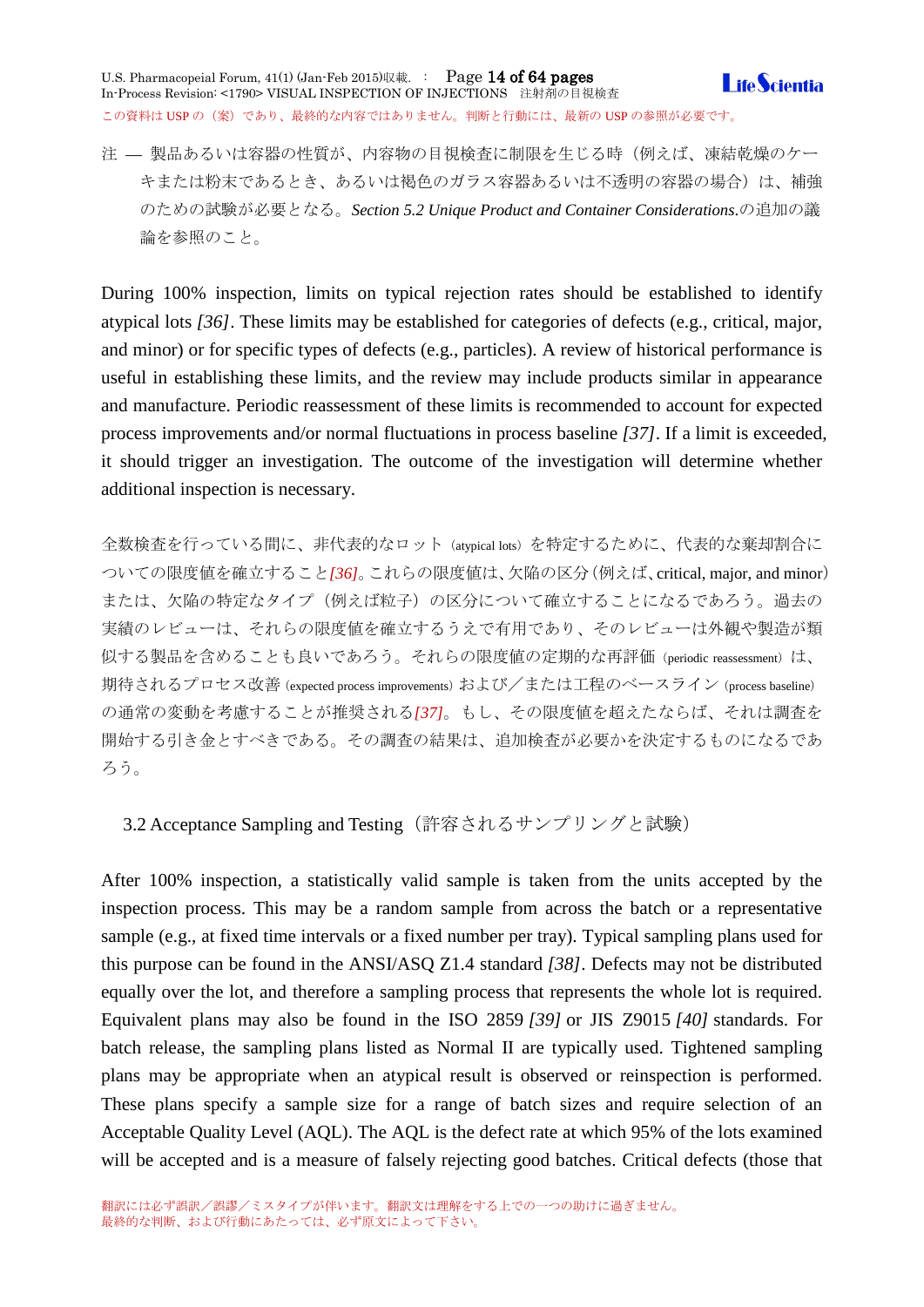pose the greatest risk to the patient) should be assigned an AQL with a low value. Often, the accept number (the number of defective units allowed in the sample) for a critical defect is zero. Major and minor defects, which pose less risk to the patient, will have increasing (less stringent) AQL values and accept numbers greater than zero. *Table 1* shows the range of AQL values typically used for visual inspection processes *[41]*.

全数検査(100% inspection)後、検査工程で適となった単位容器から、統計的に妥当な数のサンプルを採 取する。これは、バッチ全体からのランダムにサンプリングするか、または代表的なサンプルを採 取する(例えば一定の時間間隔で採取するか、あるいは各トレイから固定された数を採取する)と いう方式となるだろう。この目的に使用する代表的なサンプリング計画は、ANSI/ASQ Z1.4 standard *[38]* にみることが出来る。欠陥はロット全体にわたって均一に分布はしていないであろう。 それゆえ、ロット全体を象徴するようなサンプリングプロセスが要求される。前者と同等なサンプ リング計画は、ISO 2859 *[39]* または JIS Z9015 *[40]* standards にもみることが出来る。バッチ出 荷のために、Normal II(検査水準Ⅱ)にリストされているようなサンプリング計画が、一般的に使 用される。非定型的な結果が見られた時、あるいは再検査を行った時は、tightened sampling plans(き つめのサンプリング計画)が適切であろう。それらのサンプリング計画は、バッチサイズの範囲に 応じたサンプリングサイズを規定し、Acceptable Quality Level (合格品質水準;AQL)の選択をすることが 必要である。AQL は、検査したロットの 95%が合格するもの(訳注:この説明は正しいか?)であって、 良品のバッチを誤って不合格とする尺度(measure)である。致命的な欠陥(Critical defects;患者に対 して重大なリスクを有する欠陥)は、AQL を低い値(訳注:すなわち厳しい数値)に割り当てるべきであ る。しばしば、致命的欠陥に対する許容される数(サンプル中に許容される欠陥の数)はゼロと割 り当てがされる。患者に対して致命的欠陥よりも低いリスクを有する所の、重大および軽微な欠陥 (major and minor defects)は、AQL の値を大きく(厳しさを緩和)させて、ゼロよりは大きな値を許容さ せる。*Table 1* は、目視検査プロセスに一般的に使用される AQL 値の範囲を示している*[41]*。

Table 1. Typical AQL Values for Visual Inspection Processes

| <b>Defect Category</b> | AQL Range (%)  |
|------------------------|----------------|
| Critical               | $0.010 - 0.10$ |
| Major                  | $0.10 - 0.65$  |
| Minor                  | $1.0 - 4.0$    |

[NOTE—When establishing a sampling plan, select the sample size required for the AQL associated with the critical defect category. Use this sample plan for major and minor defects, adjusting the accept numbers as needed for the larger sample size.]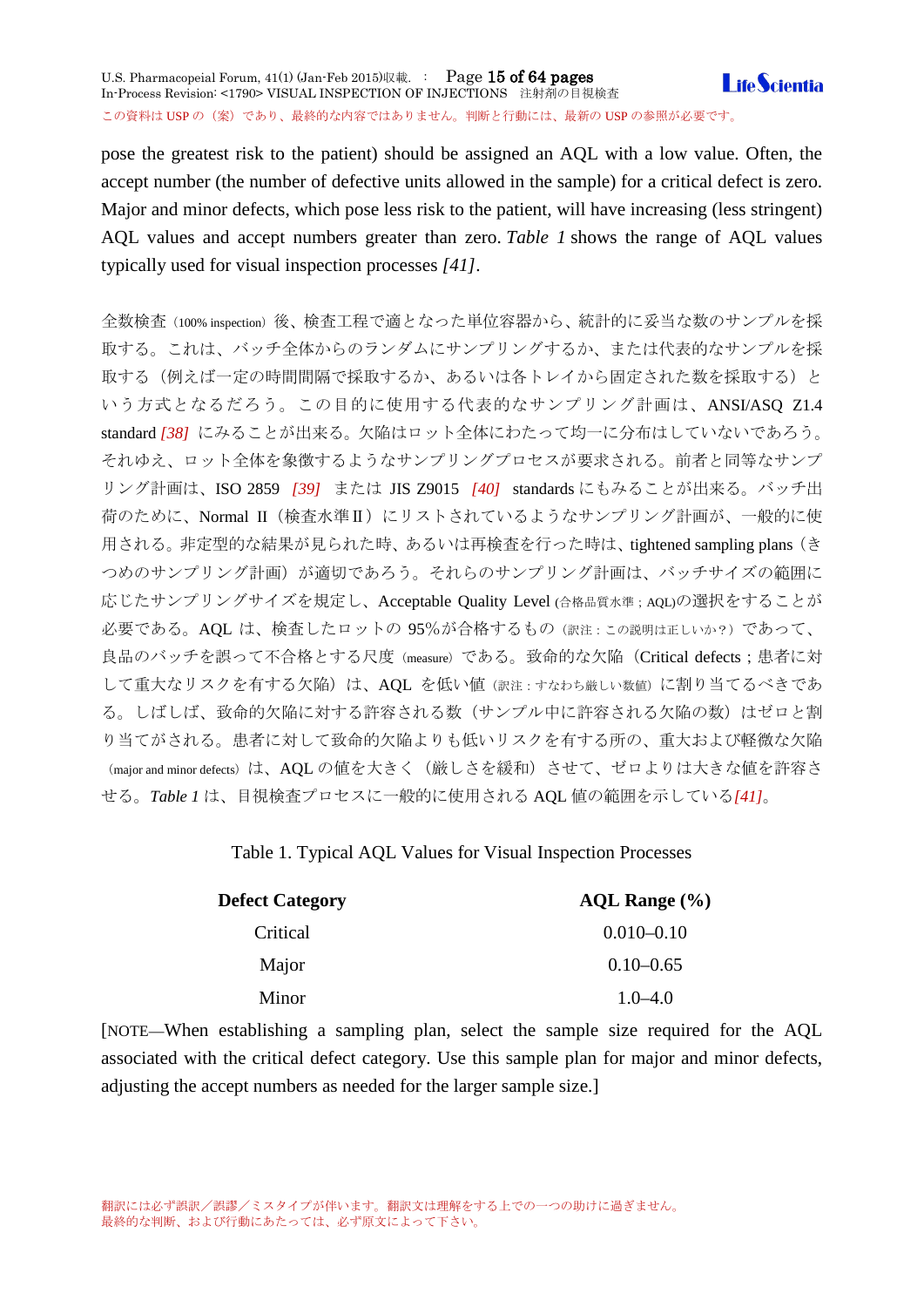

この資料は USP の(案)であり、最終的な内容ではありません。判断と行動には、最新の USP の参照が必要です。

| Defect Category (欠陥区分)                        | AQL Range $(\% )$ |  |
|-----------------------------------------------|-------------------|--|
| (致命的)<br>Critical                             | $0.010 - 0.10$    |  |
| (重大)<br>Major                                 | $0.10 - 0.65$     |  |
| (軽微)<br>Minor                                 | $1.0 - 4.0$       |  |
| [注 - サンプリング計画を確立する時は、致命的欠陥区分に関連する AQL に必要なサンプ |                   |  |
| ルサイズを選択する。このサンプル計画を、重大および軽微な欠陥に対して使用する。大きな    |                   |  |
| サンプルサイズが必要となるような受入数は、調整を行う。]                  |                   |  |

表1 目視検査工程についての代表的な AQL 値

The Unacceptable Quality Level (UQL) for the sampling plan used should also be known. The UQL is the defect rate at which 90% of the lots examined will be rejected and is a measure of the customer or patient risk. Sampled units should be manually inspected under controlled conditions by trained inspectors. Inspection condition should be aligned with the 100% inspection process.

使用するサンプリング計画の Unacceptable Quality Level (UQL;訳注:対応する技術用語不明)もまた、承知 しているべきである。UQL は、試験したロットの 90%が廃棄され欠陥の比率であって、顧客あるい は患者のリスクの尺度となるものである。試験した単位容器は、訓練を受けた検査員により管理さ れた条件の下で、マニュアル(人の手)による検査を行うべきである。検査条件は、全数検査プロセ ス(100% inspection process)と足並みを揃えるべきである。

Acceptance sampling should be performed after any type of 100% inspection process, including manual, semi-automated, and automated inspection processes. It provides a measure of the performance of the overall inspection process and the quality of a specific lot, compared with predefined acceptance criteria. Although automated systems are validated before use and are routinely challenged to ensure acceptable performance, the use of acceptance sampling detects unexpected defects that were not included in the development and training of the automated system by the manual inspection process.

受入サンプリング(acceptance sampling)は、何らかの形の全数検査プロセス後に行うべきである。この 全数検査プロセスは、マニュアル(人の手)による(manual)検査、半自動による検査、および自動検 査のプロセスが含まれる。このことは、予め定められた許容判断基準との比較することで、検査工 程全体の検査プロセス全体の性能、そして特定のロットの品質の評価尺度 (measure) を与えるもので ある。自動化されたシステムは、使用前にバリデートがされ、許容される性能を保証するための日 常的なチャレンジも行われるが、受入サンプリング (acceptance sampling) の使用は、マニュアル(ヒトに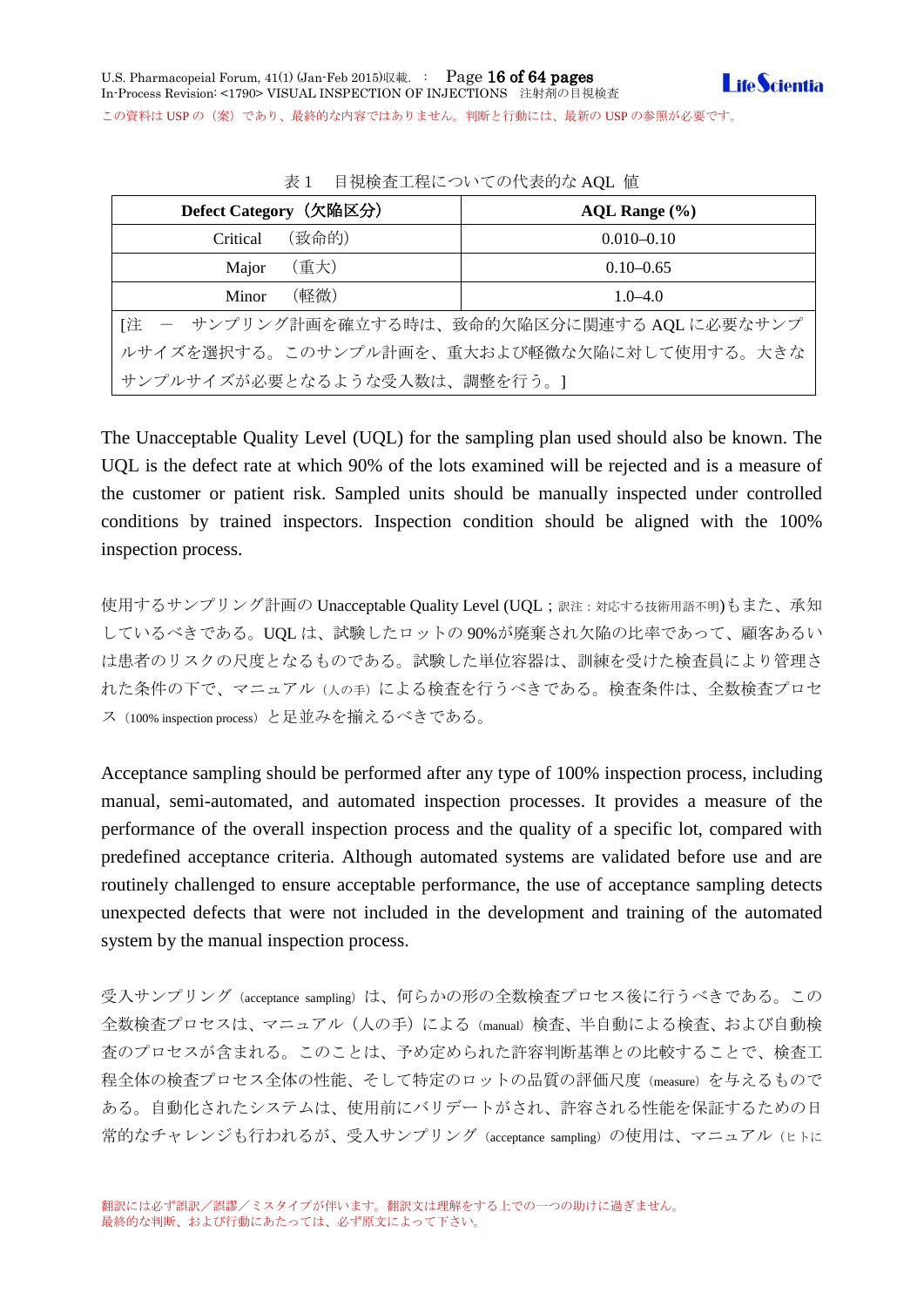依る)の検査プロセスによる自動化システムの開発と訓練には含まれていない「予想外の欠陥(unexpected defects)」を検出するものである。

If the acceptance criteria of the sampling plan are not met, an investigation should be conducted. Depending on the nature of the failure, this investigation should include examinations of the manufacturing process, the raw materials, and the packaging materials, as well as the inspection process. If, after investigation, the inspection process is deemed capable of detecting the defect(s) in question, the batch may be reinspected. After reinspection, a new sample of the accepted units is taken and compared against established acceptance criteria. It is a good practice to use a tightened sampling plan and acceptance criteria under these circumstances because of the atypical nature of this process step.

もしサンプリング計画の許容判断基準(acceptance criteria)が適合しなければ、調査行うこと。不適合(failure) の性質によっては、この調査は、検査プロセスはもちろんのこと、製造工程、原料、包装材料の検 査を含むこと。もし調査後に、当該検査プロセスが問題となる欠陥(単数または複数)を検出できると 思われるのであれば、そのバッチを再検査してもよい。再検査の後に、合格となった新たなサンプ ルを採取し、確立されている許容判断基準(established acceptance criteria)に対して比較を行う。このプロ セス・ステップは非定型的な性格をもっているので、厳しめのサンプリング計画と許容判断基準を 使用することが、良好な規範と言えるであろう。

<span id="page-16-1"></span><span id="page-16-0"></span>3.3 Remediation and Alternative Practices (改善と代替措置) 3.3.1 REINSPECTION (再検査)

As discussed in the preceding section, reinspection may be appropriate if the initial 100% inspection is not successful. This includes instances when the established 100% inspection failure rate(s) and/or the accept number(s) associated with the chosen AQL values have been exceeded. Reinspection should only be conducted using a prior-approved procedure that addresses key parameters such as the inspection conditions (e.g., same as primary inspection or modified to enhance detection of a specific defect type), the number of times reinspection may be performed (this should be limited, and repeated reinspection should not be permitted), and the acceptance criteria (e.g., same as primary inspection or tightened).

前のセクションで議論したように、もし初回の全数検査 (initial 100% inspection) が成功裏に終わらなかっ たならば、再検査が適切なものであろう。これには、確立された全数検査不適率(単数または複数)お よび/または選定された AQL 値と関連する許容数(単数または複数)を超えている場合が含まれる。再 検査は、事前に承認された手順書(prior-approved procedure)を使用してでのみ行うべきである。この手順 書は、次のような、重要パラメータを取り上げること。: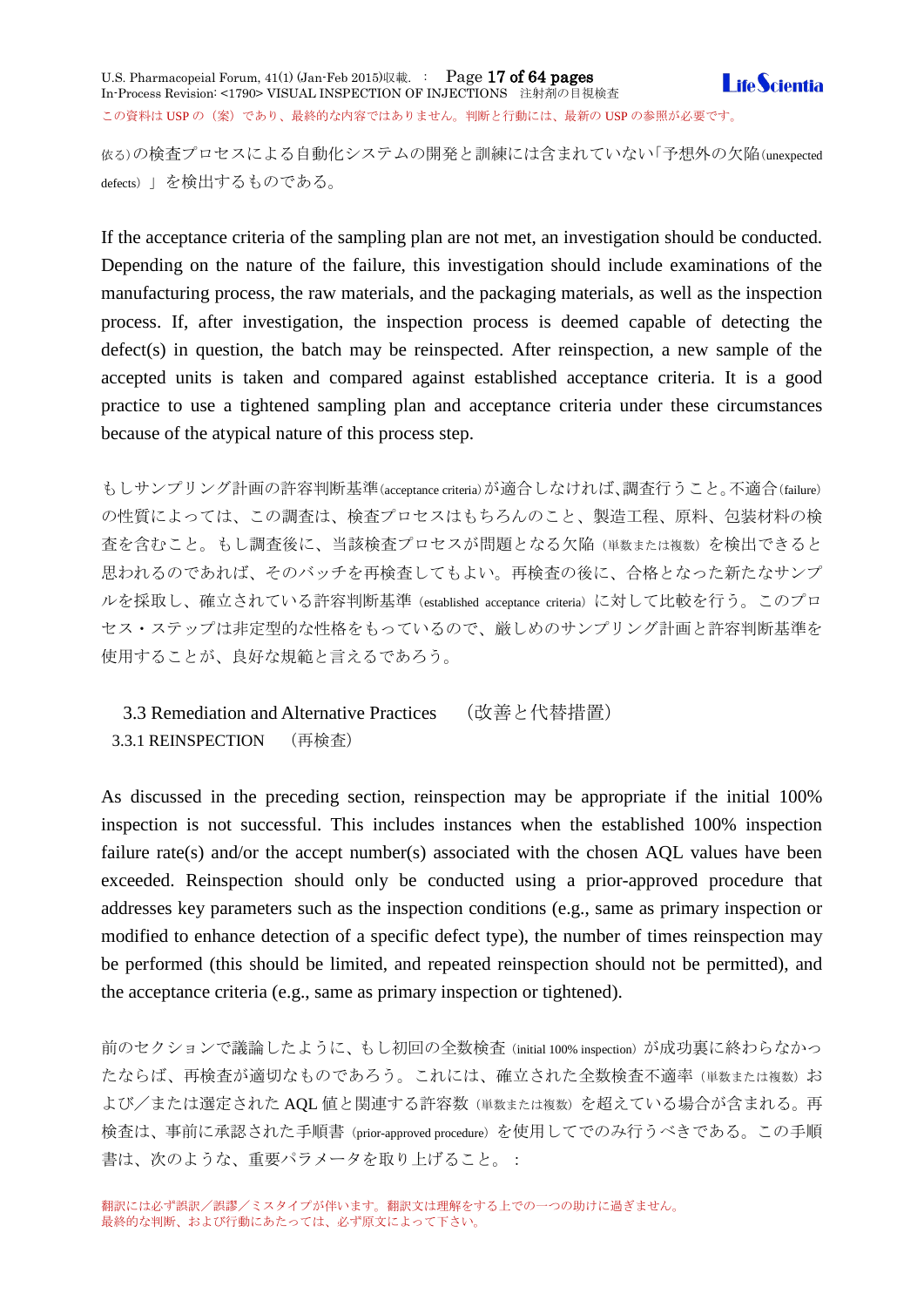U.S. Pharmacopeial Forum, 41(1) (Jan-Feb 2015)収載. : Page 18 of 64 pages **I** ife *Scientia* In-Process Revision: <1790> VISUAL INSPECTION OF INJECTIONS 注射剤の目視検査 この資料は USP の (案)であり、最終的な内容ではありません。判断と行動には、最新の USP の参照が必要です。

- ① 検査条件(例えば、一次検査(primary inspection)と同じような、あるいは特定の欠陥のタイプの検 出を高めるように改変を行った検査条件);
- ② 数回の再試験の実施を行う(これは限定的である。再検査を繰り返し行うことは許されない);
- ③ 許容水準(例えば、一次検査(primary inspection)と同じにする。あるいはそれより厳しめとする)。

<span id="page-17-0"></span>3.3.2 TWO-STAGE INSPECTION (2段階検査)

In cases where an assignable cause—such as formation of air bubbles or a specific container or closure variation—results in a high false-rejection rate (rejection of acceptable units), the use of a second inspection step may be considered. This is more common with automated inspection systems, where there is less ability to tolerate normal variation in product or container. Under these circumstances, the inspection system is adjusted to ensure acceptance of good units. Those not accepted are considered of uncertain disposition until inspected by another means (e.g., manual inspection following automated inspection).

原因が突き止められている事例の場合、例えば気泡の形成あるいは特定の容器栓の変動が、高い誤 った不適率(high false-rejection rate)(合格する単位容器を廃棄してしまう割合)を生じる場合は、第二の 検査ステップ(second inspection step)の使用を考慮することになるであろう。これは自動化された検査シ ステムではより一般的なものである。この場合は、製品あるいは容器の通常の変動に耐える能力が 低い。それらの条件の下では、良品(good units)の合格を保証するように、その検査システムを調整す る。合格しなかった単位容器は、他の方法(例えば、自動検査に続いて、ヒトに依る検査を行うな ど)によって検査がされるまでは、不確定な状態(uncertain disposition)にあると考えられる。

Inspection conditions may be adjusted to provide greater sensitivity in this second inspection step (e.g., additional inspection time) to ensure a high probability that true defective units will be rejected. The second inspection of these units by the same method (e.g., automated inspection after automated inspection) is generally not recommended, because the same limitation in inspection method is present for both inspections. However, it may be suitable when the root cause is air bubbles in the solution; a study has been performed to establish an appropriate holding time to allow the bubbles to dissipate before performing the second inspection. It is recommended that each inspection stream (those accepted by the first stage and those accepted by the second stage) be sampled separately and evaluated against the sampling plan acceptance criteria before they are confirmed as accepted and recombined into a single batch.

検査条件は、真に欠陥を持つ単位容器が排除されることを高い確率で保証するために、この第二の 検査ステップ(例えば、additional inspection time)でより大きな感度を持つように調整がされる。同 じ方法(例えば、自動検査の後に自動検査を行う)により、それらの単位容器の第二回の検査を行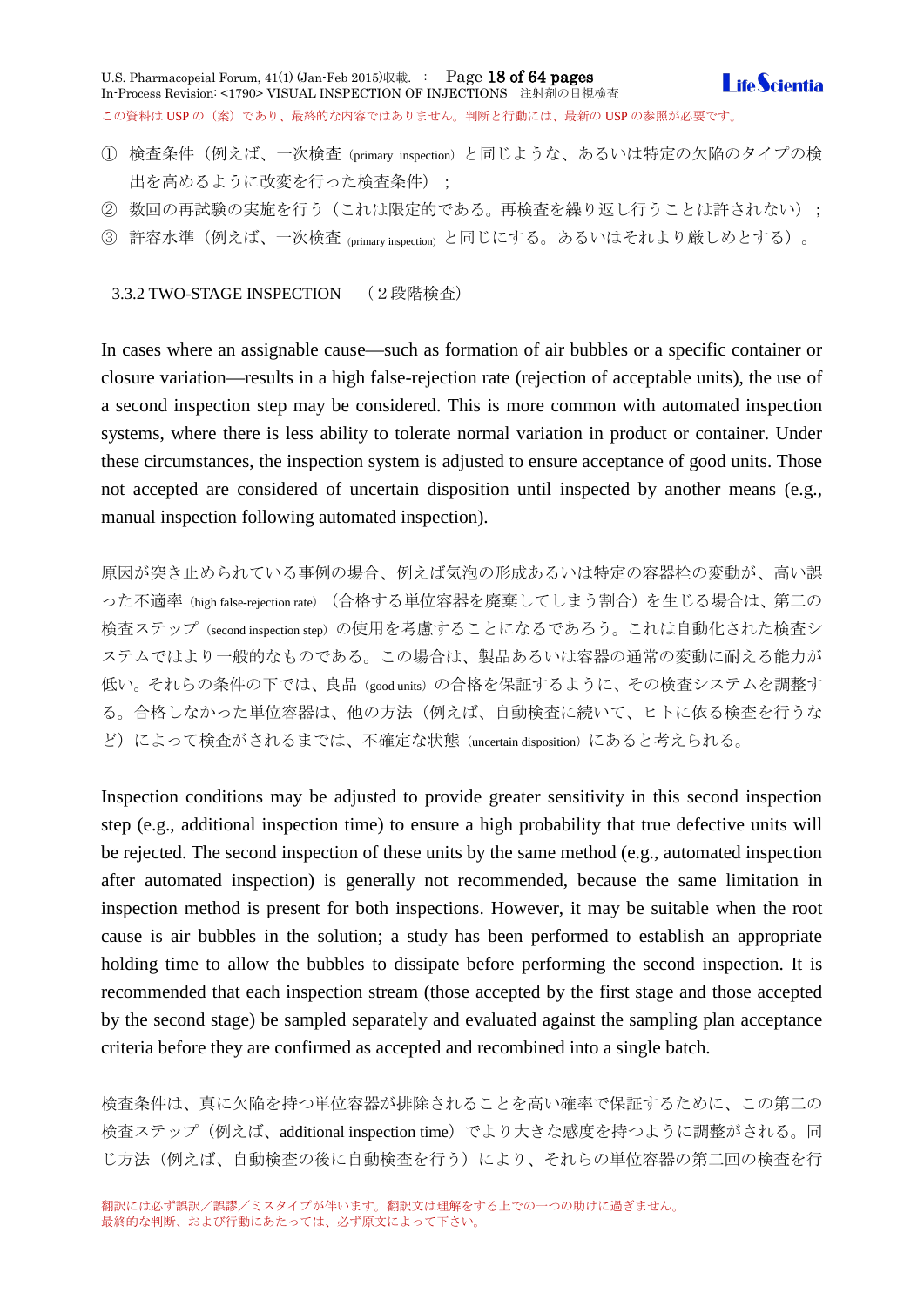### U.S. Pharmacopeial Forum, 41(1) (Jan-Feb 2015)収載. : Page 19 of 64 pages **I** ife *Scientia* In-Process Revision: <1790> VISUAL INSPECTION OF INJECTIONS 注射剤の目視検査 この資料は USP の (案)であり、最終的な内容ではありません。判断と行動には、最新の USP の参照が必要です。

うことは、推奨されるものではない。というのは、検査方法に係る同じ限界が、両方の検査に存在 するからである。しかしながら、根本原因が溶液中の気泡である場合、それが適切な場合がある。; 第二次検査を実施する前に、気泡を消滅させるために、適切な保持時間を確立するための調査が行 われる。各検査の stream(第一段階で合格したものと、第二段階で合格したもの)は、それらの合 格が確定し、一つのバッチへと再結合される前に別々にサンプリングされ、サンプリング計画許容 基準に対しての評価を行うことが推奨される。

# <span id="page-18-0"></span>4. INSPECTION LIFE-CYCLE (検査のライフサイクル)

<span id="page-18-1"></span>4.1 Common Sources of Added Particulates (添加された粒子の共通の由来源)

Particles may originate from many sources. They are discussed here, as well as in other chapters in the *USP–NF* (e.g., chapter *Measurement of Subvisible Particulate Matter in Therapeutic Protein Injections*  $\langle 1787 \rangle$ ). Those that are foreign to the manufacturing process are considered to be exogenous or "extrinsic" in origin; these include hair, non-process-related fibers, starch, minerals, insect parts, and similar inorganic and organic materials. Extrinsic material is generally a one-time occurrence and should result in the rejection of the affected container in which it is seen; however, elevated levels in the lot may implicate a broader contribution from the same source. These particles may carry an increased risk of microbiological or extractable contamination, because less is known about their path prior to deposition in the product container.

粒子は、多くの源に由来するであろう。この点に関して、*USP–NF* の他の章 (例えば、 Chapter "*Measurement of Subvisible Particulate Matter in Therapeutic Protein Injections* <1787>" ) と同 様に、ここで粒子の侵入に議論を行う。製造プロセスとは無関係な粒子は、その由来(origin)が、 exogenous(外来性)または"extrinsic" (外来性または"外因性")であると考えられる。;これらには、毛(hair)、 プロセスに由来しない繊維(non-process-related fibers)、澱粉(starch)、鉱物(minerals)、昆虫の体の断片(insect parts) および同様な無機的および有機的な物質 (similar inorganic and organic materials) が含まれる。これらの外 来性の物質は一般的に、単発的(one-time occurrence)であり、それが認められた容器の廃棄を伴うもので ある。;しかしながら、ロットでのそのレベルが上昇することは、同じ原因がより大きな寄与をし ているものであろう。それらの粒子は、微生物学的なあるいは物質が溶け出すような汚染 (microbiological or extractable contamination)のリスクの増大を伴っている。というのは、これら粒子が製品容 器へ沈降するより前の経路については、あまり知られていないからである。

Other particles are considered "intrinsic", or from within. These may come from processing equipment or primary packaging materials that were either added during processing or not removed during container preparation. These primary product-contact materials may include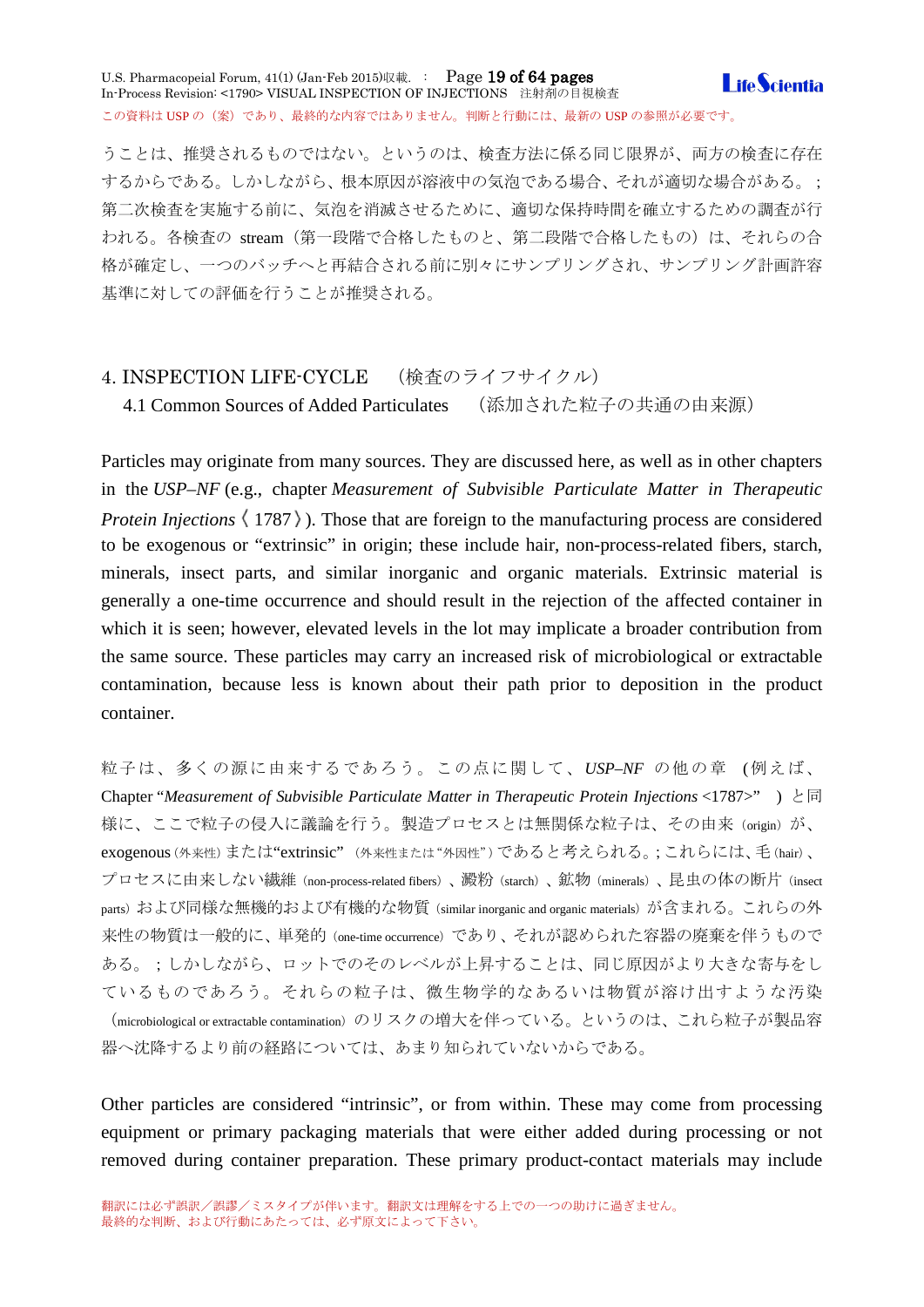stainless steel, seals, gaskets, packaging glass and rubber, fluid transport tubing, and silicone lubricant. Such particles still pose the risk of a foreign body, but generally come from sterile or sanitized materials and more is known about their interactions when in contact with the product. These process-related intrinsic particles should have controls established based on the use of a life-cycle approach as outlined in *[Section 1.3](http://www.usppf.com/pf/pub/data/v411/CHA_IPR_411_c1790.html%23CHA_IPR_411_c1790s5)*. Another group of particles considered intrinsic is

related to the stability of the product. These product stability-related particles come from container/closure interaction, unintended changes to the drug formulation (degradation), or temperature sensitivity over time. Stability-related intrinsic particles should be identified and addressed as early in the product development process as possible.

その他の粒子は、"intrinsic"(製品に固有な)であるか、あるいはその工程内から生じるものと考えられ る。それらはプロセスで使用される機器あるいは一次包材からくるものと考えられており、製品を 加工中に添加されるもの、あるいは容器の準備の工程では取り去れないために製品中に入ると考え られている。それらの製品との一次接触物品(primary product-contact materials)には、ステンレス(stainless steel)、 シール(seals)、ガスケット(gaskets)、包装用ガラス及びゴム(packaging glass and rubber)、液体輸送用配管 (fluid transport tubing) およびシリコン潤滑油 (silicone lubricant) が含まれる。そのような粒子は、それでも なお、異物(foreign body)となるリスクを有するが、一般的に無菌あるいは消毒(sanitized)された物質で あり、さらに、製品と接触した場合には相互作用(interaction)を起こすことが知られている。それら の製造プロセスに関連する固有な粒子 (process-related intrinsic particles)は、*[Section 1.3](http://www.usppf.com/pf/pub/data/v411/CHA_IPR_411_c1790.html%23CHA_IPR_411_c1790s5)* に概説されているよ うなライフ・サイクル・アプローチ (life-cycle approach)の使用に基づいて確立された管理をすべきであ る。固有(intrinsic)であると考えられる粒子の他のグループは、製品の安定性に係るものである。そ れらの製品安定性に関連する粒子は、容器/栓の相互反応(container/closure interaction)、医薬品処方に対 する意図していない変化(劣化;unintended changes to the drug formulation (degradation))、あるいは経時的な温度 感受性(temperature sensitivity over time)から来るものである。安定性に係る固有な粒子は、可能な限り、製 品開発プロセスの様な早い段階で特定し、取り上げるべきである。

A third category of particles is the "inherent" particles, which are known to be or intended to be associated with specific product formulations. The physical form or nature of the inherent particles varies from product to product and includes solutions, suspensions, emulsions, and other drug delivery systems that are designed as particle assemblies (agglomerates, aggregates). For protein-based products in which the aggregates may form longer chains or protein strands, the protein species may become visibly detectable as haze or individual particles during changes over the shelf-life. Product formulation-related suspensions or particulate formation should be studied in the development phase and in samples placed on stability to determine the normal characteristics and time-based changes that can occur. Use of automated particle counting or image analysis in the subvisible and visible ranges for particle sizes  $\geq 2 \mu m$  may be required to fully characterize inherent formulation-related particles. Inherent particles should have a defined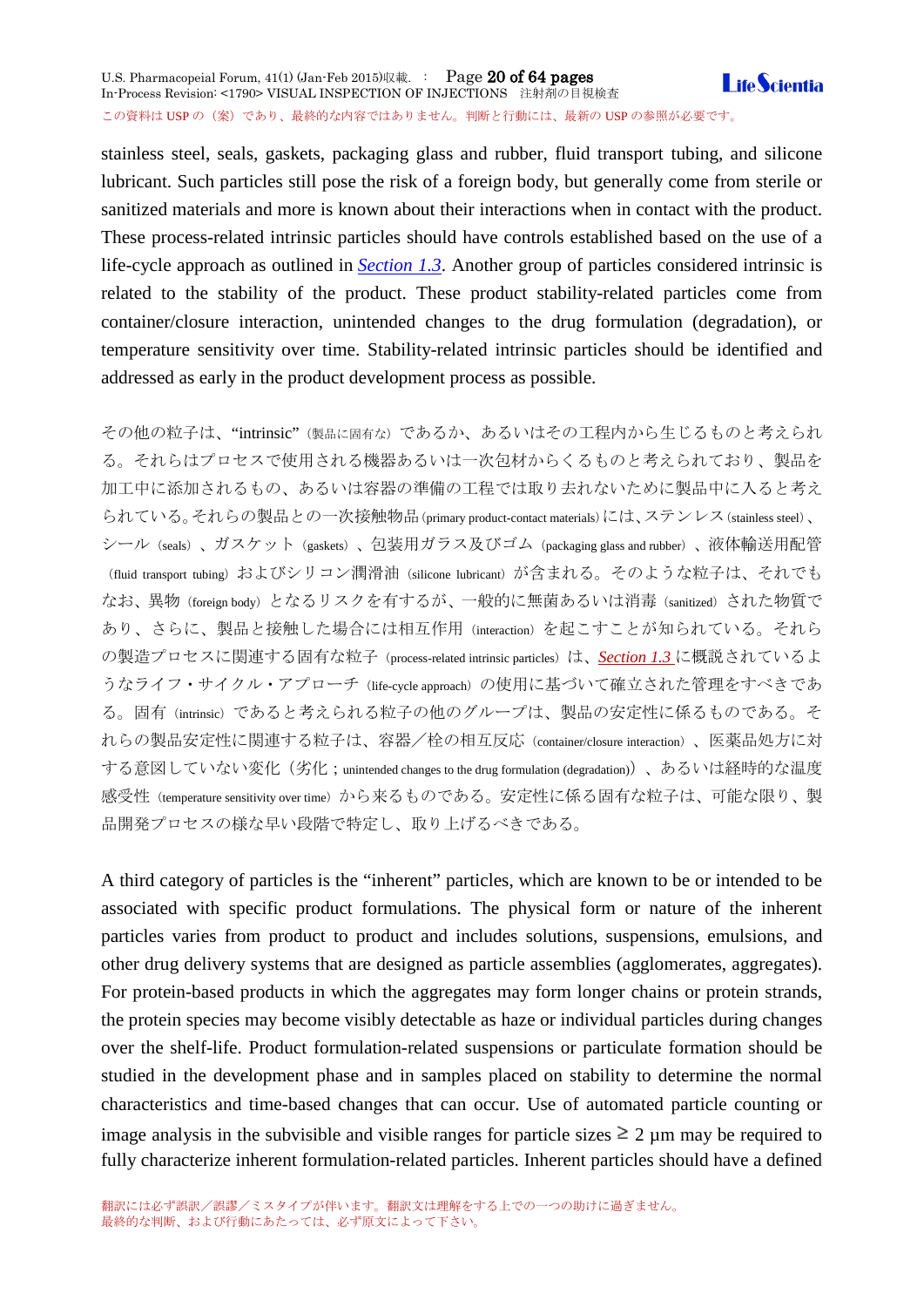allowable profile over the shelf-life of the product. Where applicable, the inherent particle profile may be covered in product-submission documentation or product-specific monographs.

粒子の第三のカテゴリは、"固有な"("inherent")粒子であり、特定の製品処方と関連することが知ら れていたり、意図されていたりするものである。固有な粒子(inherent particles)の物理的な形態あるい は性質は製品毎に変化するが、それらには溶液(solutions)、懸濁液(suspensions)、エマルジョン(emulsions)、 および particle assemblies(例えば、agglomerates, aggregates)として設計されているその他の drug delivery systems が含まれる。 凝集体 (aggregates) が、長鎖のあるいはたん白質のストランド (撚糸構造) から形成されていであろうたん白質ベースの製品(protein-based products)は、そのような種類のたん白質 は、その有効期間(shelf-life)にわたっての変化をしている間に、モヤモヤあるいは個々の粒子(haze or individual particles)となり、肉眼で検出できるであろう。製品の処方に関連する懸濁液あるいは粒子の形 成は、製品開発段階と、安定性調査(これは、通常の特徴付と、生じるであろう時間的変化を調べ るために行われる)に置かれたサンプルで行うべきである。粒子サイズが≧2 µm の可視と不可視の 間の範囲(subvisible and visible ranges)における自動粒子計測とイメージ分析の使用は、固有な処方関連粒 子の十分な特徴付が必要になるであろう。固有な粒子は、その製品の有効期間にわたっての、規定 された許容されるプロファイルを持つべきである。可能な場合には、その固有な粒子プロファイル を、product-submission documentation あるいは product-specific monographs (\*) において取り扱うこ とでも良い。

# \*:(訳注)いずれも申請に係る文書と思われる。前者が製品の概要を記載した文書で、 後者が製品規格に係る文書と思われる。

An evaluation of the potential impact of particles identified from any of these sources may be enhanced by incorporating a clinical risk assessment. This assessment may include factors such as the intended patient population, route of administration, source of the particles, and implications for product sterility. For intrinsic or inherent particulate matter sources, a risk assessment may be useful in developing product-specific control strategies. Given the probabilistic nature of particle detection, it is important to assess the possible implications of particles identified through the product life-cycle to better ensure the product's safe use.

発生源(sources)の何れかであることが特定された粒子についての可能性あるインパクトの評価は、 臨床のリスク・アセスメントの評価を挿入することによってその価値を高められるであろう。 こ のアセスメントには、目的とする患者集団(intended patient population)、投与経路(route of administration)、粒 子の由来源(source of the particles)および製品の無菌性に係る推測(implications for product sterility)のような因子 が含まれる。製品固有(intrinsic あるいは inherent) (\*)な粒子の由来源に関しては、製品に特化した管 理戦略(product-specific control strategies)の開発に、リスク・アセスメントを行うことが有用であろう。粒 子検出は確率的な性質があるので、製品の安全な用途をよりよく保証するために、製品ライルサイ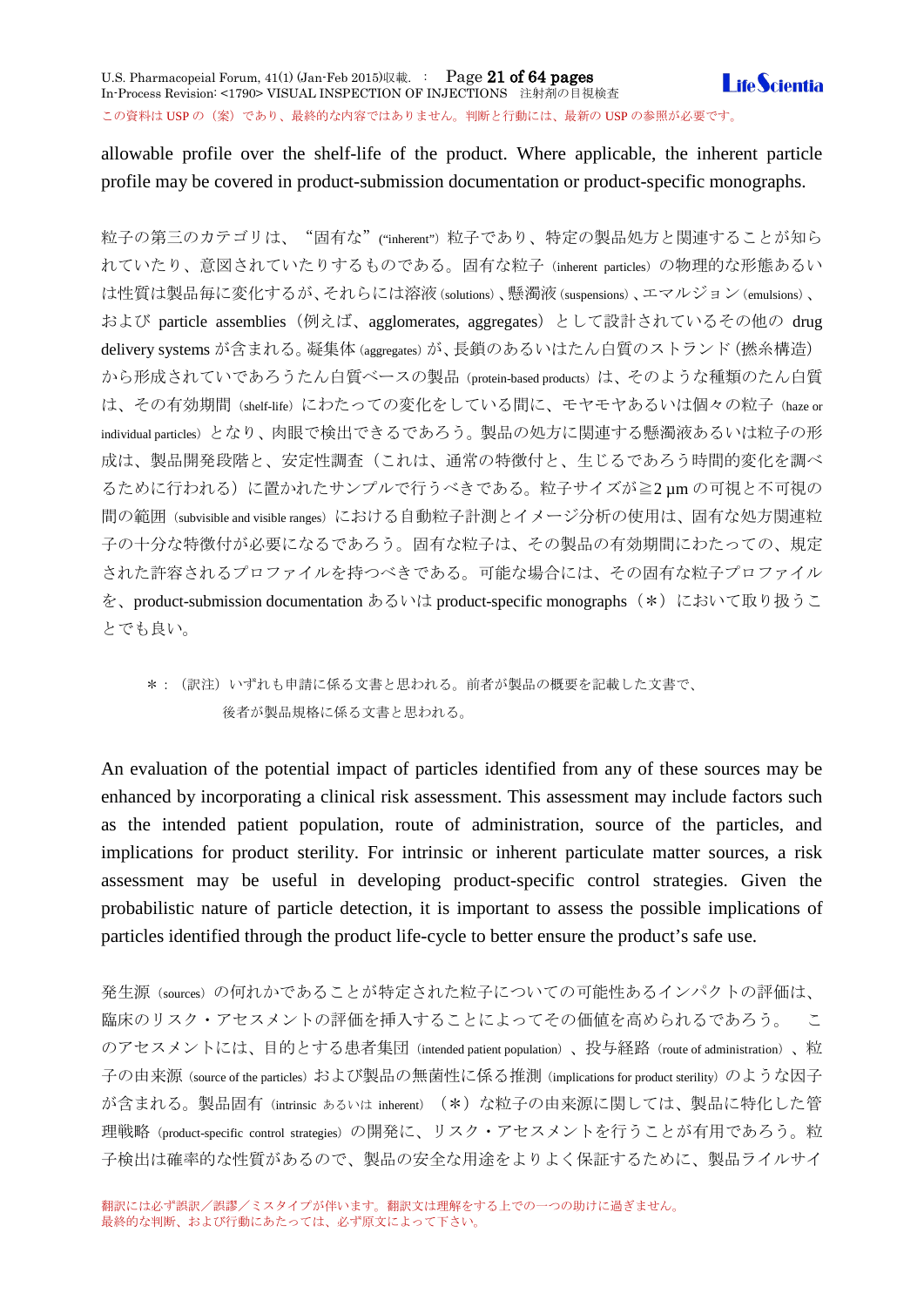クルを通して特定された粒子の可能性のある推測(possible implications)を評価すること(to assess)が重要 である。

\*:(訳注)ここでの"intrinsic"は、その製剤の製造工程ならびに安定性の問題から経時的に発生する粒子をさし、 "inherent"はその製品の"剤形として粒子を待つ"場合を指すものと思われる。

<span id="page-21-0"></span>4.2 Prevention of Particulates (粒子の防止)

The manufacturing process is designed to keep the final container and its contents clean within the control parameters established for process-related intrinsic particulates. Once the container is filled, the stability of the product needs to be maintained throughout its shelf life. Changes that occur as the product ages during its normal shelf life must be characterized. Avoidance of intrinsic particle sources that may affect final product stability depends on careful consideration of the entire product system. If these intrinsically sourced changes occur, and they affect stability, particles ranging from sub-visible to visible may develop. Typically, these particles result from change mechanisms that slowly affect the on-shelf product.

製造プロセスは、プロセスに関連する固有の粒子 (process-related intrinsic particulates) について、確立された 管理パラメータ内に、最終容器とその内容物を保持するように設計されている。ひとたび容器に充 填すれば、製品の安定性は、その有効期限(shelf life)を通して維持する必要がある。その通常の有効 期限中に、製品の経時劣化(product ages)として生じる変化を特徴付なければならない。最終製品の安 定に影響を及ぼすかも知れない固有粒子発生源(intrinsic particle sources)を避けることは、製品システム 全体にわたっての注意深い考察に依存するものである。もしそれらの固有粒子の発生源の変化 (intrinsically sourced changes) が生じたならば、それらが安定性に影響し、肉眼では見えない粒子の大きさ (sub-visible) から 可視的サイズ (visible) までの粒子サイズの範囲へと発達するかもしれない。一般的 には、それらの粒子は、市販製品 (on-shelf product)の変化メガニズムに影響を与えるものであり、それ はゆっくりと生じるものであろう。

<span id="page-21-1"></span>4.2.1 ROBUST DESIGN DURING DEVELOPMENT (開発期間中の頑健性ある設計)

To anticipate potential sources of instability that yield intrinsic particles, the product design is evaluated from many perspectives, beginning with a literature review of similar formulae/packages. Points to consider include the reported sensitivities of the active, the formulation type, and the final container/closure system needed for delivery. Knowledge of how glass containers are fabricated, controlled, sterilized, and tested is important as this may affect the tendency to form glass lamellae *[42] [43]*. Obtaining further information on residual extracts, possible leachates, metals, or solubility-edge conditions is important as these factors may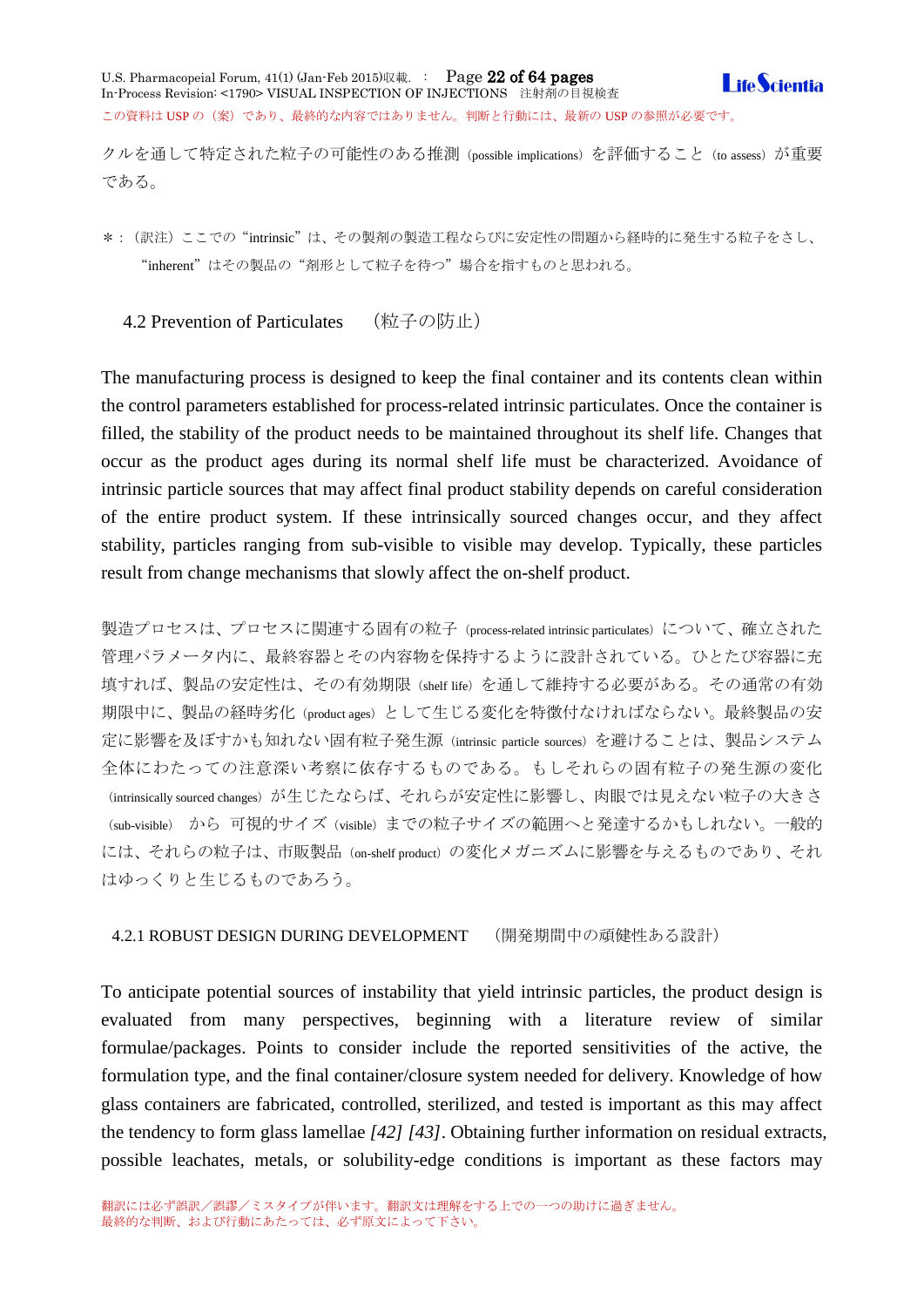U.S. Pharmacopeial Forum, 41(1) (Jan-Feb 2015)収載. : Page 23 of 64 pages **LifeScientia** In-Process Revision: <1790> VISUAL INSPECTION OF INJECTIONS 注射剤の目視検査 この資料は USP の (案)であり、最終的な内容ではありません。判断と行動には、最新の USP の参照が必要です。

promote formation of solid material in the desired solution. Several additional key factors for successful product design are the product concentration, solution pH, critical micelle concentration, oligomerization content/potential, package effects (large surface area, product volume, head space, light/oxygen transmission), and compatibility of the formulation with the package. Some key formulation design factors include the formula components chosen and their purity; the solubilities of the active ingredient(s) and excipients, and consideration of potential salt forms. Finally, to maximize product stability, consider the final product preparation for delivery, product dilutions, and shelf stability of the commercial product or its therapeutic preparations.

固有粒子(intrinsic particles)を生じる不安定性についての可能性ある原因を予測するため、製品の設計 は、多くの視点から評価を行い、それと同時に、同様な処方/包装の製品についての文献レビュー を開始する。この考慮事項(points to consider)は、原薬について報告されている感受性(sensitivities)、処 方のタイプ、および薬物投与 (delivery) に必要な最終的な容器/栓システムが含まれる。ガラス容器 をどのように加工し、管理し、滅菌し、そして試験するのかという知識が重要である。というのは、 それらの工程は、ガラスの薄板状断片(glass lamellae)を生じさせる傾向が存在しているからである *[42] [43]* 。 残存抽出物(residual extracts)、可能性ある溶出物(possible leachates)、金属(metals)、あるいは solubility-edge conditions(訳注:粒子が溶解する境界条件?)についての更なる情報を得ることは重要である。 というのは、それらの因子は、目的とする溶液中での固形物質の形成を促進するかも知れないから である。製品設計を成功裏に終わらすためにはいくつかの重要な追加的な重要な因子は、次のよう なものがある。:

- ・製品の濃度(product concentration)
- 溶液 pH (solution pH)
- ・臨界ミセル濃度(critical micelle concentration)
- ・オリゴマー含量/可能性 (oligomerization content/potential)
- ・包装の影響(大きな表面積、製品容量、ヘッドスペース、光/酸素透過性)、および
- ・包装と処方との適合性 (compatibility)

幾つかの重要な処方上の設計上の因子は、選定された処方成分およびその純度;原薬(単数または 複数)と添加剤、および塩類形成の可能性が含まれる。最終的に、製品(製剤)の安定性を最大化 するために、薬物投与経路(delivery)に関しての最終的な製剤調製物、製品(製剤)の希釈度、市販 製品あるいはその治療のための調製物 (therapeutic preparations) の shelf stability (有効期間内の安定性?)を考え る。

To examine the appropriateness of the product design for maintaining product stability, there are two levels of evaluation. Both levels examine retained containers for visible changes using methods described in this chapter, but neither level dwells on low percentage defects.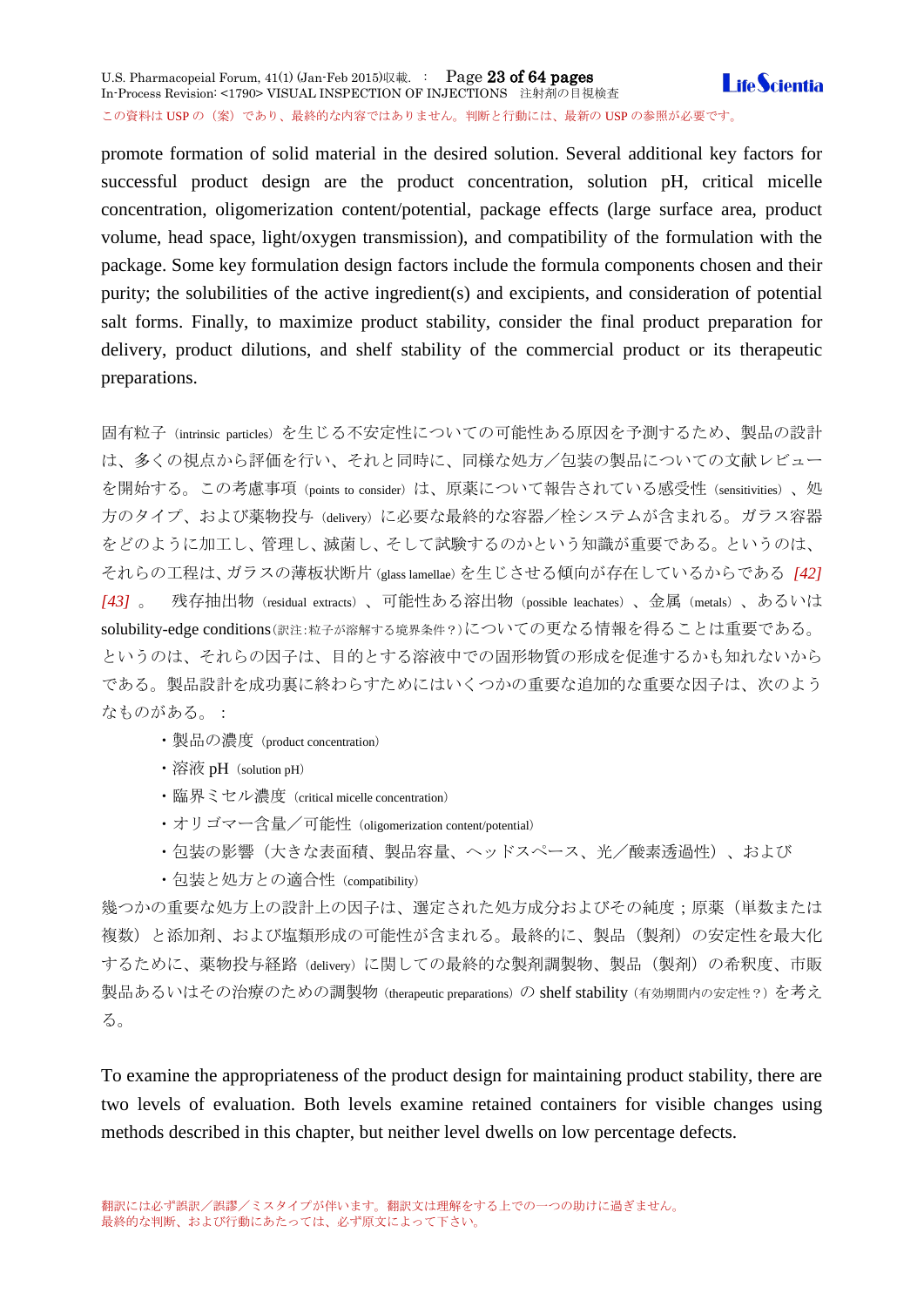U.S. Pharmacopeial Forum, 41(1) (Jan-Feb 2015)収載. : Page 24 of 64 pages In-Process Revision: <1790> VISUAL INSPECTION OF INJECTIONS 注射剤の目視検査 この資料は USP の (案) であり、最終的な内容ではありません。判断と行動には、最新の USP の参照が必要です。

**I** ife *Scientia* 

製品の安定性を維持に関しての製品の設計の適切性を調べるためには、2つの評価レベルがある。 両方のレベルを、この章に述べられた方法を使用して、可視的変化(visible changes)について、保存サ ンプル(retained containers)を調べるが、その両方のレベルとも、低いパーセーンテージの欠陥にならな い。(訳注:この部分の意味不詳)

For the first level of stability study, bench trials consisting of visual inspection of trial containers in the formulation lab will show general compatibility of the chosen components over time with regard to clarity, color, and particle formation. Careful product assembly in clean containers, with consideration of the container type, headspace, and sealing, will yield a beneficial first-pass trial of stability over several months' time. Detection of extrinsic particles at this stage of development is generally not significant, as the particles do not reflect on the formulation under development.

安定性調査の最初のレベルに関しては、formulation lab (訳注:対応する訳語は不明)での trial containers (訳 注: 「試作品容器」の訳語が最も近いか?)の目視検査からなるベンチ・トライアル(bench trials)は、澄明性(clarity)、 着色(color)、粒子形成(particle formation)に関しての時間経過と共に、選定された処方成分の一般的な 適合性を示すものであろう。容器のタイプ、ヘッドスペース (上部空間量) およびシーリング (密封性) の考察と共に、クリーン容器での注意深い製品の組み立て (careful product assembly) は、数月間にわたる 安定性の beneficial first-pass (訳注:「利益をもたらす最初の研究経路」の意?)を生じるものであろう。開発の この段階での固有粒子 (extrinsic particles) の検出は、一般的に、重要ではない。というのは、粒子は、 開発段階での処方に反映しないからである。

The second, more refined level of stability study involves conducting visual inspections of the injection in defined, ICH-relevant trials requiring periodic inspection of the same containers over time. Detection of minor or subtle differences in these containers is not the goal at this stage of development. Catastrophic change and the occurrence of intrinsic product-related visible particles should be the focus. Typically, a set of containers is carefully prepared to exclude extrinsic particles and is then inspected to cull out any units with visible defects. Next, a numbered set of containers appropriate for the batch size is placed on trial and visually inspected periodically; a typical sample size is 80 or 100 units. Additional sets of containers stored at selected extremes of ICH temperatures can be followed to aid discovery of solubility-edge phenomena. When unwanted changes are detected—such as particle formation, solution color change, solution haze, and package changes—the process of isolation, characterization, and identification can commence. Identification of the material making up the changes aids in determination of the cause, as well as development of improvements for future use.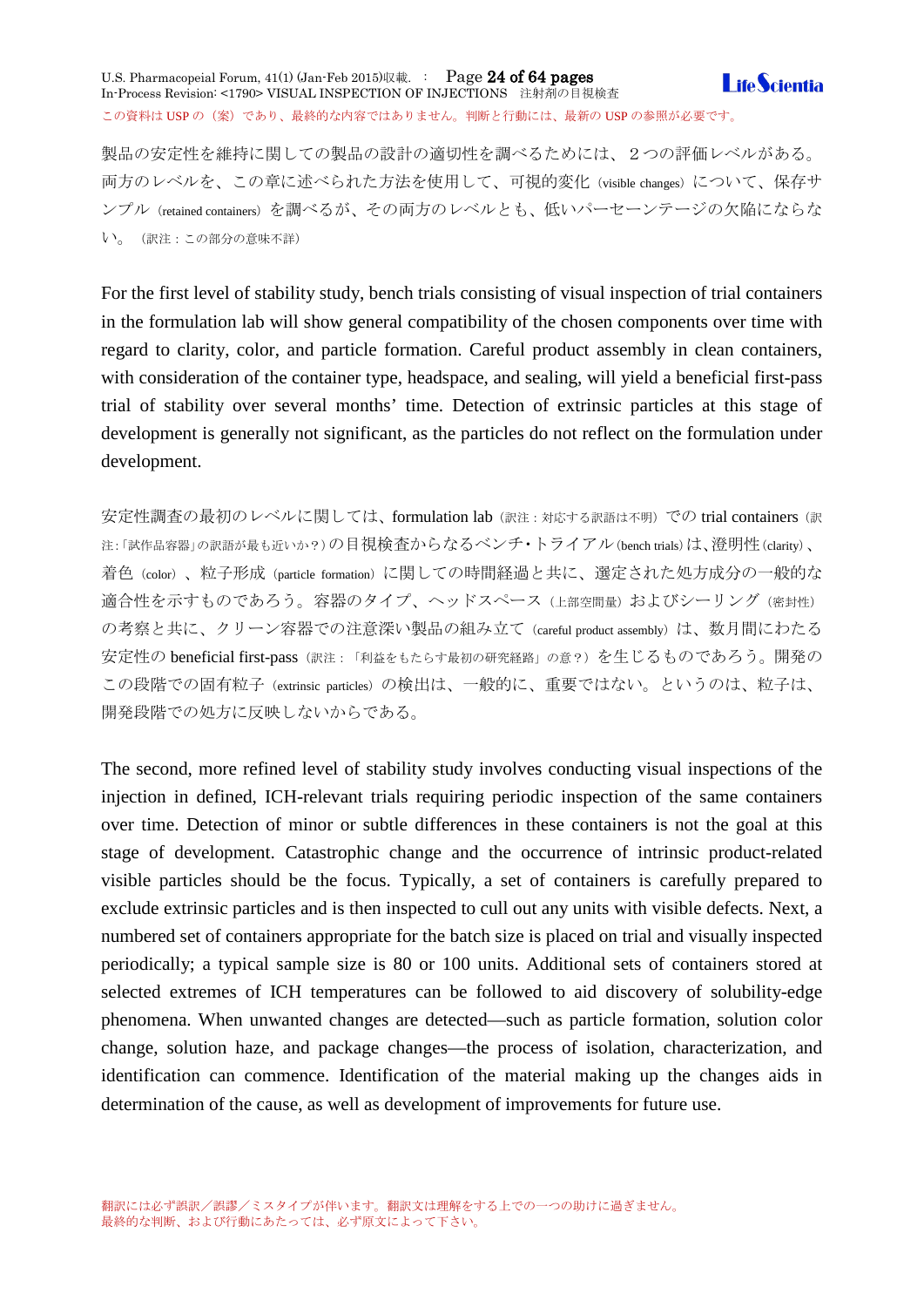### U.S. Pharmacopeial Forum, 41(1) (Jan-Feb 2015)収載. : Page 25 of 64 pages **Life**Scientia In-Process Revision: <1790> VISUAL INSPECTION OF INJECTIONS 注射剤の目視検査 この資料は USP の (案) であり、最終的な内容ではありません。判断と行動には、最新の USP の参照が必要です。

第二に、安定性調査のより洗練されたレベル (more refined level) は、規定された、ICH-関連の trials (訳 注:訳語不明である。治験と訳すと、意味が通じない)において、注射剤の目視検査の実施を伴うものであるが、 これは、長期間にわたって(over time:経時的の意味か?)同じ容器の定期的な検査を必要とする。それら の容器におけるマイナーな、あるいは微小な相違の検出は、開発のこの段階でのゴールではない。 劇的な変化(catastrophic change)と固有な製品(製剤)に係る可視的粒子(intrinsic product-related visible particles) の発生に焦点を当てるべきである。一般的に、1組(訳注:以下の文章から、80~100単位容器よりもっと多くの数 である)の容器を、固有粒子(extrinsic particles)が入らないように注意深く調製し、検査して、目視的欠 陥を持つ単位容器を排除する。次に、バッチサイズに見合った適切な番号付した容器を、trial に置 き(試験対象とし?)、定期的に目視検査する。;代表的なサンプルサイズは、80~100 単位容器である。 容器の追加セットを、ICH で定める温度の選定された極端な温度(訳注:ブラケッティング法での両極端の温 度?)で保存し、溶解性の境界現象(solubility-edge phenomena)の発見を助けるために充当することができ る。粒子形成(particle formation)、溶液の着色(solution color change)、溶液のモヤモヤ(solution haze)そして包 装の変化のような、望ましくない変化が検出された場合、(訳注:その粒子の)分離、特徴付、そして同 定の手順を開始する。変化で生じた物質の同定は、その原因決定にも役立つ。それと共に、将来の 使用の改良の開発にも役立つであろう。

# 4.2.2 COMMON SOURCES OF INTRINSIC PARTICULATES(固有な粒子の共通な由来源)

Process-related intrinsic particles originating from product contact materials tend to be stable and unchanging (e.g., glass, rubber, or metal). In contrast, product instability results from change mechanisms within the final product. It is very important to understand that these changes only have to be slight in certain cases, far below the detection limit of most release or stability assays, to result in visible changes to the product. The threshold levels for the formation of visible change for certain substances may be only 10–100 ppm (0.001%–0.01%). However, if all of this insoluble material were contained in a single visible particle, it would likely cause rejection of the container. Physical instability may be promoted by content below the threshold of acceptable chemical purity.

製品接触物品に由来するプロセス由来の固有粒子 (intrinsic particles) は、安定していて、かつ変化しな い傾向がある(例えば、ガラス、ゴム、あるいは金属)。それとは対照的に、製品(製剤)の不安 定さは、最終製品内での変化メカニズムから生じる。それらの変化は、最終製品内での可視的変化 を生じさせるには、ある場合には非常に低く、出荷時の多くの定量法あるいは安定性の定量法の検 出限度よりはるかに低いものである。ある物質(複数)の可視的変化の生成に関する閾値レベルは、 僅かに 10–100 ppm (0.001 % – 0.01 %)である。しかしながら、もし、この不溶性物資の全てが、単 一の可視的粒子に含まれれば、恐らくは、当該容器の不適の原因となるであろう。物理的な不安定 さは、許容される化学的純度の閾値よりも低い含量によって加速されるかも知れない。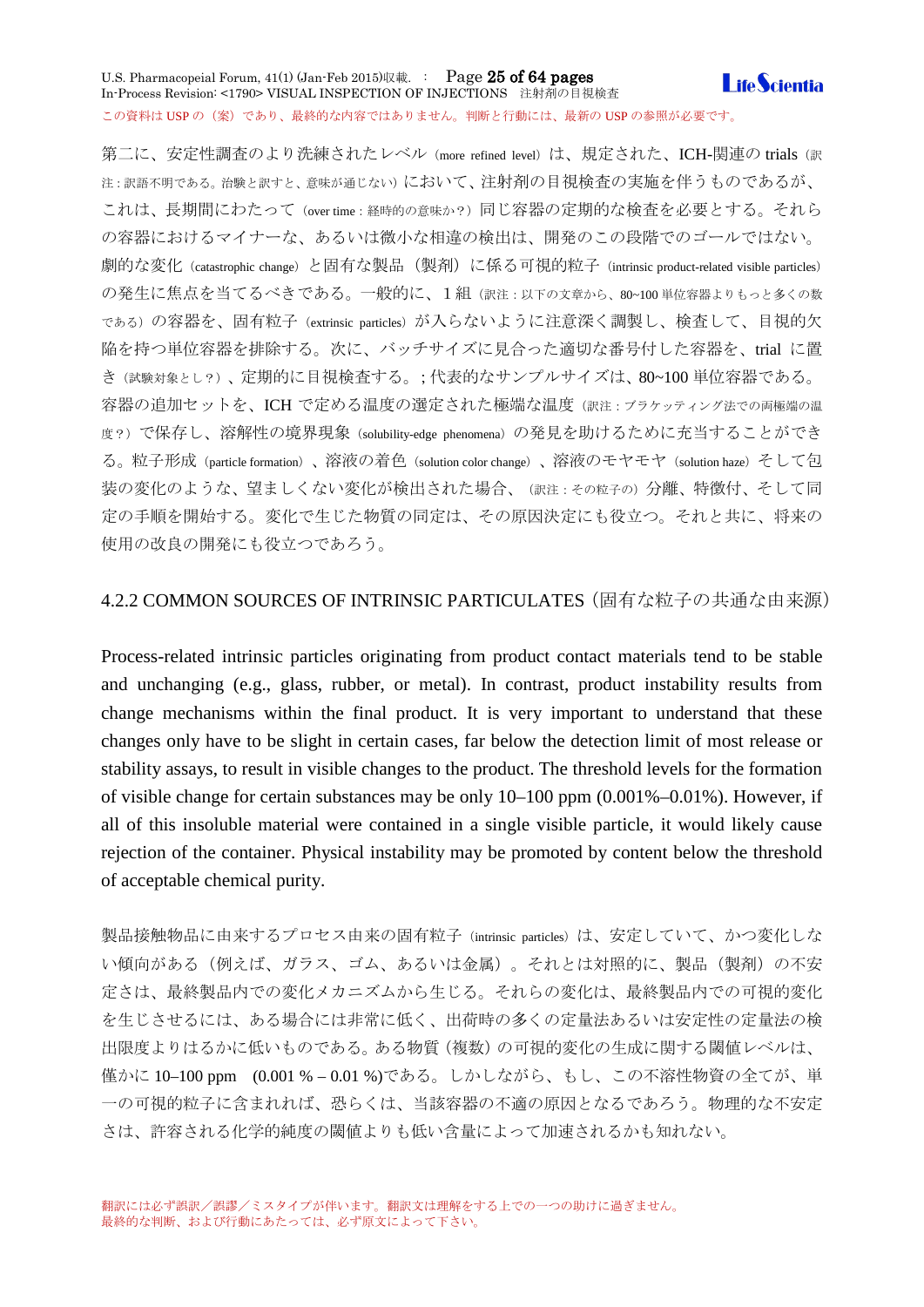<span id="page-25-0"></span>The active ingredient may also contribute to the formation of intrinsic particles. The determination of whether the particulate is inherent or intrinsic to the process is based upon toxicology studies and clinical studies. However, these studies may not be sufficiently long term or sensitive to reveal a particularly insoluble component of the drug at low levels that grow with time. It is also possible for substances to be incorporated into the bulk drug from all points of contact in the synthetic process. These are miscible in the formulation, yet may precipitate from solution over time as a visible haze or particulate matter. For example, significant haze and particles have manifested in aqueous formulations due to extraction of plasticizers from filtration media during bulk drug production *[6]*. Metal content in the active ingredient has contributed to organometallic salt formation and has also been observed as precipitated inorganic salts, blooming long after product release. The active ingredient and related degradation products may also be relatively insoluble and may grow to form visible particles.

原薬成分はまた、固有粒子(intrinsic particles)の形成に寄与するであろう。その粒子が、プロセスに対 して inherent (訳注:製剤剤形に固有な粒子の意味?)であるか intrinsic (訳注:製造工程に由来する粒子)であるかの 決定は、毒性学的研究 (toxicology studies) および臨床学的研究 (clinical studies) 調査に基づくことになる。 しかしながら、それらの調査は、長期間にわたるものではないし、特に、時間と共に成長する、低 いレベルでの医薬品の不溶性処方成分を示すための感度は、不十分である。それはまた、合成プロ セスにおいて、接触する全ての箇所からのバルク原薬に入ってくる物質である可能性がある。それ らは、処方調合時に混和され、可視的なモヤモヤや粒子 (visible haze or particulate matter) のようなものを形 成し、時間経過と共に、溶液から沈殿するであろう。例えば、ひどいモヤモヤや粒子(significant haze and particles)は、水溶液処方で現れる。これは、バルク原薬製造中のろ材(filtration media)からの可塑剤 (plasticizers)の抽出によるものである *[6]*。原薬中の金属含有量は、有機性金属塩形成(organometallic salt)に由来するものであり、製品の出荷後かなり過ぎて(blooming long after product release)から、無機性の 塩を沈殿させることも観察されている。原薬成分とその関連した劣化による生成物 (related degradation products)は、比較的不溶であり、可視的な粒子を形成するまでに成長する。

Monomers or single molecules may join together through chemical processes to form dimers, trimers, and oligomers (a limited assemblage of monomers, short of polymerization). Such changes are not unexpected *[44]*. In high-concentration and/or saturated formulations, and especially for micellar drug associations, the solubility of related forms is significant when the aging formulations contain progressively higher concentrations of these substances. Larger molecules may have a greater effect on solution integrity due to their inherent insolubility, especially if the active drug is in a micellar formulation.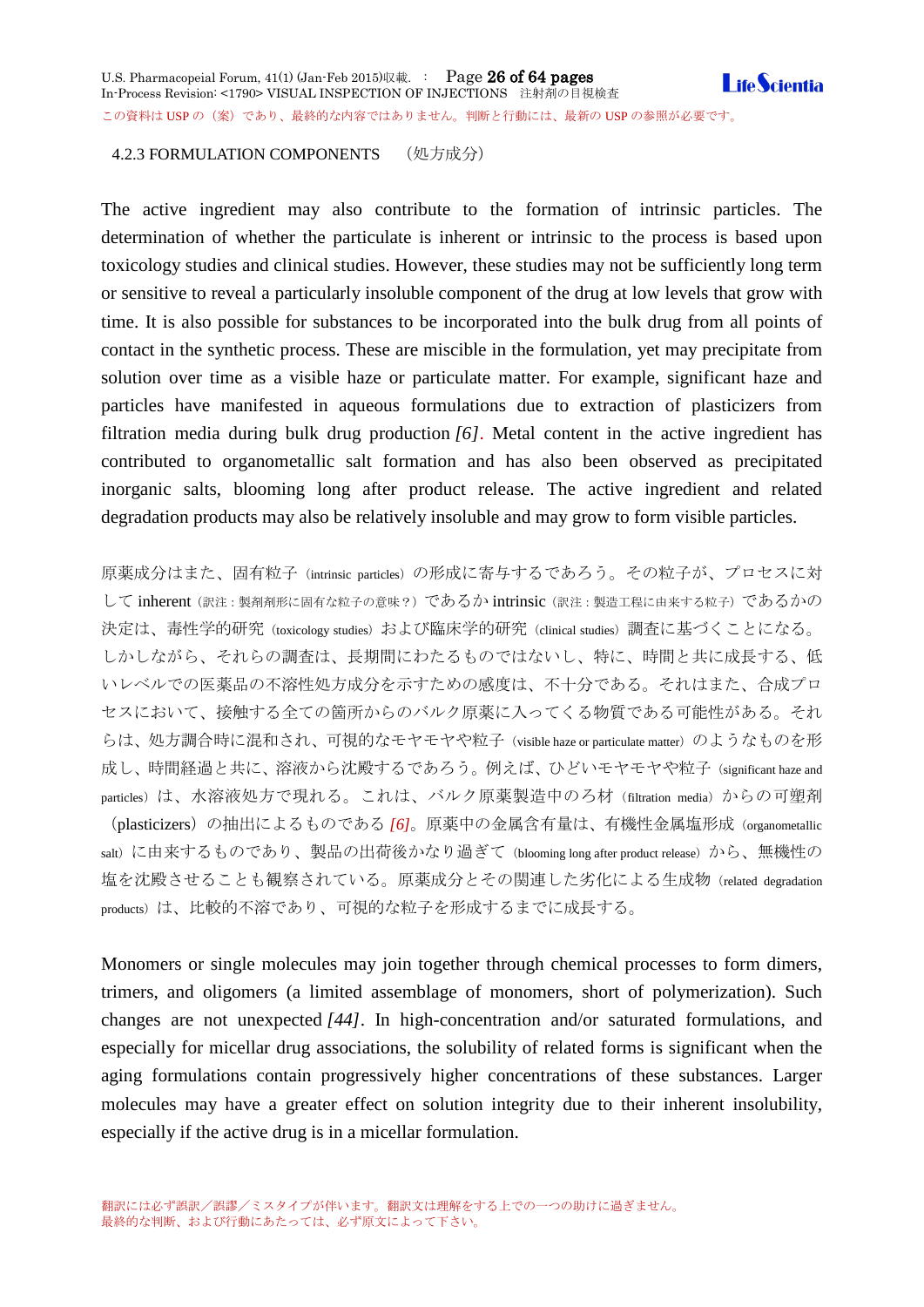U.S. Pharmacopeial Forum, 41(1) (Jan-Feb 2015)収載. : Page 27 of 64 pages **I** ife *Scientia* In-Process Revision: <1790> VISUAL INSPECTION OF INJECTIONS 注射剤の目視検査 この資料は USP の (案)であり、最終的な内容ではありません。判断と行動には、最新の USP の参照が必要です。

モノマー(単量体)ある単一の分子は、化学的なプロセスを通して二量体(dimers)、三量体(trimers)、 およびオリゴマー(\*)を形成することで一緒になる。そのような変化は、予想外のものではない *[44]* 。 高濃度および/または飽和状態での処方、そして特にミセル化した薬剤の会合(micellar drug associations) で、比較的高い濃度のそれら物質を含む場合は、エイジングした処方(aging formulations)では、有 意なものとなる(訳注:粒子形成を起こし易くなる?)。より大きな分子は、特に、もし原薬がミセル形成(micellar formulation)をしたならば、その固有粒子(inherent)が不溶解性であるため、溶液の完全性(solution integrity: 訳注「溶液状態という溶液としての完全性?」)により大きな影響をもたらすであろう。

\*: (原文中の説明) oligomers;モノマーの限定的な集合体 (a limited assemblage of monomers) およ び/または 短い polymerization を意味する。

Polymorphs are unique crystalline forms of identical chemical entities. Although uncommon in solutions that have been mixed homogeneously and filtered, small seed crystals of a relatively stable polymorph may form over time, especially at nucleation sites such as container-surface defects. More common than formation of polymorphs is formation of a modified crystal lattice containing an integral liquid, typically water or solvent. The lattice may form slowly, promoted by evaporation, nucleation, and temperature extremes *[45] [46]*.

多形体(polymorphs)は、同一の化学物質(identical chemical entities)ではあるが、独特な結晶形態をもってい る。均一に混合され、そしてろ過される溶液では(訳注:多形性を示すものは)滅多に見られないが、比較 的安定な多形体の小形の種晶(seed crystals)があれば、それは時間経過(over time)と共に形成されるで あろう。特にこれは、容器表面の欠陥(訳注:キズの意味か?)と言ったような核となる部位(nucleation sites) で起こる。多形体の形成以外のより一般的なものは、integral liquid(訳注:意味不詳)を含む modified crystal lattice(修飾結晶格子?)の形成である。この結晶格子は、ゆっくりと形成がされ、蒸発、核化 (nucleation)、そして temperature extremes(訳注:温度範囲の境界値か?)により加速されるであろう *[45] [46]*。

### <span id="page-26-0"></span>4.2.4 PACKAGING COMPONENTS (包装材料)

Extractables and leachables are terms commonly used to describe the potential for containers to contribute unwanted agents to the product. Extractables represent all of the materials that could be contributed, and leachables represent the practical contribution upon contact between container and drug formulation *[47]*. These substances can also contribute to the formation of subvisible and visible particles.

抽出物(extractables)および溶出物(leachables)は、製品(製剤)にとって望ましくない物質(unwanted agents) の発生源となるかも知れない容器の可能性を述べるために、一般的に使用される用語である。抽出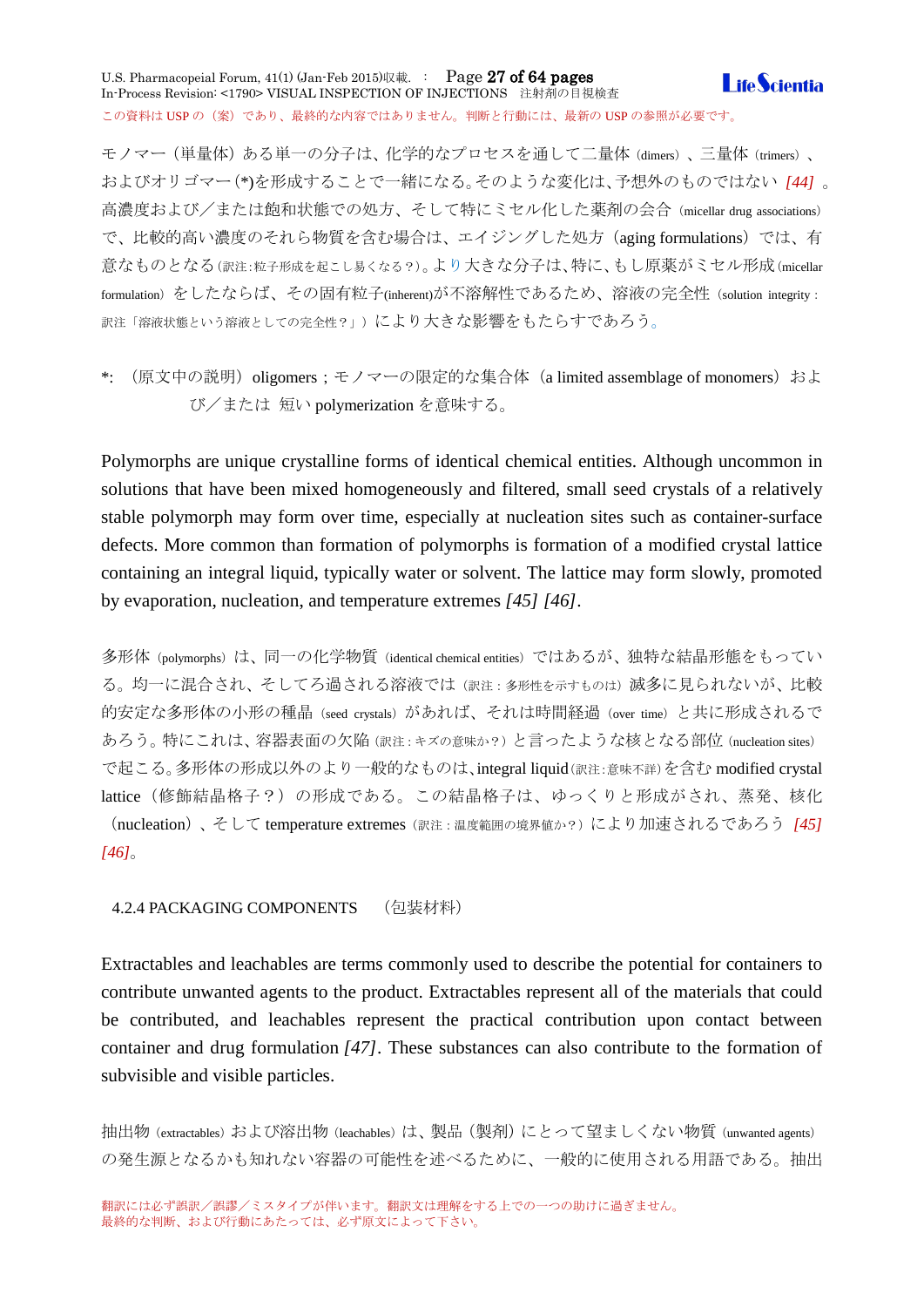U.S. Pharmacopeial Forum, 41(1) (Jan-Feb 2015)収載. : Page 28 of 64 pages **LifeScientia** In-Process Revision: <1790> VISUAL INSPECTION OF INJECTIONS 注射剤の目視検査 この資料は USP の (案)であり、最終的な内容ではありません。判断と行動には、最新の USP の参照が必要です。

物 (extractables) は、容器から出てくる可能性を持つ全ての物質を示しているが、溶出物 (leachables) は、 容器と医薬品処方の間の接触により、実際に関係してくる物質を指している *[47]* 。それらの物質 は、また、可視的サイズの粒子および非可視的サイズの粒子の形成に関与する。

Formulation attack of the container is most dramatic in glass container systems. Glass containers undergo corrosion that is 25 times greater at pH 8 than at pH 4 *[48]*. A formulation pH above 7, especially with high ionic strength solutions, promotes attack of the inner glass surface, resulting in particle generation.

容器の組成起因の粒子形成作用(formulation attack)は、ガラス容器システムで最もダイナミックである。 ガラス容器は、pH 4 でよりもむしろ pH 8 で、25 回以上の浸食(corrosion)を受ける *[48]*。特に高いイオ ン強度となるpH 7以上での成形は、ガラス内表面の浸食を促進させ、粒子生成を生じることになる。

Silicone oil is added to prefilled glass syringe systems to enhance lubricity for closure insertion and/or syringe movement. Silicone may also come from tubing used for fluid transfer and a variety of polymeric fittings and seals that are used in the processing equipment. All of these components must be compatible with the formulation to minimize leachates. Although silicones are processed to be sterile and are widely used, their use must still be controlled. Silicone can cause container sidewall droplets and a variety of visible semi-solid forms. No more than the minimum quantity should be used during processing. Silicone and other hydrophobic substances have the capacity to coalesce and agglomerate with other particles, reaching a visible size.

プレフィルド・シリンジ・システムに対しては、栓の挿入やシリンジの動きの潤滑性を良くするた めに、シリコンオイルが加えられる。シリコンはまた、液体の移送に使用されるチューブや、プロ セス機器に使用する多様なポリマー性の備品(polymeric fittings)および シール(seals)からも入ってくる。 それらの部品(components)の全ては、溶出物が最小となるように、組成を対応させなければならない。 シリコンは、無菌となるように処理できて、かつ広く使用されているが、その使用をまだ制御しな ければならない。シリコンは容器の側壁に付着する液滴 (container sidewall droplet) や、様々な可視的な半 固体の粒子形成(visible semi-solid forms)の原因となり得る。プロセスには最小限の量を使用すべきであ る。シリコンおよび他の疎水性の物質は、他の粒子に融合(coalesce)し、かつ凝集する能力を持って おり、それは最終的には可視的サイズに到達する。

<span id="page-27-1"></span><span id="page-27-0"></span>4.3 Particulate Removal by Component Washing (直接容器洗浄による粒子の除去) 4.3.1 GLASS CONTAINERS (ガラス容器)

Each step of the glass-container washing and rinsing process should be evaluated for particle-reduction capability. The washer validation studies should demonstrate a reduction in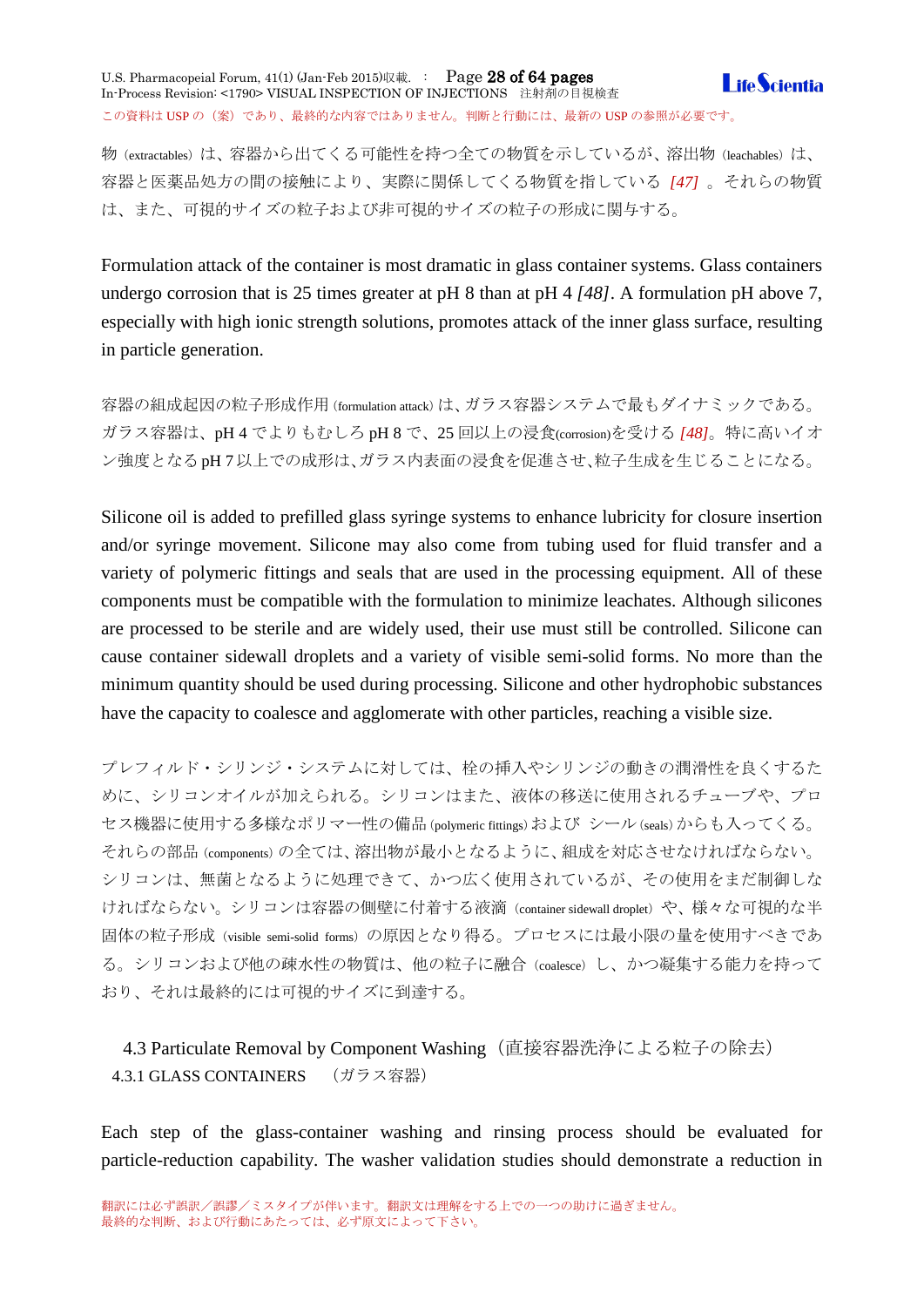### U.S. Pharmacopeial Forum, 41(1) (Jan-Feb 2015)収載. : Page 29 of 64 pages **Life**Scientia In-Process Revision: <1790> VISUAL INSPECTION OF INJECTIONS 注射剤の目視検査 この資料は USP の (案)であり、最終的な内容ではありません。判断と行動には、最新の USP の参照が必要です。

naturally occurring particles or should use seeded containers to demonstrate such reduction capability. The use of statistical sampling plans with light obscuration and/or membrane microscopic particle-counting methods can provide a means to demonstrate reduction of both subvisible and visible particles during washing cycle development and validation. During process development, validation, and routine use, container-washing procedures should include periodic visual operational checks. This routine verification ensures that effective draining of all containers is occurring during all washing and rinsing steps. Review the wash-water recirculating filter maintenance procedures to ensure that particle overloading or breakthrough is being prevented.

ガラス容器の洗浄およびリンスのプロセスの各ステップは、粒子減少能力を評価すべきである。洗 浄機のバリデーション調査は、通常発生する粒子(naturally occurring particles)の減少を証明すべきである。 または、そのような減少能力を証明するために、粒子をスパイクした容器(seeded containers)を使用す べきである。統計的サンプリングを行い、光遮蔽粒子計測法および/またはメンブラン顕微鏡粒子 計測法を使用して測定することは、洗浄サイクルの開発およびバリデーション中の非可視的および 可視的粒子 (subvisible and visible particles) の両方の減少を証明させる方法を与えるものである。プロセス 開発、バリデーションおよびルーチン使用中に、容器洗浄方法 (procedures) は、定期的な目視作業に よるチェック (visual operational checks) を含めるべきである。これを日常的に確認 (verification) することは、 全ての容器の有効な水切り(effective draining)が、全ての洗浄および濯ぎのステップ(washing and rinsing steps) 中に生じていることを保証するものである。粒子の過負荷 (overloading) あるいは通過 (breakthrough) が防 がれていることを保証するために、水ー水循環フィルターのメンテ方法 (wash-water recirculating filter maintenance procedures)をレビューすること。

Glass breakage that occurs during the component washing process should be evaluated for possible glass particle generation that could affect surrounding containers. Effective written container-clearance procedures following these occurrences should specify the number of containers to be removed from the affected portion of the line. Removing units that could potentially contain glass particles aids in minimizing particle transfer to the downstream process.

直接容器の洗浄プロセス (component washing process) 中に生じるガラス破損は、破損で発生するガラス粒 子が、その周辺の容器に影響するかも可能性について評価をすべきである。そのような容器破損の 発生に続いて行う容器クリアランスの手順書 (effective written container-clearance procedures)は、当該ラインの 影響を受ける部分から取り去る容器の数を規定すること。ガラス粒子を含む可能性のある単位容器 を取り去ることは、下流側工程への粒子の移送を最小化する上での助けとなる。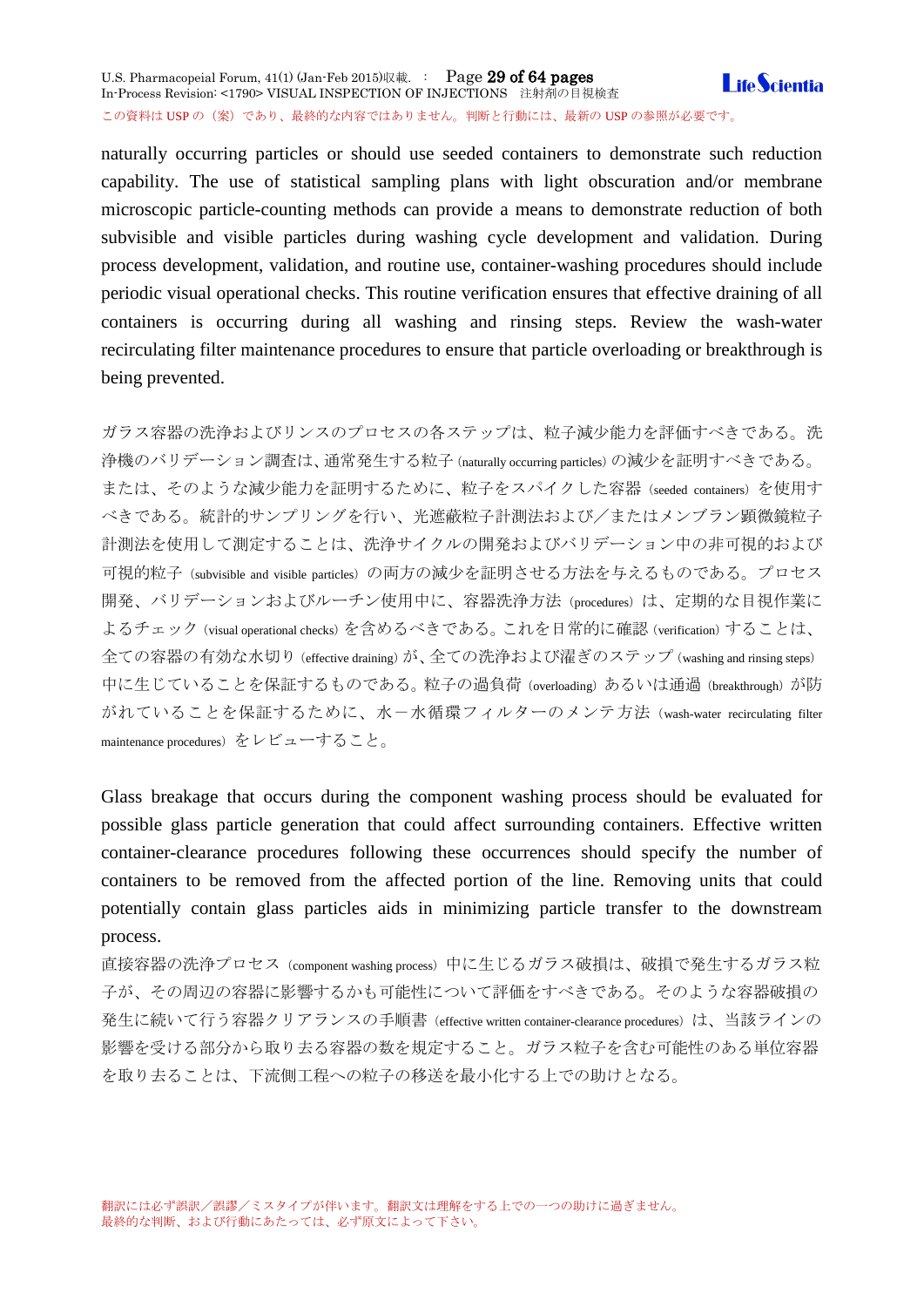<span id="page-29-0"></span>Each step of the rubber-component washing and rinsing process should be evaluated for particle-reduction opportunities. Utilize statistical sampling plans to collect meaningful test units. Light obscuration or other automated particle counting and membrane microscopic particle-counting methods may be used to demonstrate reduction of both subvisible and visible particles during washing validation. During process development and validation and in routine use, container-washing procedures should include visual checks to ensure that stoppers are not routinely sticking together. Such sticking surfaces reduce cleaning efficacy and entrap particles. Periodic assessment of component cleanliness and supplier washing capabilities should be included as part of the supplier qualification program when using purchased, ready-to-sterilize, or ready-to-use components.

ゴム栓(rubber-component)の洗浄すすぎプロセスの各ステップは、粒子減少の可能性(particle-reduction opportunities)について評価すること。意味のある試験を行うための単位容器(meaningful test units)を集める ために、統計的なサンプリングプランを使用する。洗浄のバリデーション中の非可視的および可視 的粒子の両方の減少を証明するためには、光遮蔽の粒子計測法、あるいは他の自動化された粒子計 測、およびメンブラン顕微鏡粒子計測法を、使用できるであろう。プロセスの開発とバリデーショ ン中に、そして日常的使用で、ゴム栓が日常的に sticking together (訳注: ゴム栓同士が密着して離れないこと) が起ていなことを保証するために、容器洗浄手順には目視でのチェック(visual checks)を含めること。 そのようなステッキングしている表面は、洗浄有効性を減少させ、粒子をトラップする。購入時に 既に滅菌されているゴム栓、あるいはすぐ使用できるゴム栓(purchased, ready-to-sterilize, or ready-to-use components) を使用する時は、ゴム栓の清浄性 (component cleanliness) と供給者の洗浄能力 (supplier washing capabilities)の定期的評価を、サプライヤー適格性評価プログラム (supplier qualification program)の一部とし て含めること。

Evaluate any current siliconization process used—whether in-house or by the supplier—to minimize excess silicone levels while maintaining machinability of the stoppers. Light obscuration or other automated particle-counting method may be used to compare overall particle level reduction (background silicone oil droplets) during process development or validation. The level of residual silicone oil will affect the particulate quality of the final filled product, observed as dispersed droplets and particle-forming matrices.

自社で行っているかサプライヤーで行っているかは別として、現在行っているシリコン化プロセス (siliconization process)を評価すること。これは、ゴム栓の機械取扱い性 (machinability) を維持するために、 シリコンが使用されるが、そのシリコンを過剰に使用することを最小限とするためである。光遮断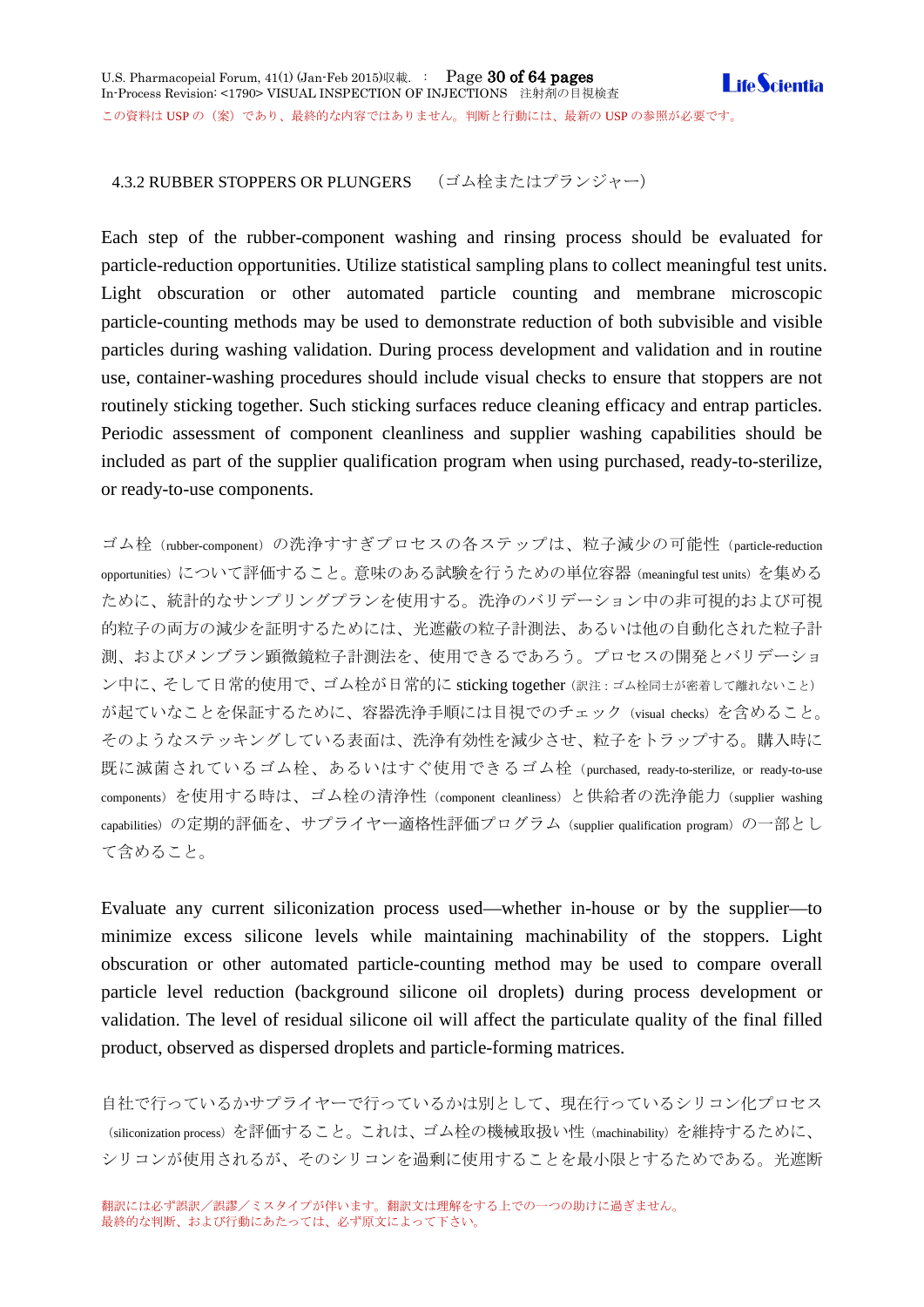### U.S. Pharmacopeial Forum,  $41(1)$  (Jan-Feb 2015)収載. : Page 31 of 64 pages **I** ife *Scientia* In-Process Revision: <1790> VISUAL INSPECTION OF INJECTIONS 注射剤の目視検査 この資料は USP の (案)であり、最終的な内容ではありません。判断と行動には、最新の USP の参照が必要です。

法あるいは他の自動化された粒子計測法を、プロセスの開発中あるいはバリデーション中の相対的 な粒子レベル(バクグランドとなっているシリコンオイルの小滴)の減少を比較するために使用す ることが可能であろう。残存するシリコンオイルのレベルは、分散した単一の油滴(dispersed droplets) および粒子形成物(particle-forming matrices)として観察され、最終的に充填された製品の粒子品質に影響 するであろう。

### <span id="page-30-0"></span>4.3.3 GLASS DEPYROGENATION (ガラス容器の脱パイロ)

Processes that use racks or trays for transporting and holding samples, as are typically used in batch ovens, should be monitored for metal particle generation. The racks or trays should have a formal maintenance program associated with their routine use. Trays should be inspected for wear and scoring, which can be sources of particulates. Periodic cleaning, polishing, and/or resurfacing may be warranted to effectively control particles. Tunnels used for depyrogenation should also have a routine maintenance program for periodic cleaning, inspection, and replacement of parts that may wear and generate particles. Routine process observation for glass breakage allows for clearance of any potentially affected surrounding containers and minimizes the occurrence of glass particles being carried downstream to filling.

バッチ式のオーブン(訳注:乾熱滅菌炉)で一般的に使用されているような、サンプルの搬送用あるいは 保管用のラック (racks) またはトレイ (trays) を使用するプロセスは、金属粒子の発生をモニターする こと。ラックおよびトレイは、日常的使用と関連付けて正式なメンテナンスプログラムを持つこと。 定期的な洗浄 (cleaning)、ポリシング (polishing: (訳注) 磨き上げること)、および/又は resurfacing (訳注: 表面の再処理加工?)は、効果的な管理方法であろう。脱パイロに使用するトンネルもまた「定期的なク リーニング」、「検査」、「粒子を被ったり発生したりさせる部品の交換」についてのルーチン的 なメンテナンスプログラムを持つべきである。ガラス破損についてのルーチン的なプロセス観察は、 可能性のある影響を受けた周辺の容器のクリアランスと、充填の下流側に運ばれるガラス粒子の発 生を最小化することを可能にするものである。

### <span id="page-30-1"></span>4.3.4 EQUIPMENT PREPARATION (器具の準備)

It is important to minimize redeposition of particles on product contact surfaces after cleaning. Cleaned and sanitized equipment should be protected by HEPA-filtered, unidirectional airflow until transferred to, and installed on, the filling line. For cleaned equipment that needs to be wrapped or bagged prior to sterilization, utilize low-shedding, non-cellulose (synthetic) wrapping materials. Cellulose fibers are one of the most common particles found in the injections-manufacturing environment and injectable products.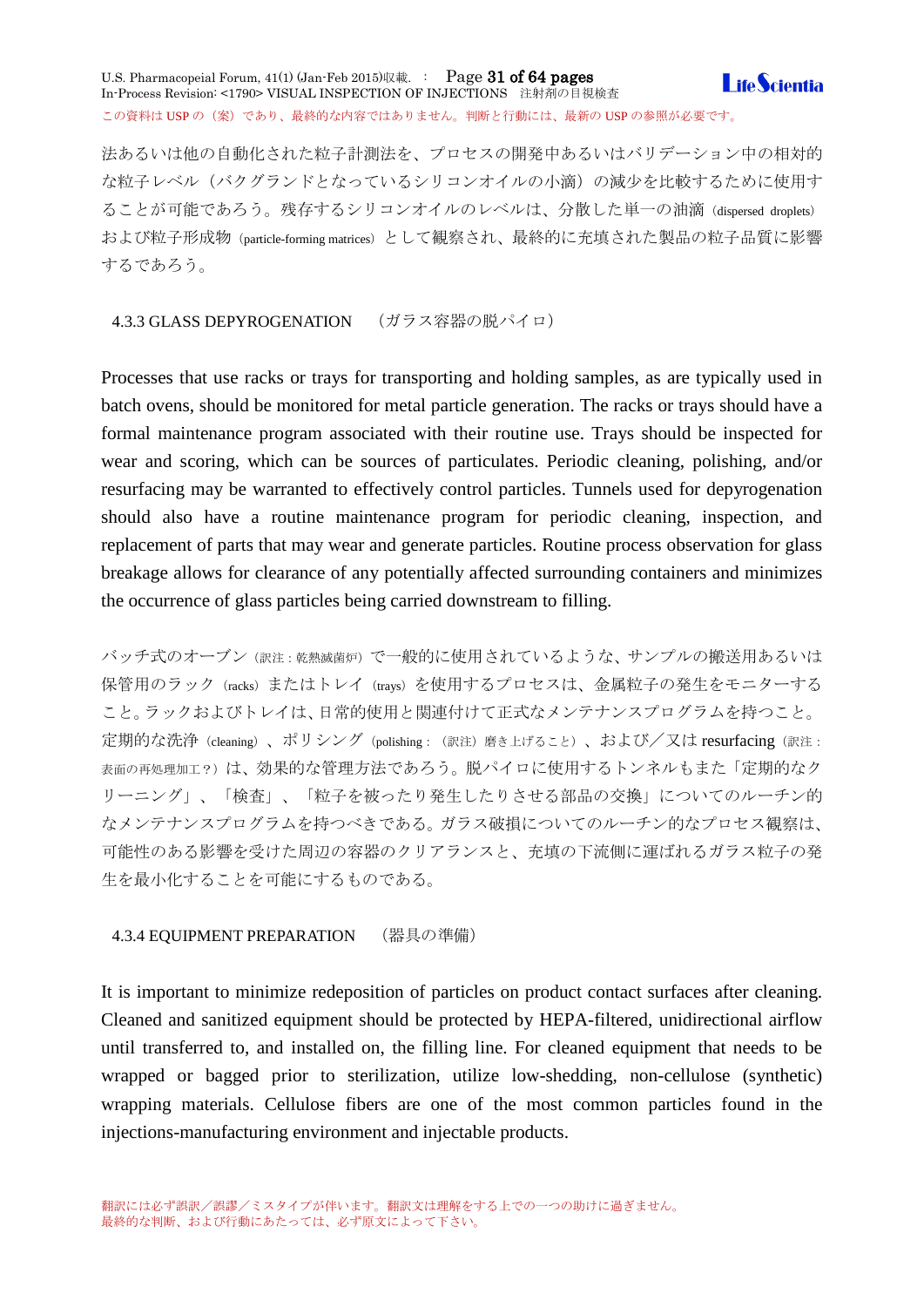U.S. Pharmacopeial Forum, 41(1) (Jan-Feb 2015)収載. : Page 32 of 64 pages **I** ife *Scientia* In-Process Revision: <1790> VISUAL INSPECTION OF INJECTIONS 注射剤の目視検査 この資料は USP の(案)であり、最終的な内容ではありません。判断と行動には、最新の USP の参照が必要です。

クリーニング後の製品接触面に粒子への再沈着を最小化することが重要である。クリーン化し、サ ニタイズした器具 (equipment) は、移送され、機器にセットされ、そして充填ンラインに入るまでの間 は、HEPA でろ過した一方向気流で保護すること。滅菌前に包装して、バックに詰める必要のある 清浄化済み器具は、発塵性が低く、セルロースではない(合成の)包装材(low-shedding, non-cellulose (synthetic) wrapping materials)を利用する。セルロース繊維は、注射剤製造環境と注射剤で見られる最も一般的な粒 子の一つである。

<span id="page-31-0"></span>4.3.5 FILLING LINE (充填ライン)

The transfer of open containers should be conducted in Grade A (ISO 5, Class 100), unidirectional air flow to minimize particle contamination. The air in critical zones should be monitored continuously during operation to confirm compliance.

開口している容器の移送は、微粒子汚染を最小化するために Grade A (ISO 5, Class 100)の一方向気流 中で行うこと。この重要なゾーンの空気は、コンプライアンスを確認するために、運転中、連続的 にモニターすること。

Routine checks to detect particles and potential particle-generation locations should be explained in the procedures. Effective, written container-clearance procedures to be used after glass breakage should specify the number of containers to remove from the affected portion of the line. Note that improper set-up and adjustment of the filler can lead to "needle strikes," where the filling needles make contact with the container being filled. This can generate either stainless steel or glass particles.

粒子や、可能性のある粒子発生個所を検出するためのルーチン的なチェックは、手順書(procedures) において説明すべきである。ガラス破損が起きた後に使用されるべき、効果的な、容器クリアラン スの手順書 (container-clearance procedures) 書は、ラインの影響を受ける部分から取り去るべき容器の数を 規定すること。フィルターの不適切なセットアップと調整は、"needle strikes"を導くことに注意す ること。この"needle strikes" とは、充填針(filling needles)が容器と接触する状態である。これは、ステ ンレス粒子とガラス粒子の両方が発生する。

Filling pump design and the pump's compatibility with the filling solution are important considerations. Metal-on-metal piston pumps have a greater potential for generating metal particles, compared with other types of piston pumps. Pump maintenance is essential and includes a requirement to resurface the cylinders and pistons periodically. Peristaltic-action pumps must be monitored for generation of silicone tubing particles, especially with aggressive,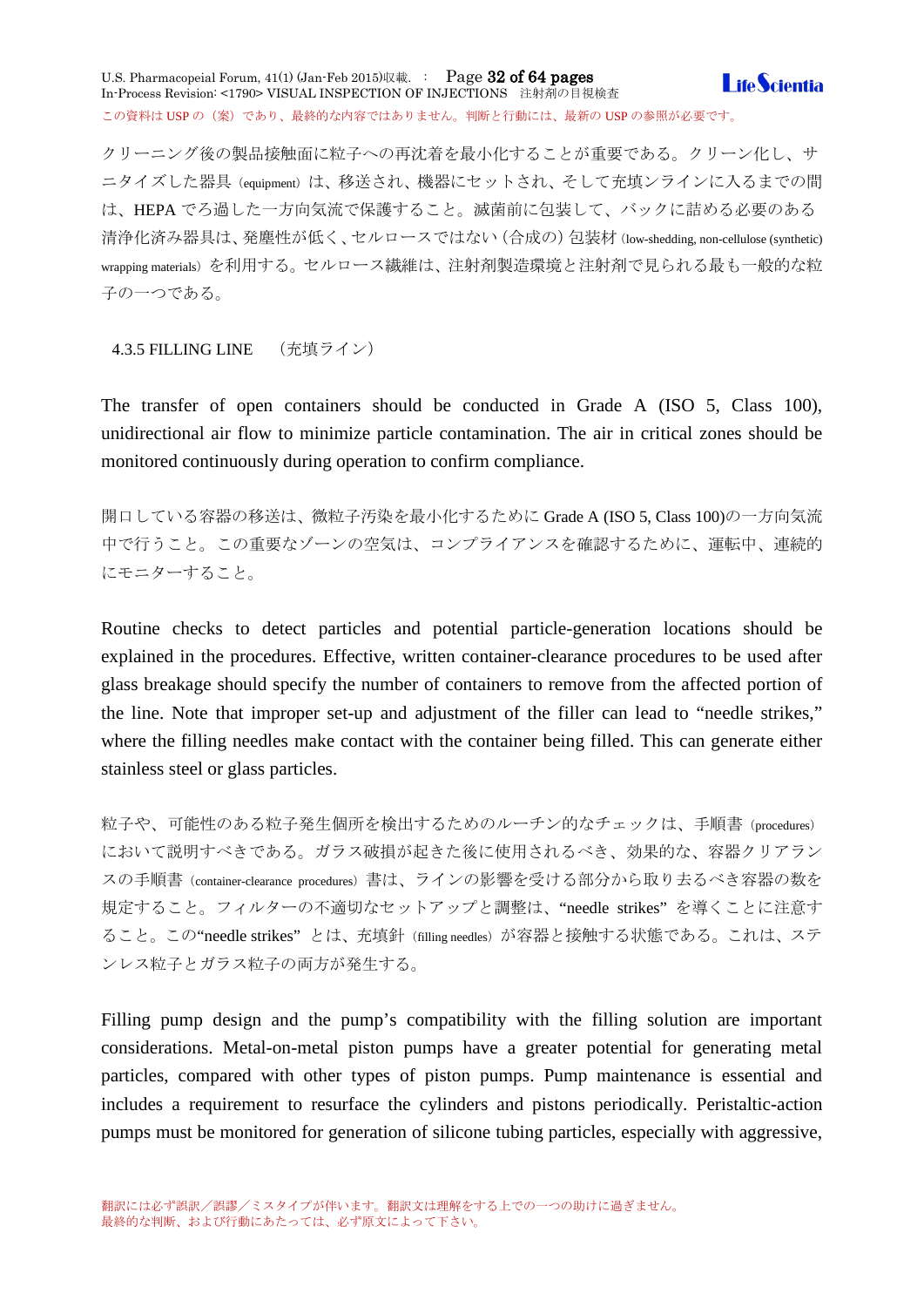near-saturated solutions or suspensions. Friction in the peristaltic roller area can break down the tubing, resulting in the generation of particles.

充填をする溶液との、充填ポンプ・デザイとそのポンプの適合性は、重要な考慮事項である。 Metal-on-metal ピシトンポンプは、他のタイプのピストンポンプと比較して、金属粒子を発生させる可能 性が大きい。ポンプのメンテナンスは必須の事項であり、そのメンテナンスには、シリンダーおよびピ ストンの定期的な resurface (訳注:表面の更新?)の要求が含まれる。ペリスタティック式のポンプ (peristaltic-action pumps) は、シリコンチューブ由来の粒子 (silicone tubing particles) の発生をモニターすること。 特に、aggressive, near-saturated solutions or suspensions(訳注:対応する日本語は不明)を使用している場合には 注意が必要である。ペリスタティックのローラーにかかる部分(peristaltic roller area)の摩擦は、チューブを 損壊させ、結果として粒子の発生を生じる。

Stopper bowl surfaces should have a formal maintenance program, and stopper handling or replenishment by operators should be specifically designed to minimize particle transfer to the stoppers.

ゴム栓投入用のボール(stopper bowl)の表面は、正式(formal)のメンテナンスプログラムを持つこと。 そして、特に、作業者によるゴム栓の取り扱い、あるいは 補充 (replenishment)は、ゴム栓への粒子の 移行を最小化するように設計すること。

Proper operator positioning and avoidance of open containers is important in good, aseptic filling practices to avoid microbial contamination. These same principles help reduce particle transfer to the open containers.

「適正な作業者の立ち位置」と「開口した容器を避けること」は、微生物汚染を避けるための優良 な無菌的な充填の規範として重要である。これと同じ取扱いの原則は、開口容器の粒子移送を減少 させるうえでの助けとなる。

Careful selection of cleaning and gowning materials will help reduce contamination from extrinsic particles and fibers. These clean-room materials should be selected for their superior non-shedding and low-particle properties.

洗浄と着衣の材質(cleaning and gowning materials)の注意深い選択は、外来性の粒子および繊維(extrinsic particles and fibers)からの汚染を防ぐうえでの助けとなるであろう。それらのクリーンルームで使用する物品 の材質は、上質の低粒子の非発散性のもの(superior non-shedding and low-particle properties)を選択すること。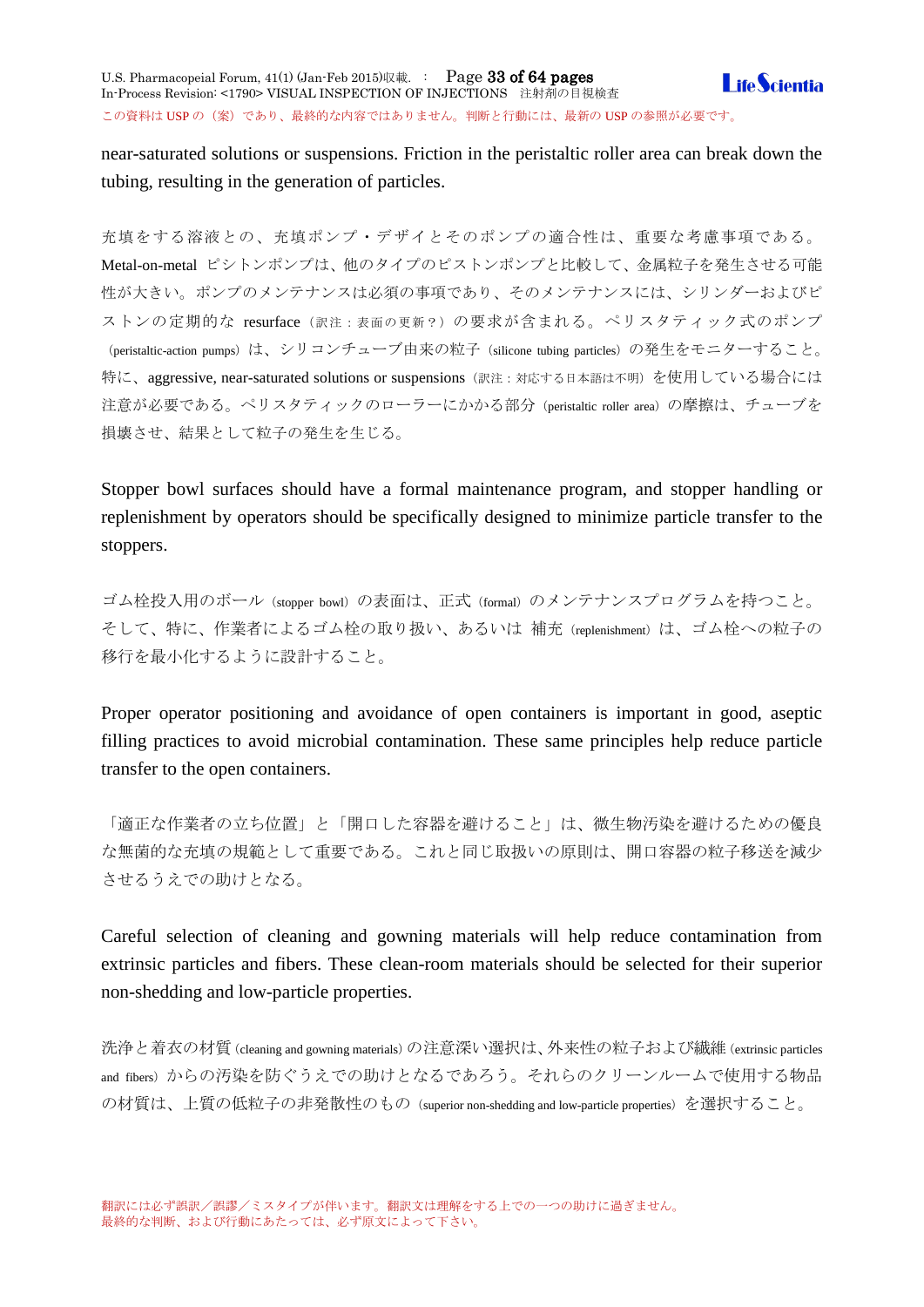<span id="page-33-0"></span>4.4 Trending (トレンド分析)

Data obtained from the inspection process are used for batch release. These data should also be analyzed for adverse trends on a periodic basis, typically at least once per year. High-volume products may generate sufficient data to allow quarterly analysis, whereas a longer period of time may be necessary to accumulate data for products that are produced infrequently. Data from component inspection, production 100% inspection, and the AQL inspections should be evaluated based upon sound statistical principles to determine whether the current action levels are accurately reflecting the current process capability. Alert levels may be introduced and/or adjusted accordingly if the statistical analyses indicate that lower defect levels are being observed consistently.

バッチ出荷のためには、検査工程で得られたデータを使用する。それらのデータはまた、定期的(一 般的には、年に1回)に、悪化傾向(adverse trends)を示していないを解析すること。大容量の製品 (high-volume products)は、四半期毎での解析を可能とする十分な量のデータを得られるであろうが、稀 にしか製造されない製品のデータは、長期間に亘って蓄積する必要があるだろう。component inspection(訳注:バイアル容器やアンプル容器の検査)、製造での全数検査(production 100% inspection)、お よび AQL 検査からのデータは、現行のアクションレベルが、正確にプロセス能力を反映させている かを調べるために、しっかりとした統計的な原則に基づいて評価すること。アラートレベルを導入 するか、あるいは、もし統計的解析がより低い欠陥レベルを常に示しているのであれば、それに応 じて、(アラートレベルの)調整を行うこと。

When establishing new action or alert levels, a preliminary value may be used until sufficient production experience is obtained. Consideration should be given to planned improvements in the manufacturing and inspection processes. If significant improvements are planned, the reduction of the action/alert level should not be instituted until the impact of the improvement is measured over sufficient time to establish the validity of the new value.

新たなアクションレベルあるいはアラートレベルを確立する場合、十分な製造経験が得られるまで の間、暫定的な値(preliminary value)を使用してもよい。製造および検査プロセスの計画的な改善(planned improvements)に対して考慮をすること。もし、大きな改善を計画するならば、改善のインパクトが、 その新たな値の妥当性を確立するための十分な時間にわたって測定がされるまでは、action/alert level の低減は、行わないこと。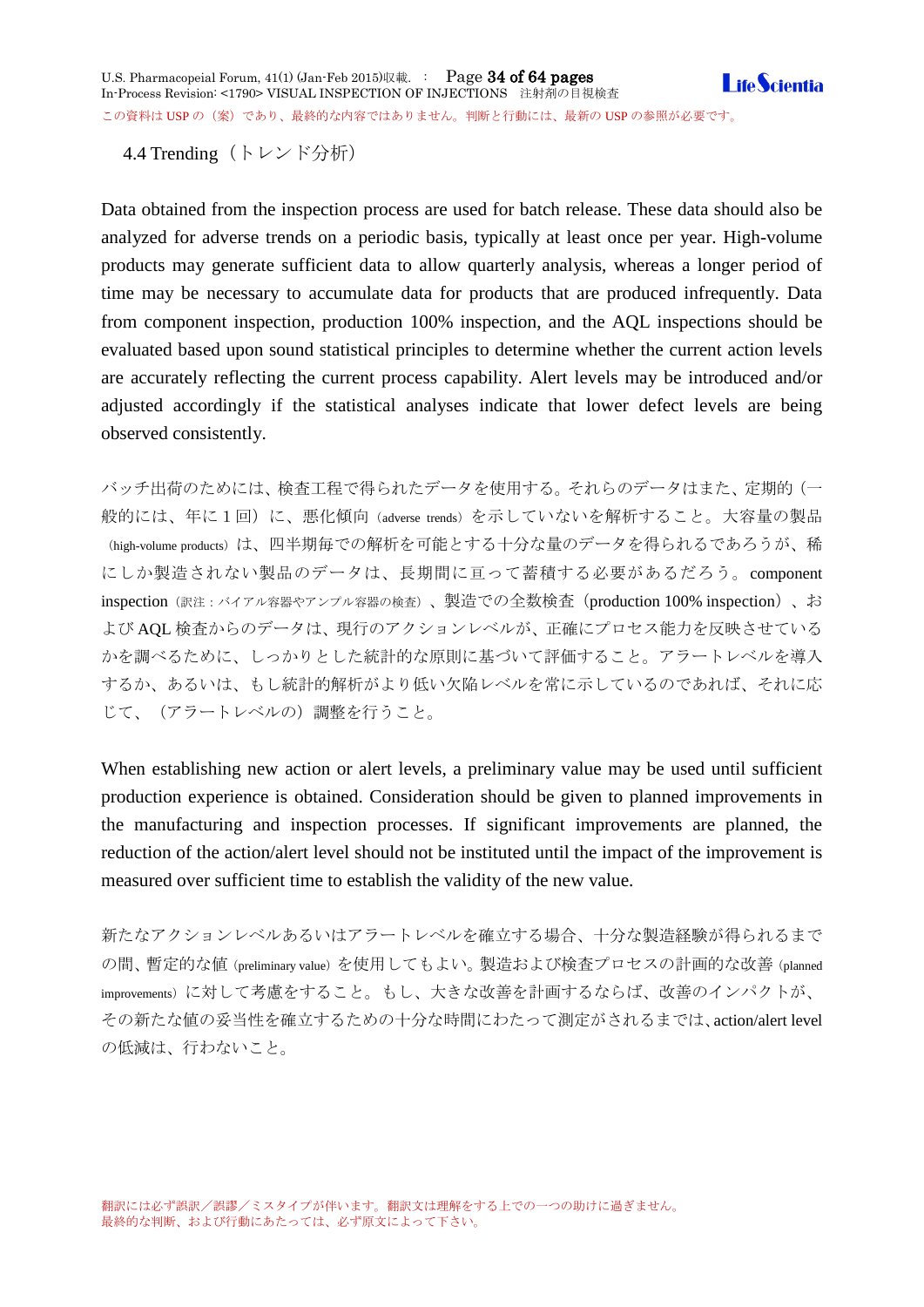<span id="page-34-0"></span>5. INTERPRETATION OF INSPECTION RESULTS (検査結果の解釈)

<span id="page-34-1"></span>5.1 Defect Classification (欠陥のクラス別け)

Defects are commonly grouped into classifications based on patient and compliance risk *[2]*. The most common system uses three groups: critical, major, and minor. Critical defects are those that will cause serious adverse reaction or death of the patient if the product is used. This classification includes any nonconformity that compromises the integrity of the container and thereby risks microbiological contamination of the sterile product. Major defects carry the risk of a temporary impairment or medically reversible reaction, or involve a remote probability of a serious adverse reaction. This classification is also assigned to any defect which causes impairment to the use of the product. These may result in a malfunction that makes the product unusable. Minor defects do not impact product performance or compliance; they are often cosmetic in nature, affecting only product appearance or pharmaceutical elegance.

欠陥は一般的に、患者と法的順守に係るリスク(compliance risk )に基づいてクラス分けされる *[2]*。最 も一般的なシステムは、3つのグループを使用するものである。;致命的(critical)、重大(major)お よび軽微(minor)。致命的欠陥(critical defects)は、もしその製品を使用したならば、患者に重大な副作 用 (serious adverse reaction) あるいは死を生じさせる欠陥である。このクラスは、容器の完全性を危うく する、すなわち、無菌製品の微生物汚染のリスクがリスクを持つという何らかの(訳注:法的に)不適 合事項 (any nonconformity) が含まれる。 重大な欠陥 (major defects) は、一時的な機能障害 (temporary impairment) または、医学的に治療可能な作用(medically reversible reaction)、あるいは重大な副作用が起きる確率が低 い(a remote probability of a serious adverse reaction)リスクを伴うものである。このクラス別けはまた、その製品 の使用することで、機能障害(impairment)の原因となる欠陥にも割り当てられる。これらは、製品の 使用できなくする機能不全を生じるかも知れない(この文章、意味不明!。原文を確認のこと)。軽微な(マ イナーな)欠陥は、製品性能あるいはコンプライアンスにインパクトを与えない欠陥である。;そ れらは、実際には見た目(cosmetic in nature)のものであり、製品の外観あるいは医薬品の優雅さ (pharmaceutical elegance)に影響するものである。

Visible particles from multiple sources can be present in drug products before 100% inspection. Particulate matter is defined as "mobile undissolved particles, other than gas bubbles, unintentionally present in the solutions" *[49]*. For visible particles, particle motion aids in detection. Stationary particles are difficult to detect. Upon 100% inspection, visible extrinsic and intrinsic particles should be reliably removed. The test method allows inherent particles to be accepted if the product appearance specification allows the inherent particle types. The size of particles reliably detected ( $\geq 70\%$  probability of detection) is often between 100 and 300 µm. This is dependent on the container characteristics (size, shape, transparency), inspection conditions (lighting and duration), and particle characteristics (size, shape, color, and density).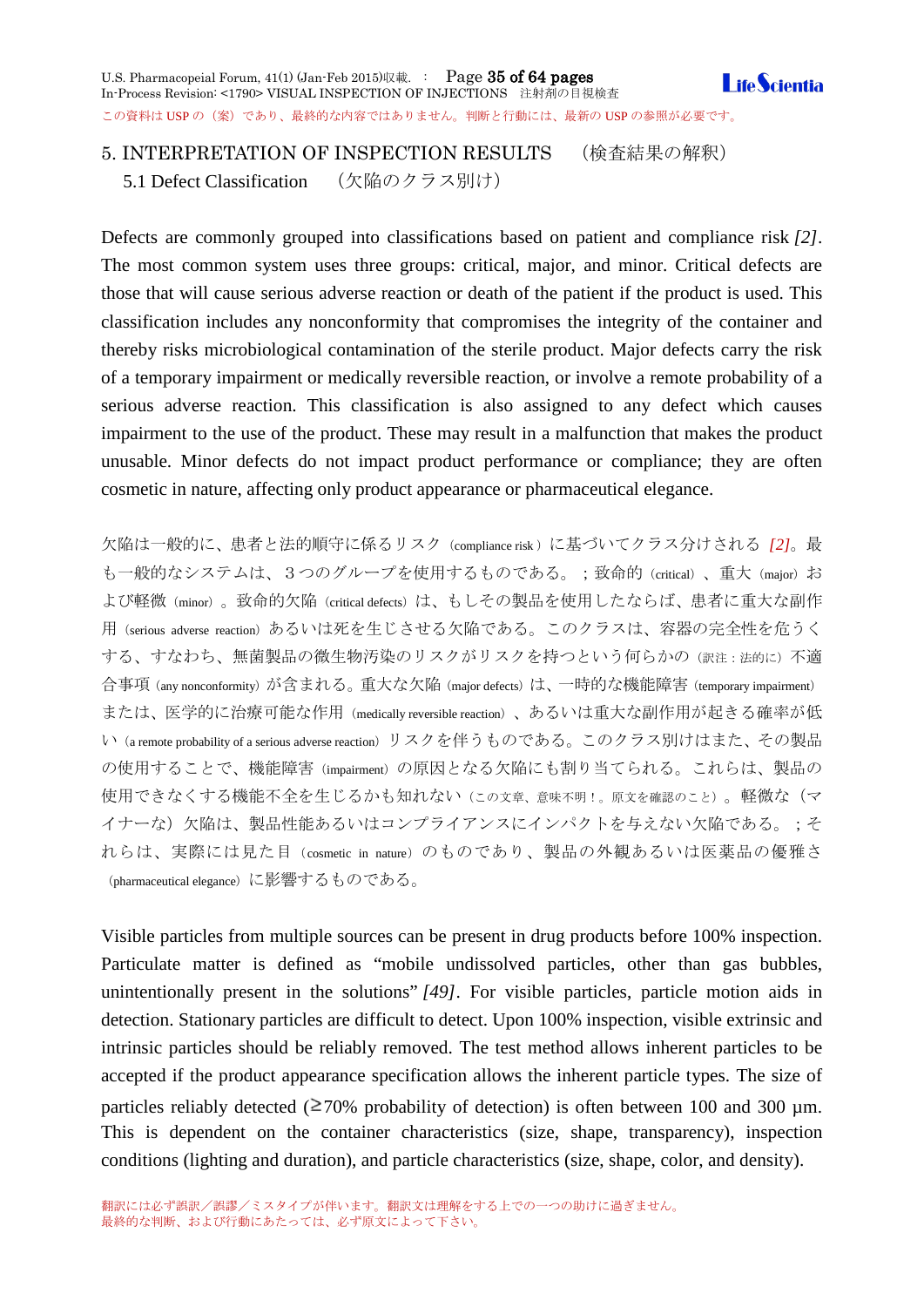複数の発生源からの可視的粒子は、全数検査 (100% inspection) 前から医薬品中に存在している。粒子 (particulate matter) は "溶液中に存在する、意図していない所の気泡ではない、動く不溶性粒子 (mobile undissolved particles, other than gas bubbles, unintentionally present in the solutions) " と定義(\*)される *[49]* 。可視的粒子 に対しては、粒子の動きは検出を助けるものである。固定されている粒子 (stationary particles) は、検出 することが困難である。全数検査で、可視的な外来性および内因性の粒子(extrinsic and intrinsic particles) は容易に(訳注:検出することが出来るので)取り除ける。もしその製剤外観の規定が、固有粒子(inherent particle) タイプの存在を許容しているならば、その試験方法は、許容されるべき固有粒子を可能にする(訳注: この文章の意味不詳)。信頼をもって検出できる(≧70% probability of detection)粒子のサイズは、往々 にして、100 と 300 µm の間である。これは、容器の特性(サイズ、形状、透過性)、検査条件(lighting and duration) および、粒子特性 (大きさ、形状、色、そして密度) によって左右される。

\*(訳注):日本薬局方 第 16 改正の「6.07 注射剤の不溶性微粒子試験法」は、次の記載がある。: 注射剤(輸液を含む)の不溶性微粒子とは、これらの製品中に意図することなく 混入した、気泡ではない 容易に動く、外来性、不溶性の微粒子である。

### <span id="page-35-0"></span>5.1.1 EXTRINSIC, INTRINSIC, OR INHERENT PARTICLES

(外来性、内在性の、あるいは固有の粒子)

Extrinsic particles are foreign to the manufacturing process and should be a rare occurrence. Intrinsic material is generally associated with the primary packaging or processing equipment. These process-related intrinsic particles should be monitored and trended for control purposes. Other intrinsic materials are more often stability indicating and may indeed change due to aging, concentration change, degradation, acceleration of reaction, and component interaction. The intrinsic category should be recognized as different from inherent particle types. A good example would be the inherent slight haze imparted by the light-scattering properties of a protein formulation versus the intrinsic variable haze, droplets, and tearing imparted by excess siliconization. Solution properties such as a slight haze or faint coloration of high-concentration formulae and protein formulations are typical examples of an inherent characteristic of the product fluid, with particle detection being enhanced with backlighting or bottom lighting if the product has significant turbidity. In biologics, floating protein particles are considered inherent when their presence may be measured, characterized, and determined to be part of the clinical profile. Inherent particles may be accepted if the drug product has a control strategy showing that this particulate category is part of the product clinical profile. The manufacturer may allow inherent particles if the product appearance specification also allows their presence or if the product is an emulsion or suspension. For suspension products, a test dissolving the suspension that provides for extrinsic particle detection is also acceptable.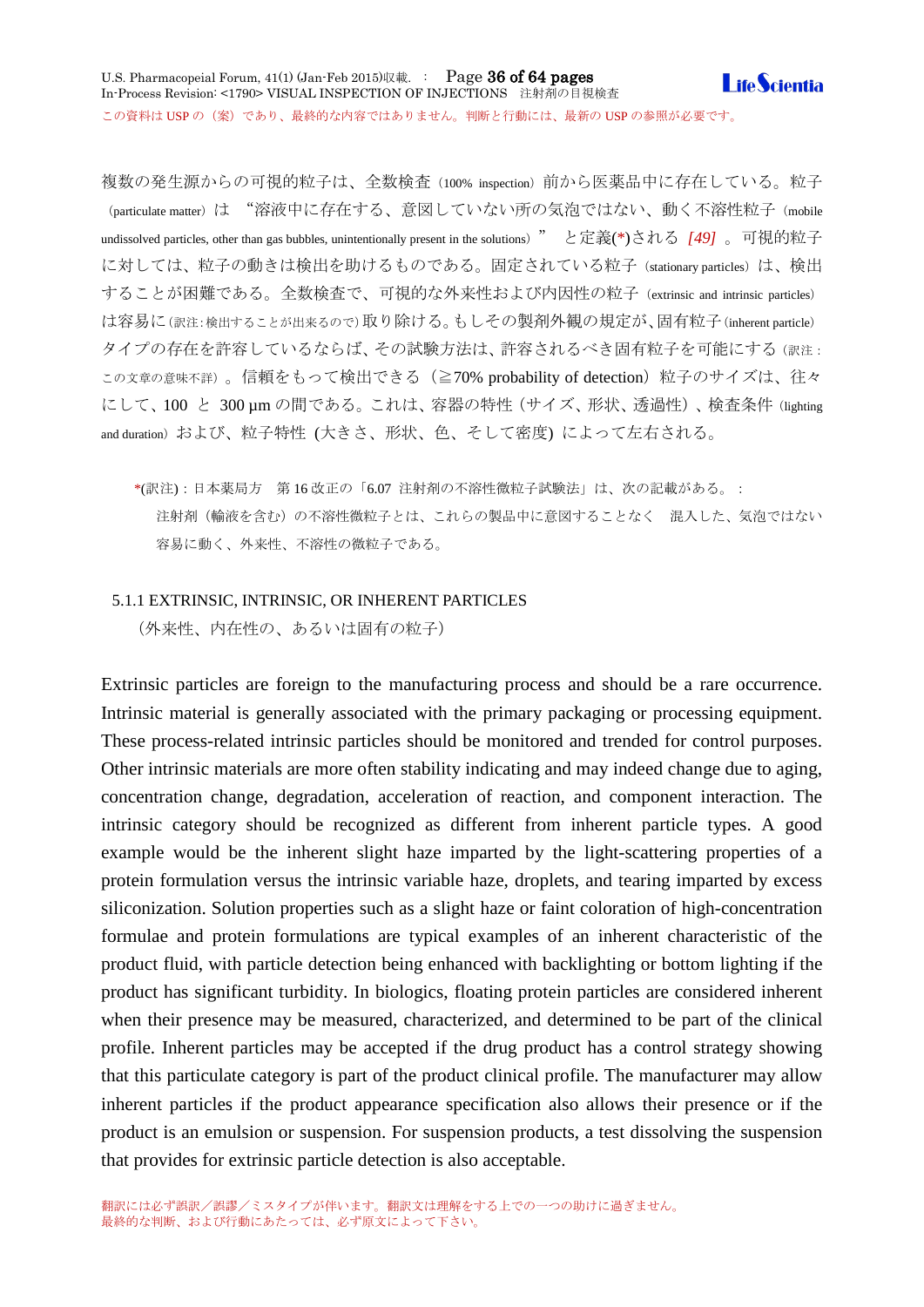外来性粒子(extrinsic particles)は、製造工程外に由来するものであり、発生は稀である。内因性物質(intrinsic material)は、一般的に、一次包材あるいはプロセス機器と関連を持っている。それらのプロセス関連 の内因性粒子は、モニタリングを行い、管理目的でトレンドをとるべきである。その他の内因性物 質は、しばしば安定性の指標となるものであり、エイジング(aging)、濃度変化(concentration change)、 劣化(degradation)、反応の加速(acceleration of reaction)および成分間の相互反応(component interaction)により、 実際には変化する。内因性というカテゴリ (intrinsic category) は、固有な粒子タイプ (inherent particle types) から相違しているとして認識されるべきである。その良い事例として、たん白性製剤(protein formulation) の光散乱性によって起こされる固有な僅かなモヤモヤ(inherent slight haze)がある。これは、固有の変動 し易いモヤモヤ(intrinsic variable haze)、液滴(droplets)および過剰なシリコン化処理(excess siliconization)に より生じるティアリング (tearing) とは異なるものである。高濃度の処方およびたん白質の処方の僅か なモヤモヤあるいはボンヤリとした着色(slight haze or faint coloration)のような溶液の性質は、その(訳注: たん白質の)製品の溶液の固有な性質の代表的事例である。もし、その製品が明確に濁っているのであ れば、バックからの光の照射あるいは底部からの光の照射で、粒子の検出性は高められるであろう。 生物学的製品においては、浮遊しているたん白質粒子 (floating protein particles) は、その存在を測定出来 て、特徴付できて、そして、臨床プロファイルの一部であることが決定できるときには、それは固 有(inherent)なものであると考えることが出来る。固有な粒子(inherent particles)は、もしその医薬品が この粒子カテゴリが当該製品の臨床プロファイルの一部であることを示せる管理戦略をもつのであ れば、それは許容されるものである。製造業者は、もしその製品の外観規格がその存在を許容する か、あるいはその製品がエマルジョンあるいは懸濁液であるのなら、固有な粒子(inherent particles)を 許容してもよい。例えば懸濁性の製品に関しては、懸濁液を溶解させ、外来性粒子(extrinsic particle detection) の検出を得る試験もまた、受け入れられる。

# <span id="page-36-1"></span><span id="page-36-0"></span>5.2 Unique Product and Container Considerations(特殊な製品および容器への考察) 5.2.1 LYOPHILIZED PRODUCT (凍結乾燥製品)

Lyophilized products receive 100% inspection after the freeze-drying step has been completed and each unit has been sealed. However, the solid, lyophilized cake can mask the presence of visible particles because they cannot be seen within the solid matrix. The cake surface is visible during inspection but accounts for only a small fraction of the cake volume. Because of these challenges in evaluating acceptability, a small sample of units is reconstituted and inspected for visible particles in addition to the 100% inspection of the cakes for visible particles. Care must be taken during reconstitution of these samples to avoid contamination that can lead to false-positive results. Sample preparation should be done in a clean environment with appropriate particle-control measures. Reconstituted samples should be inspected using the same conditions as those for visible particles. The destructive nature of this test limits the size of the sample; however, the resultant fluid allows visible particles to be detected. Typical sampling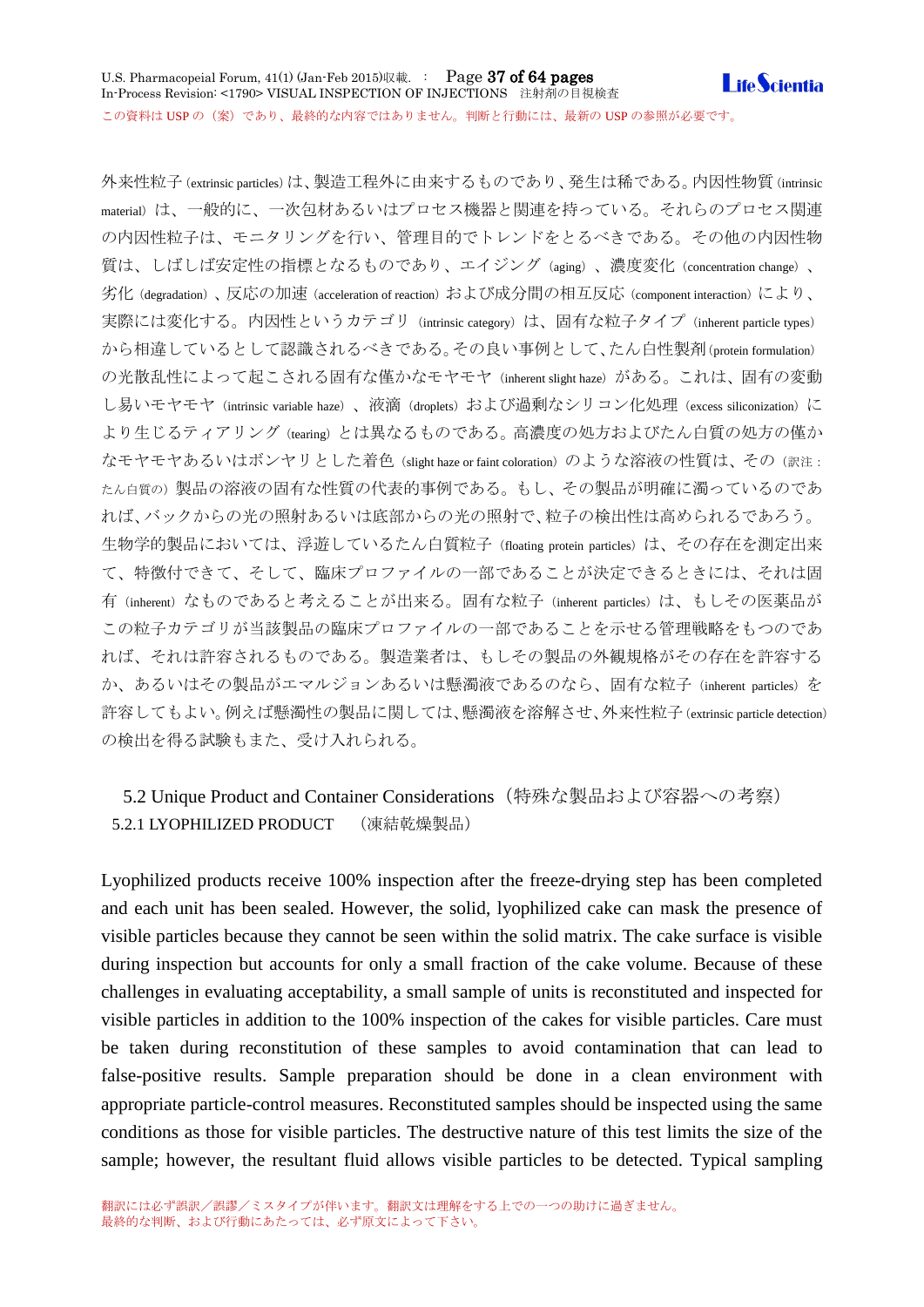plans for this type of test can be found in the special sampling plans S-3 and S-4 in ANSI/AQS Z1.4 *[38]*. Once inspection of these reconstituted samples has been performed, they may be used for other required testing, such as that for subvisible particles, potency, impurities, or other specified tests. If particles are detected in this relatively small sample, additional units may be reconstituted as part of an investigation and to assess the compliance of the entire batch.

凍結乾燥製品は、凍結乾燥ステップが完了し、各単位容器が密封された後に全数検査(100% inspection) を受ける。しかしながら、この固形の凍結乾燥を行ったケーキ(訳注:内容薬物が凍結乾燥でケーキ状となっ たもの)は、可視的粒子の存在をマスクしてしまう。というのは、彼ら(検査員)は固形のマトリッ クスの内側までは見えないからである。ケーキの表面は検査で見ることが出来るが、そのケーキの ボリュウムの極く一部分であることを考慮すること。受容性を評価することが難しいために、ケー キの可視的粒子の全数検査に加えて、少数の単位容器を再溶解して可視的粒子を検査する。それら サンプルの溶解中の汚染(これは擬陽性結果を導く)を避けるように気を付けること。サンプルの 調製は、適切な粒子管理されたクリーンな環境で行うこと。再溶解したサンプルは、目視検査をし たのと同じ条件を使用して検査すること。この試験は破壊試験であるので、サンプルサイズには制 限がある。;しかしながら、その生じた液体は、可視的粒子を、検出することが可能である。この タイプの試験の代表的なサンプリングプランは、special sampling plans S-3 and S-4 in ANSI/AQS Z1.4 *[38]* に見ることができる。そのような再溶解したサンプルは、(訳注:目視の)検査を終わってし まえば、それを他の要求されている試験に使用できるであろう。例えば、非可視的粒子(subvisible particles)、 力価(potency)、不純物(impurities)あるいは、他の規定された試験である。もし粒子が、この比較的小 さなサンプルサイズで検出されたならば、調査の一部として、およびバッチ全体のコンプライアン ス(基準への適合性)を評価するために、追加の単位容器を再溶解することとなる。

# <span id="page-37-0"></span>5.2.2 POWDER PRODUCT (粉末製品)

Sterile powders are difficult to inspect for particles due to powder flow and the occlusion of white or light-colored particles by the drug product itself. Sterile powders should be reconstituted and inspected for visible foreign particles using an approach similar to that for lyophilized products, as discussed above.

無菌の粉末は、粉体の流れのために、そして、医薬品それ自体が、白色あるいは僅かに色がついた 粒子(light-colored particles)であるために、粒子を検査することが困難である。無菌の粉体は、上述で議 論したように、凍結乾燥製品のそれを同じようなアプローチを用いて、可視的な外来異物を検査す る。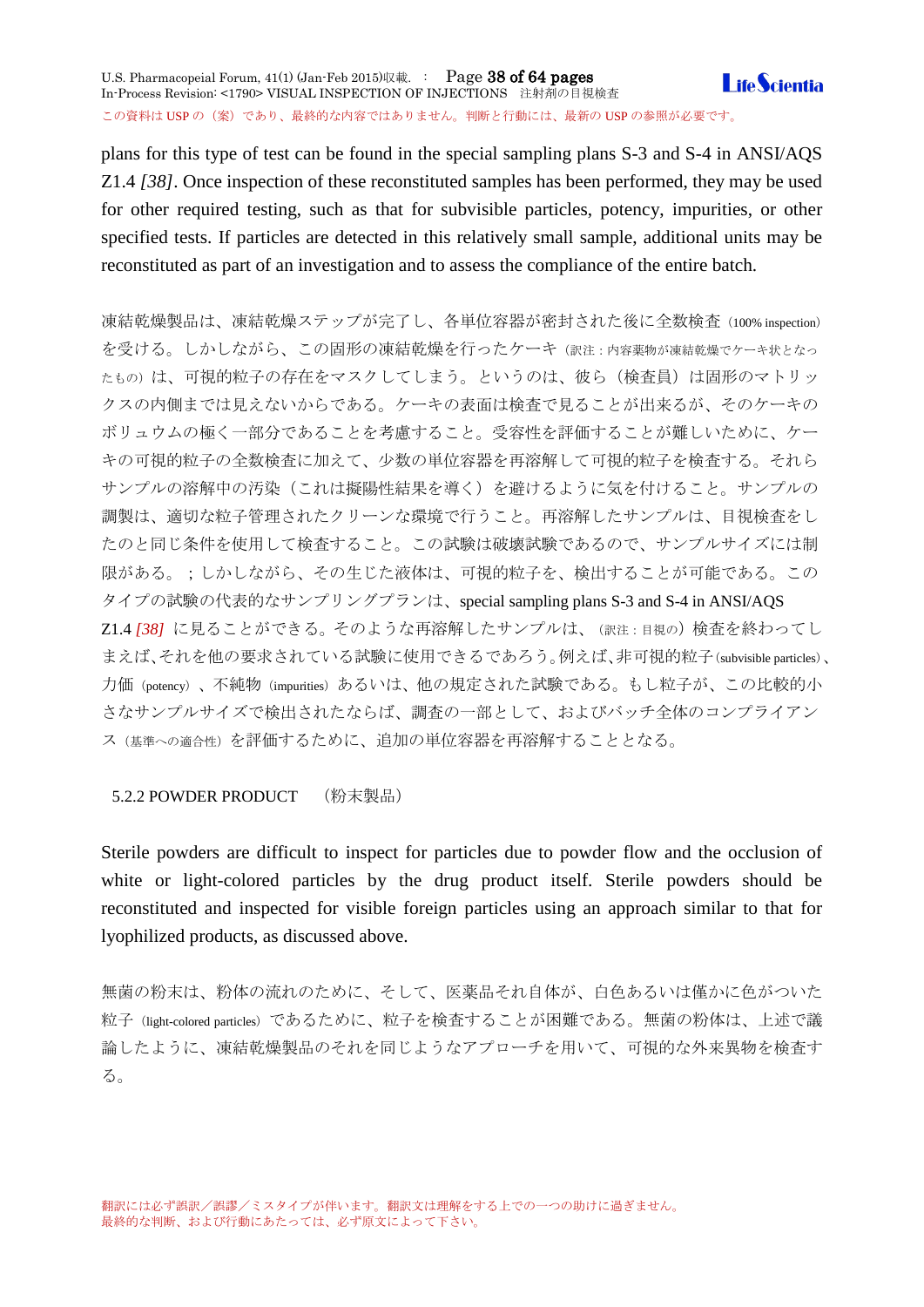# <span id="page-38-0"></span>5.2.3 AMBER CONTAINERS (褐色容器)

Inspecting amber containers is challenging because selected elements have been added to mask UV light penetration into the Type I glass container. Light transmission is blocked below 500 nm, and thus increased light intensity (e.g., 8,000–10,000 lux) may be required to observe visible particles during inspection. Directional lighting from behind the container may also be beneficial. At the extreme, filled solution in practically opaque containers may be audited via sampling and transfer to clear, clean containers.

褐色容器を検査することは、困難を伴う。というのは、Type I のガラス容器への UV 光線のマスク という、別の要素が加わるからである。光の透過は、500 nm 以下がブロックされ、それゆえ検査で 可視的粒子を検出するためには、光強度を増大(例えば 8,000–10,000 lux)させることが必要となる。 容器の背面からの指向性照明 (directional lighting) が有用である。極端の事例ではあるが、実際上不透明 な容器(opaque containers)に充填された溶液は、サンプリングし、澄明でクリーンな容器に移すという 手順を経て、検査される。

<span id="page-38-1"></span>5.2.4 TRANSLUCENT PLASTIC CONTAINERS (半透明プラスチック容器)

Plastic or translucent containers are chosen for break resistance or other properties that glass cannot offer, such as injection molding into shapes that minimize hold-up volume or for use in a combination product. Rigid plastic containers may have optical properties that require significantly more light (e.g., 8,000–10,000 lux) to illuminate any visible particles against black and white backgrounds. Directional lighting from behind the container may also be beneficial.

プラスチック製または半透明の容器は、破損に対する抵抗性(break resistance)あるいは、保持容量(hold-up volume)を最小化する形状に射出成型(injection molding)するとか、コンビネーションプロダクトの使用 のような、ガラスでは可能とならないなどの性質のために選択されている。しっかりとしたプラス チック容器(rigid plastic containers)は、黒色と白色のバックグランドに対して、可視的粒子を照明するた めに、かなり大きな光度 (e.g., 8,000–10,000 lux) を必要とする光学的性質をもっているであろう。容 器の背面からの指向性照明(directional lighting)もまた有益である。

# <span id="page-38-2"></span>5.2.5 LARGE-VOLUME CONTAINERS (大容量量容器)

Large-volume containers  $(> 100 \text{ mL})$  may require additional time to complete a thorough inspection. Due to the semi-transparent film characteristics of PVC film used in flexible bags, additional light intensity may also be used to enhance the visibility of extrinsic and intrinsic particles. Directional lighting from behind the container may also be beneficial.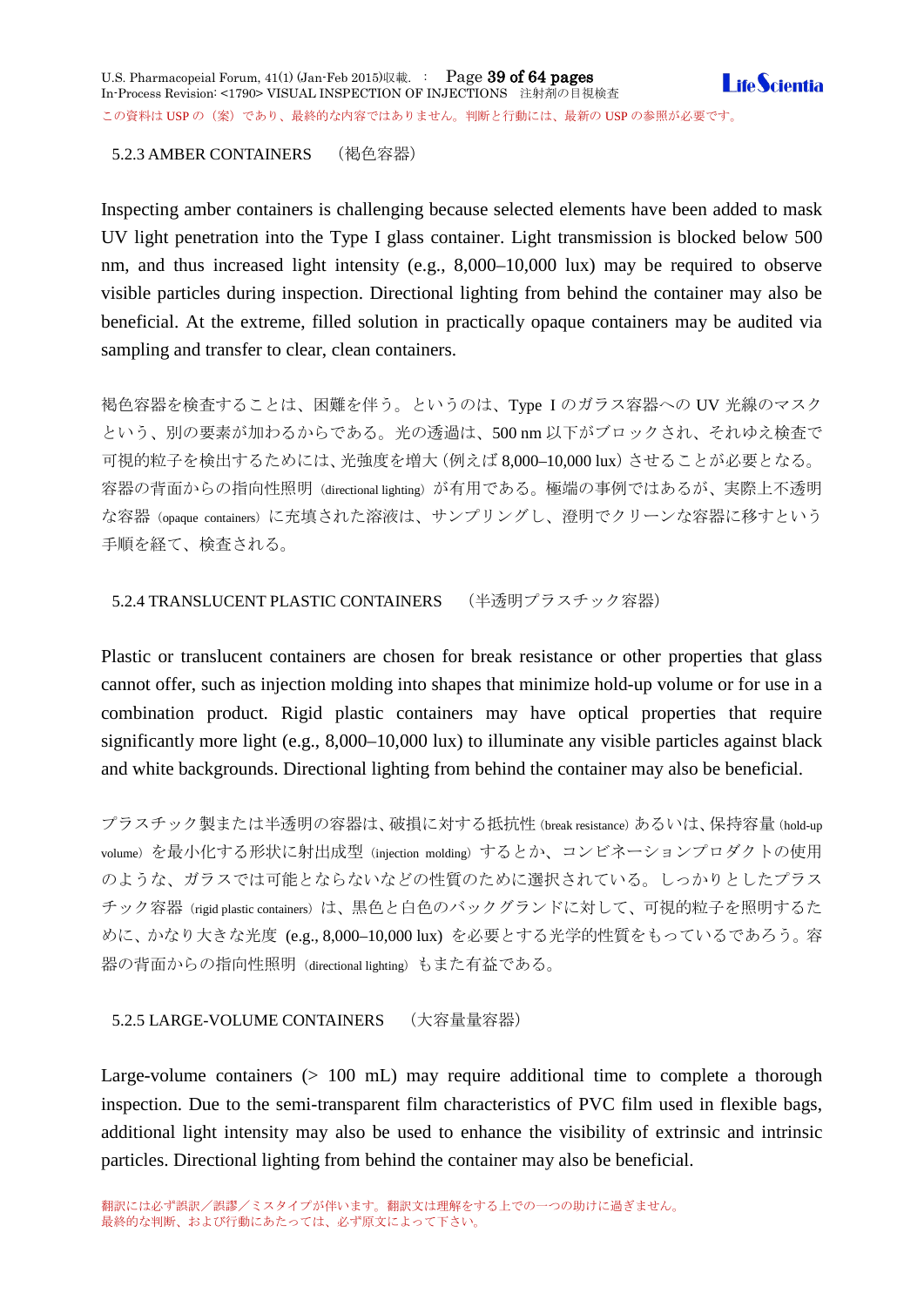大容量の容器(>100 mL)は、十分な検査(thorough inspection)を行うには、追加的な時間を必要とする であろう。フレキシブルバックに使用されている PVC film のもつ半透過性の特性があり、外来性お よび内因性の粒子の可視性(visibility)を高めるために、付加的な光度(additional light intensity)もまた必要 となろう。容器の背面からの指向性照明(directional lighting)もまた有益である。

<span id="page-39-0"></span>5.2.6 COMBINATION PRODUCTS (コンビネーション製品)

When inspecting the unlabeled primary drug container for a combination product, the inspection considerations should be the same as those specified for a conventional drug product in a vial or syringe. This inspection should be performed before assembly into the device. Where there are critical attributes that are only visible after assembly (such as alignment with a fill-level window), a second inspection after assembly may also be required.

コンビネーションプロダクトのラベル貼付前の一次薬剤容器の検査をする時は、その検査に対する 考慮事項は、バイアルまたはシリンジの従来の医薬品に対して規定されているものと同じとすべき である。この検査は、そのディバイスの組み立てを行う前に実施すべきである。組立後に目視のみ を行う重要特性(充填レベルのウインドウに入っているかの確認のような;such as alignment with a fill-level window)場合には、組立後の二次検査もまた必要となるであろう。

# <span id="page-39-2"></span><span id="page-39-1"></span>6. INSPECTION METHODS AND TECHNOLOGIES(検査方法と技術) 6.1 Manual Visual Inspection (MVI) (ヒトによる目視検査)

Manual visual inspection (MVI) is the reference inspection method described in all of the major pharmacopeias *[49] [50]*. It consists of viewing filled and sealed containers under controlled conditions. This process may be aided by the use of a tool to allow consistent examination of more than one container at a time. The quality decision, to either accept or reject the container, is made by a trained person. Inspection is a probabilistic process, and detection rates less than 100% are to be expected, especially for smaller or low-contrast defects.

人による目視検査 (manual visual inspection; MVI) は、主要な薬局方の全てに述べられている基準となる検 査方法(reference inspection method)である *[49] [50]*。それは、管理された条件の下で、充填され、かつ密 封された容器を見ることからなっている。このプロセスは同時に1つ以上の容器を一貫した状態で 検査することを可能にするツールを使用することにより、効率を上げることが出来るであろう。容 器を許容するか廃棄するかとの品質的な決定は、訓練された職員によってなされる。検査は確率的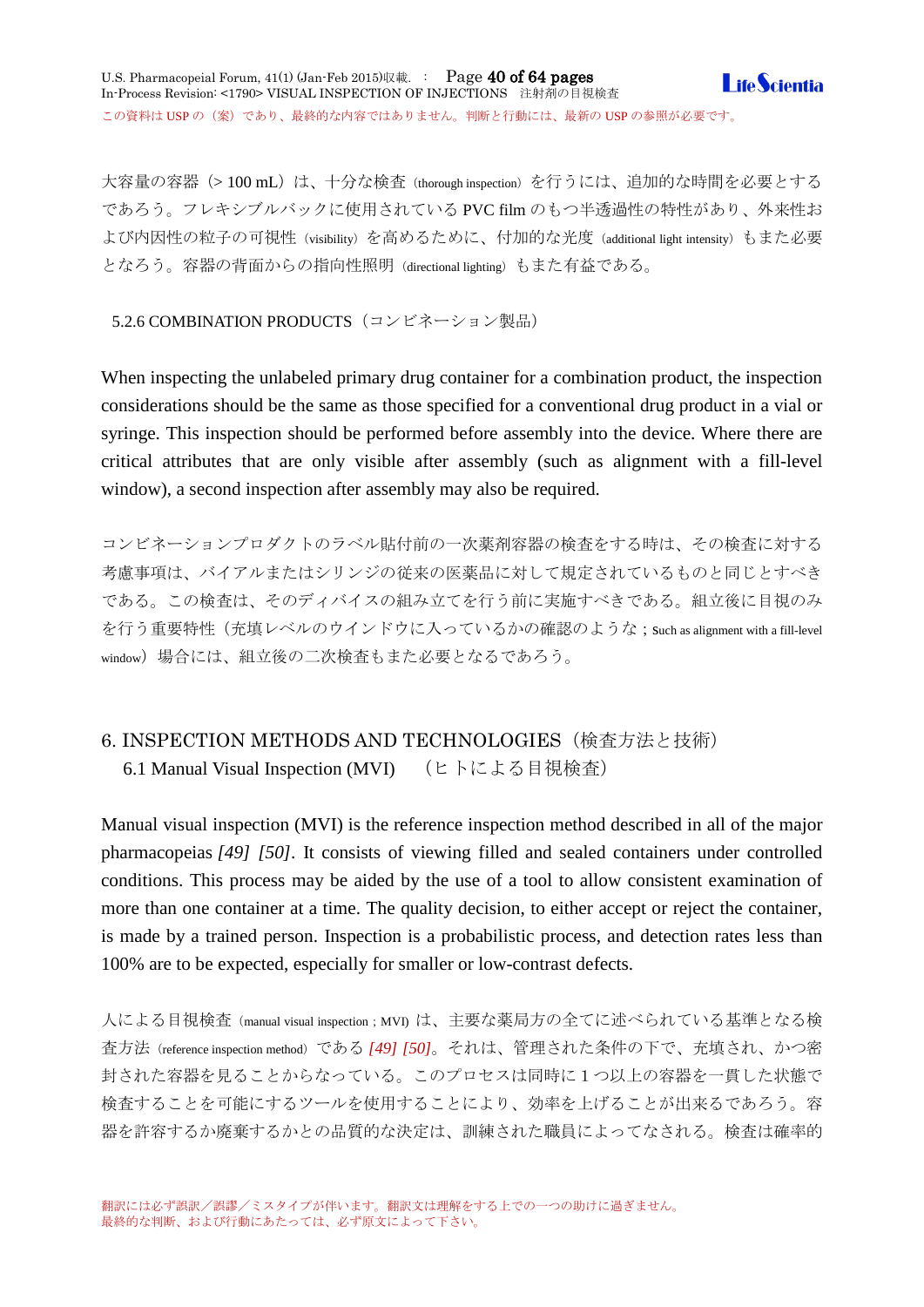U.S. Pharmacopeial Forum, 41(1) (Jan-Feb 2015)収載. : Page 41 of 64 pages In-Process Revision: <1790> VISUAL INSPECTION OF INJECTIONS 注射剤の目視検査 この資料は USP の (案)であり、最終的な内容ではありません。判断と行動には、最新の USP の参照が必要です。

**LifeScientia** 

なプロセスであり、特に、小さな欠陥あるいはコントラストの低い欠陥では、100%より少ない検出 率が予想される。

<span id="page-40-0"></span>6.1.1 CRITICAL PROCESS PARAMETERS IN MVI (MVI での重要プロセスパラメータ)

**Light intensity**: The results of the manual inspection process are influenced by the intensity of the light in the inspection zone. In general, increasing the intensity of light that illuminates the container being inspected will improve inspection performance: chapter  $\langle 790 \rangle$  recommends light levels NLT 2000–3750 lux at the point of inspection for routine inspection of glass containers. Increased light levels are recommended for plastic containers or those made from amber glass. Under these circumstances, light levels as high as 10,000 lux may prove beneficial. The final inspection condition will depend on measured performance.

光強度(**Light intensity**): ヒトによる検査プロセスの結果は、検査ゾーンの光の強度によって影響 を受ける。一般に、検査をする容器を照らす光の強度が大きくなれば、検査する容器は、検査性能 が改善される。; chapter <790> は、ガラス製容器の日常的な検査に対して、検査箇所で 2000–3750 lux 以上の光源レベルを推奨している。プラスチック製容器あるいは褐色ガラス (amber glass)でつ くられた容器に対しては、更に強い光源レベルを推奨している。最終的な検査条件は、測定を行っ た実績に依存するものとなろう。

Light should be diffuse and even in the inspection zone, and it is a good practice to clearly identify this zone within the inspection station where the intensity meets the required levels. Fluorescent lamps have often been used as the light source for inspection. When fluorescent lamps are used, high-frequency ballasts are recommended to reduce visible flicker (and associated inspector fatigue). Incandescent lamps have also been used successfully for this purpose, but they generate significant heat during use. Light emitting diodes (LED) offer an energy efficient, stable source of light without the added heat of incandescent lamps.

光は検査ゾーンにおいてさえも拡散するであろう。それで、(訳注:対応として)「検査ステーション」 内のこのゾーンを明確に特定することが良い方法である。このゾーンは、光度は要求されるレベル に合致させることが必要である。蛍光灯 (fluorescent lamps) が、検査のための光源としてしばしば使用 されている。蛍光灯を使用した場合は、可視的な明滅(visible flicker)(および関連する検査員の倦怠感) を減少させるために、high-frequency ballasts (訳語不明。明滅頻度が高い蛍光管)が推奨されている。白熱灯 (incandescent lamps)もこの目的に合ったものであるが、使用中にかなりの熱が発生する。発光ダイオー ド(light emitting diodes ; LED)は、白熱灯での熱が加わることもなく、エネルギー効率の良い、安定した 光源である。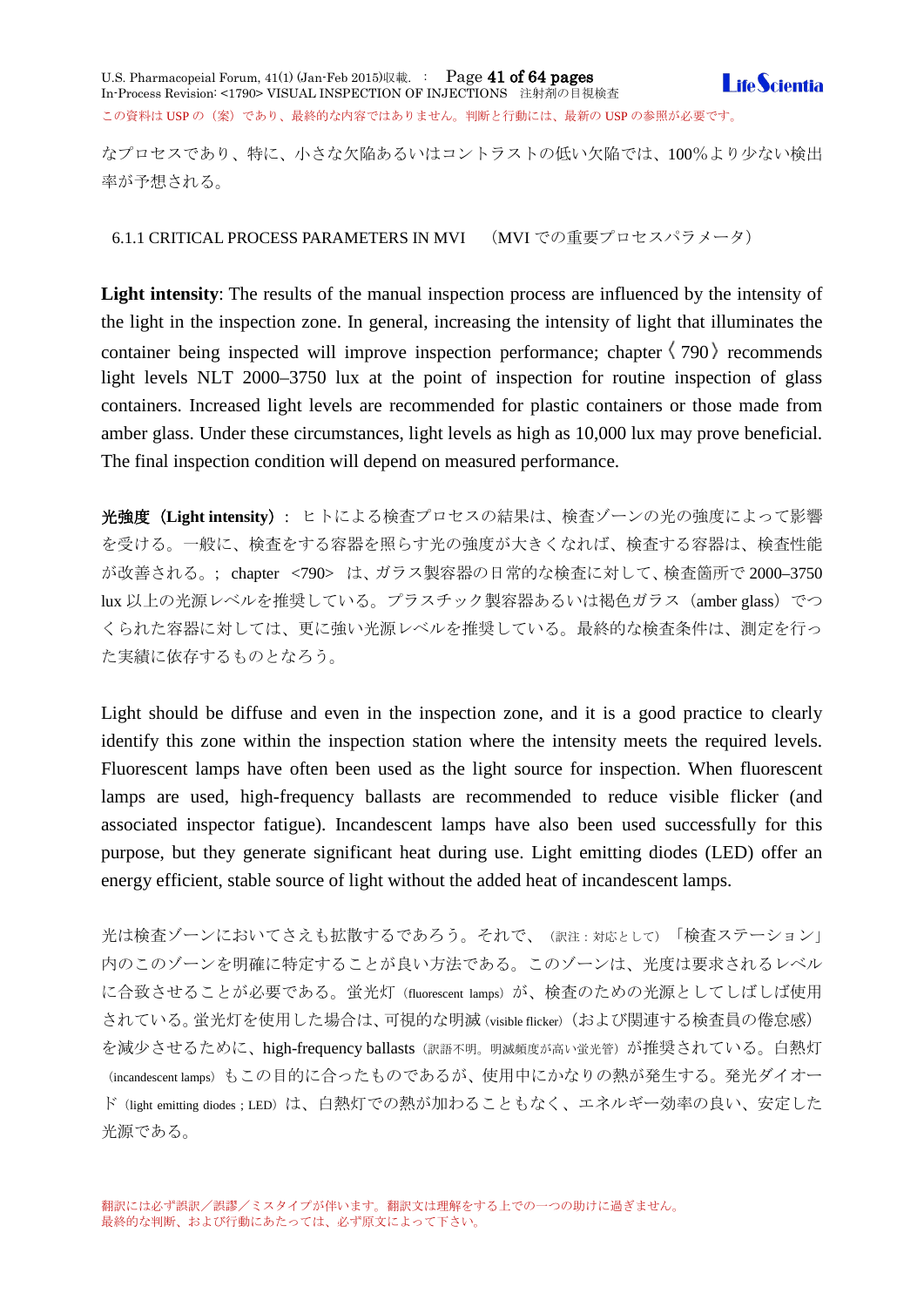U.S. Pharmacopeial Forum, 41(1) (Jan-Feb 2015)収載. : Page 42 of 64 pages In-Process Revision: <1790> VISUAL INSPECTION OF INJECTIONS 注射剤の目視検査 この資料は USP の (案)であり、最終的な内容ではありません。判断と行動には、最新の USP の参照が必要です。



Light intensity in each inspection station should be measured periodically to ensure continued compliance with the specified range. The frequency of monitoring should be based on historical experience with the type of light source in use. A lower light-intensity action limit should be established to trigger corrective action before inspection is performed below the specified value or range.

各検査ステーションにおける光度(light intensity)は、規定された範囲に連続的な規則遵守を保証するた めに、定期的に測定すること。モニタリングの頻度は、使用時の光源のタイプでの過去の経験(historical experience)に基づくこと。検査が規定された値あるいは範囲の下で行なわれことが起きる前に、光強 度の下側の光度(lower light-intensity action limit)を確立して、それを是正措置のトリガー(引き金)とすべ きである。

**Background and contrast:** Contrast between the defect of interest and the surrounding background is required for detection, and increased contrast improves detection. The use of both black and white backgrounds is described in chapter  $\langle 790 \rangle$ , as well as other global pharmacopeias. The use of both backgrounds provides good contrast for a wide range of particulate and container defects, which can be light or dark in appearance.

バックグランドおよびコントラスト:対象とする欠陥 (defect of interest) と周囲のバックグランド (surrounding background)の間のコントラストは、検出のために必要である、コントラストを大きくする ことは、検出性を改善する。黒色および白色の両方の色のバックグランドを使用することは、USP chapter <790>に述べられており、他のグローバルな局方も同様である。両方の色のバックグランド を使用することは、広い範囲の粒子と容器欠陥に対して良好なコントラストを提供する。これは見 かけを light (明るく) と dark (暗く) にすることが出来る。

**Inspection rate**: Sufficient time must be provided to allow for thorough inspection of each container; chapter  $\langle 790 \rangle$  specifies a reference time of 10 seconds per container (5 seconds each against the black and white backgrounds). Larger or more complex containers may require additional time for inspecting all attributes. Increased time may facilitate detection of defects near the threshold of detection, but studies by Wolfe et al. *[\[51\] \[52\]](http://www.usppf.com/pf/pub/data/v411/CHA_IPR_411_c1790.html%23CHA_IPR_411_c1790s62)* suggest that there are diminishing gains with increasing inspection time. Time spent per container may be controlled through the use of a pacing device such as a light or tone, or these may be used during training only, much as a musician uses a metronome during practice to learn the tempo of a musical piece for later performance. Recording the time spent inspecting each batch and then calculating a nominal inspection rate is a good way to confirm that the rate of inspection was within established limits.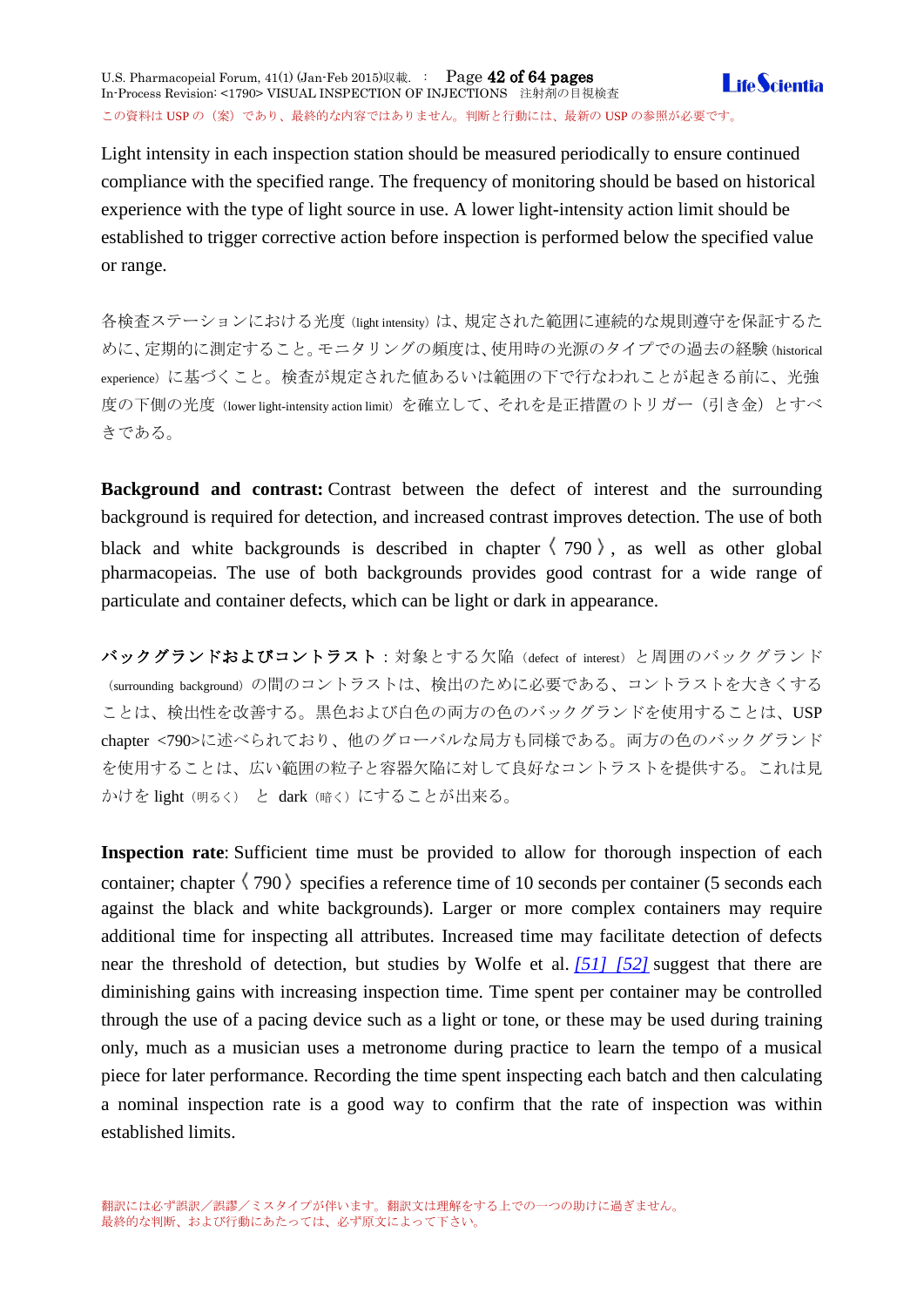U.S. Pharmacopeial Forum, 41(1) (Jan-Feb 2015)収載. : Page 43 of 64 pages **LifeScientia** In-Process Revision: <1790> VISUAL INSPECTION OF INJECTIONS 注射剤の目視検査 この資料は USP の (案) であり、最終的な内容ではありません。判断と行動には、最新の USP の参照が必要です。

検査の速度: 各容器の十分な検査を可能とするため、十分な時間をとらねばならない。; Chapter <790>は、1容器あたり 10 秒間の基準時間(黒と白のバックの各々に対して各 5 秒間)を規定して いる。大形の容器や、より複雑な容器は、全ての属性を検査するために、付加的な時間が必要とな ろう。時間を延ばすことは、検出の閾値近くの欠陥の検出を容易にするであろうが、Wolfe et al. に よる研究 *[51] [\[52\]](http://www.usppf.com/pf/pub/data/v411/CHA_IPR_411_c1790.html%23CHA_IPR_411_c1790s62)* は、検査時間が延びると共に、その(「検査を容易にする」というメリット) は消えて行く。1容器当たりに費やす時間は、光あるいはトーンのような pacing device (訳注:ペース 配分用の機器?)の使用を通して制御できるであろう。あるいは、それらは音楽家が、later performance (訳語不明)の musical piece(訳語不明)のテンポを学ばせるために、その実習中にメトロノーム(metronome) を使用するように、訓練中のみ、それを使用することもできる。各バッチの検査に時間を記録し、 ついで名目検査速度(nominal inspection rate)を算出することは、検査の速度を確立された限度以内である ことを確かめる良い方法である。

**Container handling and movement**: When observing objects, the human eye is very sensitive to movement. Good techniques for manual inspection include a careful swirl or inversion of the liquid product within the container. This rinses any particles from the upper inner surfaces of the container and the closure and puts them into motion. A technique that minimizes the introduction of air bubbles is important, as air bubbles can appear as particles and interfere with detection. A tool that holds multiple containers for consistent presentation can be useful when performing inspection. Holding many containers by hand at once should be avoided, as it is difficult to obtain a complete view of all container surfaces and contents. Container motion is also helpful for identifying small container defects such as cracks or chips.

容器の取扱いと動き: 物体を観察するとき、人の目は動きに対して非常に敏感である。人の目に よる検査のための良好なテクニックには、容器内の液状製品の注意深い回転(swirl)あるいは倒立 (inversion)が含まれる。これは、内表面上方、および栓から粒子を洗浄することになり、それに動き を与えることになる。気泡が入らないようにする技術は重要である。というのは、気泡は粒子のよ うに見え、異物の検出に影響を与えるからである。一貫性のある提示 (consistent presentation) のために、 複数の容器を保持する道具(tool)が、検査を行う場合に有用なものとなる。一気に、手によって多く の容器を持つことは避けるべきでる。というのは、全ての容器の表面と内容物を完全にみることが 困難だからである。容器を動かすこと (container motion) は、クラック (cracks) あるいは欠け (chips) のよ うな小さな容器欠陥を特定する上での助けとなる。

Magnification: Some inspection processes use a large magnifier to increase image size and thus increase the probability of detecting and rejecting containers with defects near the threshold of detection. Although magnification can be useful for critical examination of a portion of the container, it does not often lead to increased overall detection rates for defects of interest. This may be due in part to the added eye strain that often results from use of magnification, which is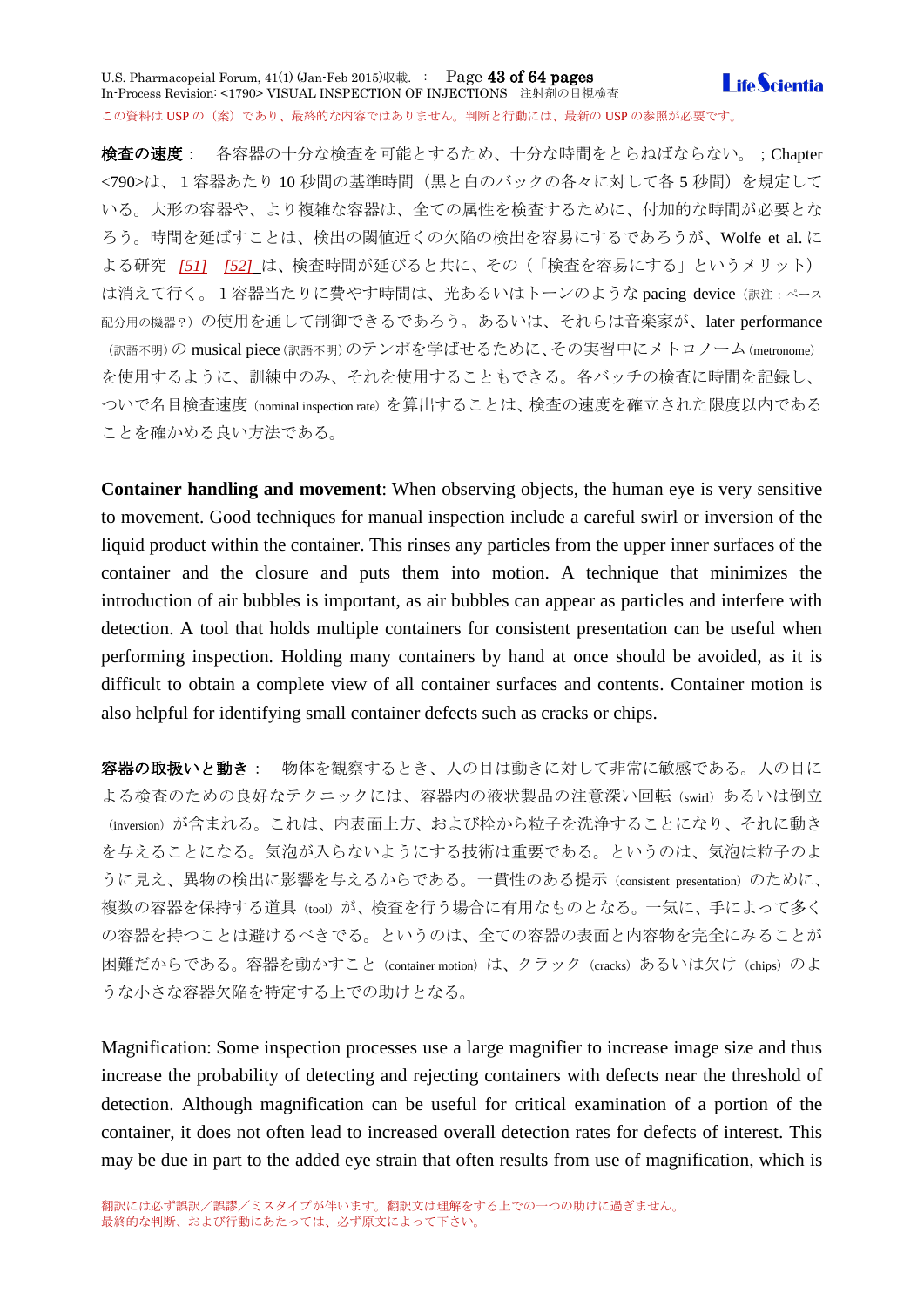not recommended as part of the reference inspection method described in chapter  $\langle 790 \rangle$  or in other global pharmacopeias *[49] [50]*. Although not recommended for use during routine inspections, magnification can be helpful for critical examination of a small number of units, as may be needed during an investigation.

拡 大: 幾つかの検査プロセスは、イメージサイズを増加させるために、大型の拡大鏡(large magnifier) を使用する。それにより、検出の閾値近傍の欠陥を持つ容器の検出および廃棄の確率が増大する。 拡大は容器の一部の厳重な検査(critical examination)に有用なものであるが、多くの場合、対象とする欠 陥(defects of interest)に関しての全体的な検出率(overall detection rates)の増大を導くものではない。これは その幾分かは、拡大の使用から生じる付加された眼精疲労(added eye strain)によるものであり、そのた め、USP chapter <790>や、他のグローバルな薬局方( *[49] [50]*)に記載されている基準検査法の一 部としては推奨されていない。日常検査での使用は推奨されていないが、拡大は、少数の単位容器 の厳密な検査(critical examination)では有用なものということが出来る。と言うのは、調査のためには拡 大が必要となるであろう。

# <span id="page-43-0"></span>6.1.2 INSPECTOR FATIGUE AND ERGONOMIC CONSIDERATIONS

(検査員の疲れと、人間工学的考察)

Inspecting for extended periods of time can cause inspector fatigue and a decrease in inspection performance. Based on industry experience *[41]*, it is recommended that inspectors be given a break from performing inspection at least every hour. This break should allow time to rest the eyes and mind, and may be achieved with a short rest (e.g., 5 min) or a longer meal break. This need for regular breaks may also be met through rotation to a non-inspection function, such as material handling or documentation.

時間を延長させて検査することは、検査員の疲労の原因となり、検査の性能(performance)を下げるこ とになる。業界での経験 *[41]* に基づけば、検査員は、少なくても1時間毎にブレイクを与えられ る。このブレイク時間は、目と心を休める時間を可能とするもので、これは短い休憩(short rest ; e.g., 5 min)あるいはより長い昼休み(longer meal break)で達成できるであろう。この定期的なブレイク (regular breaks)の必要性は、検査対象物品の取扱い (material handling) あるいは 記録の記載 (documentation) のような、検査以外の機能 (non-inspection function) に対する十分なローテーションにも合致するもので あろう。

Inspection stations should be designed and operated in a manner that minimizes the inspector's risk of repetitive-motion injury. Adjustable chairs and careful positioning of light sources as well as incoming and inspected product can reduce the risk of such injury. These adjustments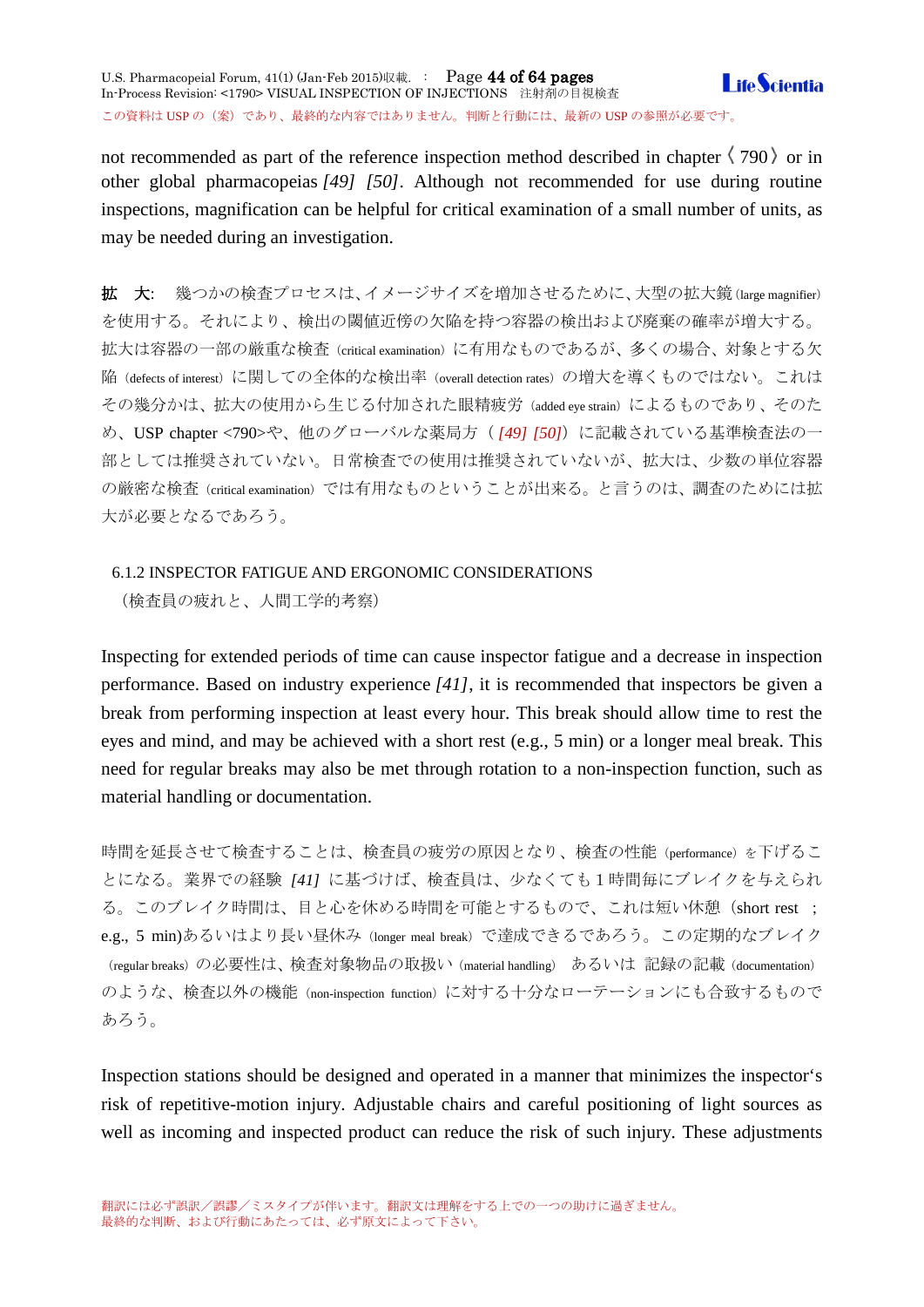can also reduce inspector fatigue and discomfort, both of which can be distracting and thus can

検査ステーションは、検査員の反復動作による障害(repetitive-motion injury)を最小化するように設計し、 かつ運営すべきである。入ってくる製品および検査済製品はもちろんのこと、調節可能な椅子や、 光源の注意深い位置調整 (positioning) は、そのような障害の発生リスクを減少させることができる。 そのような調整はまた、検査員の疲労と不快感(fatigue and discomfort)もまた減少させることが出来る。 その両方の要因(訳注:fatigue および discomfort)は、検査員に不快感を与えるものであり、それゆえ検査 性能を減少させてしまうものである。

<span id="page-44-0"></span>6.2 Semi-Automated Visual Inspection(半自動目視検査)

decrease performance.

Semi-automated visual inspection combines automated material handling of the containers to be inspected with human vision and judgment to make the accept-or-reject decision. These systems often use a conveyor equipped with rollers to transport the containers in front of the inspector inside an inspection booth or station. For inspection of liquids, the booth can be equipped with a high-speed spin station to set particles in motion. The rollers are also used to slowly rotate the containers in front of the inspector as they traverse the inspection zone. These systems offer a means to control the presentation of the vials and can offer additional lighting options, such as Tyndall lighting, which may enhance the appearance of some defects such as cracks or small particles. Mirrors may also be used to provide a clear view of the top and bottom of each container. Rejected units may be removed from the rollers by hand, and some systems are equipped with a remote rejection system that can be triggered by the inspector. Care should be taken in the qualification and operation of these systems to ensure full rotation of vials in the inspection zone; this allows examination of all surfaces. In addition, studies should be conducted to ensure the detection of heavy particles, which may not be lifted from the bottom of the container, and to ensure that the rate of inspection produces an acceptable detection rate for defects of interest.

半自動の目視検査 (semi-automated visual inspection) は、検査する容器の自動化されたハンドリンクと、適· 不適判定(accept-or-reject decision)をするための人間の視覚と判断(vision and judgment)を組み合わせたもの である。それらのシステムはしばしば、検査ブースまたはステーションの内側に、検査員の前に容 器を搬送するローラーを備えたコンベヤーを使用している。液体の検査の場合、ブースは粒子に動 きを与えるために(to set particles in motion)、高速のスピンステーション(high-speed spin station)を備える場合 がある。ローラーはまた、検査ゾーンを行き来すると共に、検査員の前面に容器をユックリと回転 させるためにも使用される。それらのシステムはバイアルの提示(presentation)に関しての管理の方法 を与えると共に、チンダル照明 (Tyndall lighting; \*) のようなライティングの追加的なオプションも与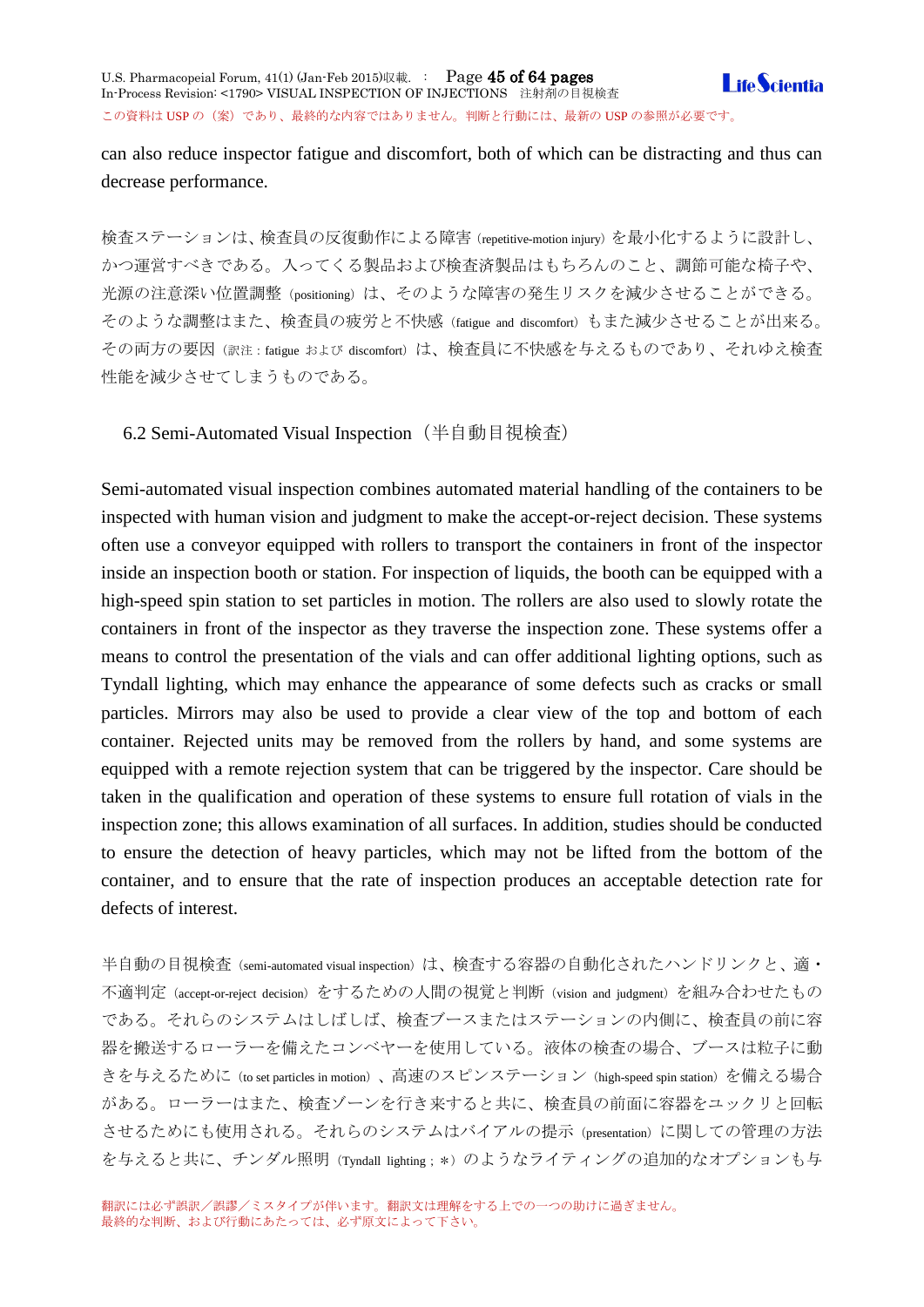U.S. Pharmacopeial Forum, 41(1) (Jan-Feb 2015)収載. : Page 46 of 64 pages **I** ife *Scientia* In-Process Revision: <1790> VISUAL INSPECTION OF INJECTIONS 注射剤の目視検査 この資料は USP の(案)であり、最終的な内容ではありません。判断と行動には、最新の USP の参照が必要です。

えることが出来る。このチンダル照明は、クラックあるいは小形の粒子のような幾つかの欠陥に関 しての存在(appearance)を高めるものである。各容器の上と下の部分の明確な画像(view)を与えるた めに、鏡 (mirrors) もまた使用することが出来る。不適合とされた単位容器 (rejected units) は、手によっ てローラーから取り出される。幾つかのシステムでは、検査者のトリガー(引き金)をひくことの できる遠隔式の排除システムを備えている。検査ゾーンでバイアルを十分に回転することを保証す るために、それらのシステムの適格性評価(qualification)と運転(operation)に注意が必要である。;これ は、全ての表面の検査を可能とするものである。更に、重たい粒子 (heavy particles) の検出を保証 するために、調査を行うべきである。これは、重たい粒子が容器の底から離れないこと、およびそ の検査の速度が、対象とする欠陥の許容する検査速度となることを保証するためである。

\*:(訳注)光の波長程度の大きさの微粒子が浮遊している透明物質に光を照射して側方から見ると,その微粒子 によって光が散乱され,光の通路が濁って見える現象。 J.チンダルによって初めて研究された。通常の顕微鏡 では見えないような微粒子でも、強い光を当てて横から観測することにより光った点として見えるようにした 限外顕微鏡は,これを利用したものである。(ネット情報)

With semi-automated visual inspection, performance is similar to that with MVI. Some increase in throughput may be achieved because the inspector spends all of the available time viewing the containers, rather than splitting the time between inspection and material handling.

半自動の目視検査では、その性能は MVI でのそれと同じとなる。処理量(throughput) の多少の増加が 達成できるであろう。というのは、検査員は検査とモノの取扱いの間に時間を割くよりも、利用可 能な時間を、容器を見る時間に、全てをつかうことが出来るからである。

# <span id="page-45-0"></span>6.2.1 CRITICAL PROCESS PARAMETERS FOR SEMI-AUTOMATED INSPECTION

(半自動目視検査での重要プロセスパラメータ)

Light intensity must be controlled, as with MVI. The rate of inspection is controlled by the speed of the roller/conveyor. Spin speed for liquid products and rotation rate for all containers should be established during validation/qualification and maintained within the validated range for routine inspection. The background color is controlled by the color of the rollers selected and the color of the background seen through the spaces between the rollers.

光度(light intensity)は、MVI と同様に管理が必要である。検査速度は、ローラー/ビルトコンベヤー の速度によって制御される。液体製品のスピン速度、および全ての容器に対するローテーション速 度は、バリデーション/適格性評価の段階で確立し、日常検査についてはバリデートされた範囲内 に維持すること。背景の色は、選定したローラーの色と、ローラーの間の空間から見える背景色に よって管理をする。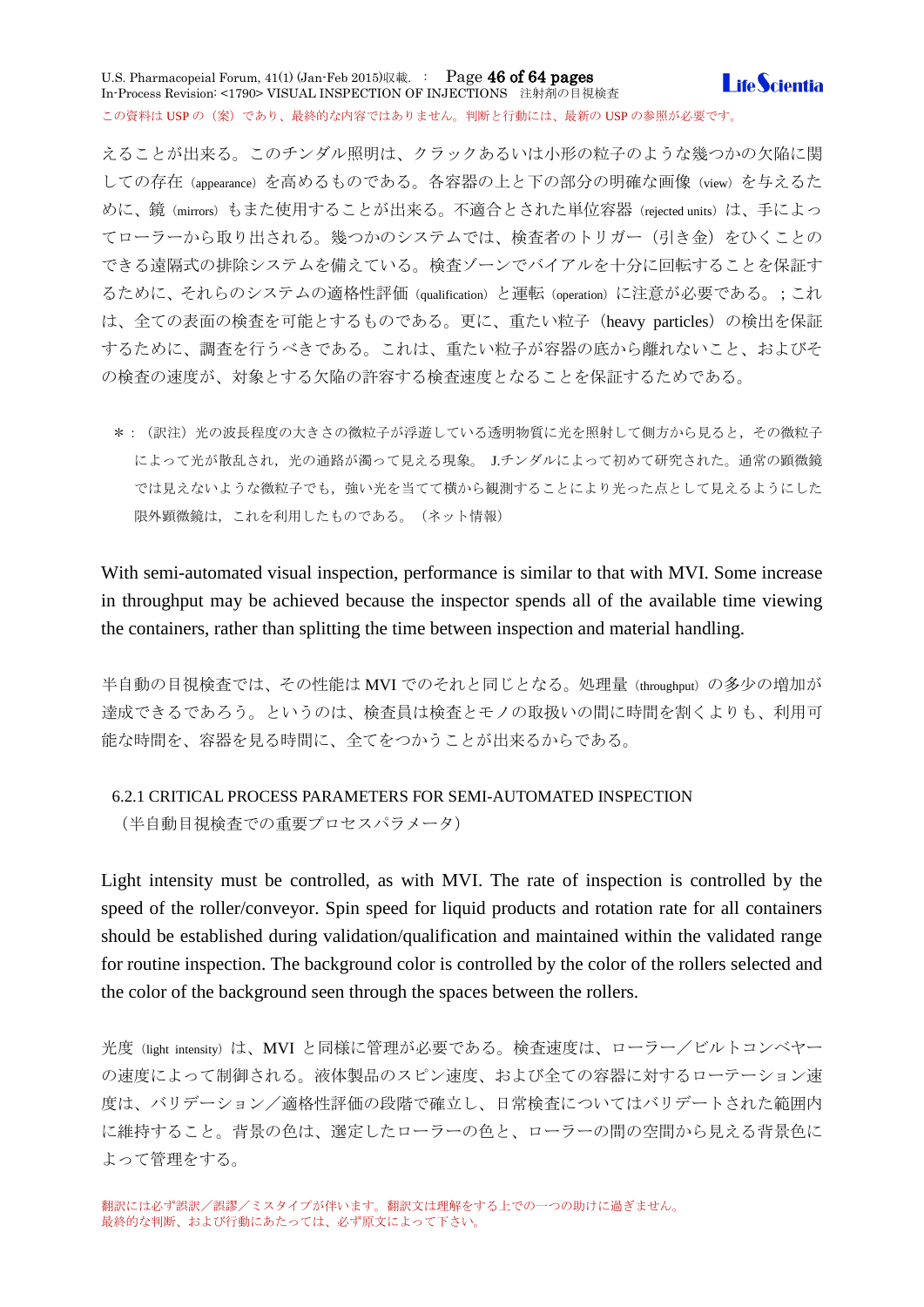<span id="page-46-0"></span>6.3 Automated Visual Inspection (AVI) (自動目視検査;AVI)

AVI combines automated material handling of the containers with electronic sensing of product appearance. Containers that do not meet preprogrammed acceptance criteria are automatically rejected by the machine. Early machines performed inspection for particles and fill level, but manual or semi-automated inspection was required for the container and closure system. Newer models have the capability to inspect all attributes of the containers, along with the contents. As with MVI, machines often spin the containers to set particles in motion and make them easier to detect. Multiple cameras are used to image various regions on the container in great detail. Each camera is coupled with unique lighting to highlight specific defects in the region of interest. Light-field and dark-field lighting techniques offer the same benefits as white and black backgrounds as discussed above, offering contrast for a full range of light- and dark-colored defects. A defect found by any camera is tracked through the machine to allow accurate ejection by the reject system. The machine also offers detailed reporting of defects observed in a specific production lot.

自動目視検査 (AVI) は、製品外観の電子的なセンシングと、容器の自動的なマテハン(物品の取 扱い)を組み合わせたものである。予めプログラムに組み込まれた許容判断基準に合致しない容器 は、この機械によって自動的に排除される。開発初期段階の機械 (early machines) は、粒子と充填レベ ル(fill level)についての検査を行ったが、その容器・栓システム (container and closure system)は、マニュア ルあるいは半自動の検査が必要であった。新たなモデルの検査機は、その内容物と共に、容器の全 ての特性を検査できる能力を持っている。MVI と同じように、その検査機は、動いている粒子を見 つけ、検出を容易にするために容器をスピンする。複数台のカメラが使用されており、great detail (訳 注: 用語不明)で容器の様々な領域をイメージ(image)化する。各カメラは、対象とする区域のある特定 の欠点を強調するための独特なライティングを備えている。明視野および暗視野照明技術 (light-field and dark-field lighting techniques)は、しばしば、上述に議論した白バック及び黒バック背景と同じベネフィッ トを与えるものであり、明るく着色したあるいは暗く着色した広い範囲の欠陥に対してコントラス トを与えるものである。あるカメラで検出された欠陥は、排除システムによる正確な取り出し(accurate ejection)を可能とするために、その検査機を通っている間は追跡(is tracked)がされる。この機械はまた、 ある生産ロットにおいて観察された欠陥の報告の報告を提供できる。

AVI offers advantages in the areas of throughput and consistency, compared with MVI *[5]*. AVI may also offer enhanced sensitivity for some defects, compared with MVI, but may suffer from higher false rejection rates due to the inability to tolerate normal variation in containers or product. This is especially true for molded glass containers.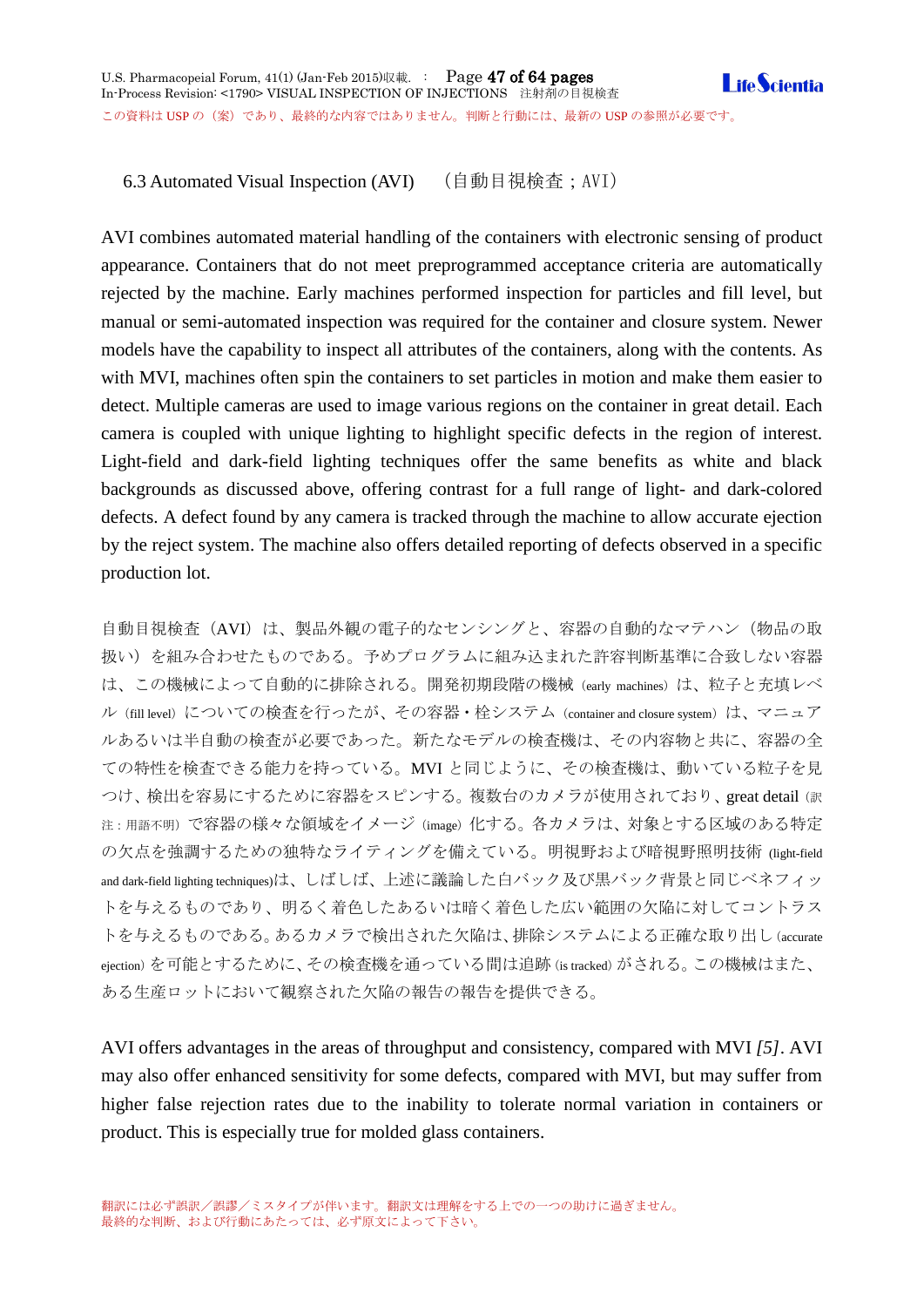U.S. Pharmacopeial Forum, 41(1) (Jan-Feb 2015)収載. : Page 48 of 64 pages **I** ife *Scientia* In-Process Revision: <1790> VISUAL INSPECTION OF INJECTIONS 注射剤の目視検査 この資料は USP の (案)であり、最終的な内容ではありません。判断と行動には、最新の USP の参照が必要です。

AVI は、MVI と比較して出来高(throughput)と恒常性(consistency)の領域で、利点を与えている *[5]*。 AVI はまた、MVI と比較して、幾つかの欠陥に対する感度を高められるであろう。しかし、容器あ るいは製品の通常の変動を許容することの能力を持たないために、高い擬陽性率(higher false rejection rates) にも悩まされる。これは特に吹製瓶(\*)で言えることである。

\*:(訳注)バイアルの製造方法は、大きくは2つあり、それぞれの製造方法から製造したもの を「吹製瓶」と「管瓶」と呼ぶ。

### <span id="page-47-0"></span>6.3.1 LIGHT-OBSCURATION METHODS (光遮蔽法)

Some systems use an optical sensor to detect the shadow of particles in solution products. This method requires particles to be in motion, typically using a high-speed spin and rapid braking of the container to achieve this motion. Spin conditions must be optimized to provide sensitivity for heavier particles while minimizing false rejections due to bubbles. Some biological products experience shear-induced agglomeration, so care should be taken with regard to agitation of these products.

溶液製品中の粒子の影を検出するための光学センサーには、幾つかのシステムが使用されている。 この方法は、粒子が動いていることが必要である。一般的に、高速スピン(high-speed spin)と、この動 きに到達した容器の急速制動(rapid braking)を使用する(\*)。スピン条件は、気泡による誤った不適 合(false rejections)を最小化するのみならず、より重たい粒子にたいする感度も得られるように最適化 しなければならない。ある種の生物学的製品は、せん断力が誘引となる凝集(shear-induced agglomeration) が経験されており、それゆえ、それら生物学的製品の凝集に関して注意が必要である。

\*:(訳注)液体製品を高速で回転させろうと、容器および「内溶液の粒子」は共に回転する軌跡を描く。次にその 容器を急制動させると、内溶液だけ回転する。微粒子の検出は、この2つの状態の画像の差分として捉えるこ とが出来る。

Light obscuration methods are optimized for sensitivity to moving particles, and can thus be made less sensitive to minor container imperfections. This technique can be used with both tubing and molded containers. Results are generally robust in detecting particles that are 100 µm in diameter and larger.

光遮断法は、粒子を動かすことで感度を最適化し、それによって容器の欠陥(container imperfections)を最 小化するように、より低く感度を調整できる。この技術は、吹製容器および管製容器の両方に対し て使用できる。その結果は、一般的に、直径 100μm 以上の粒子の検出に頑健性がある。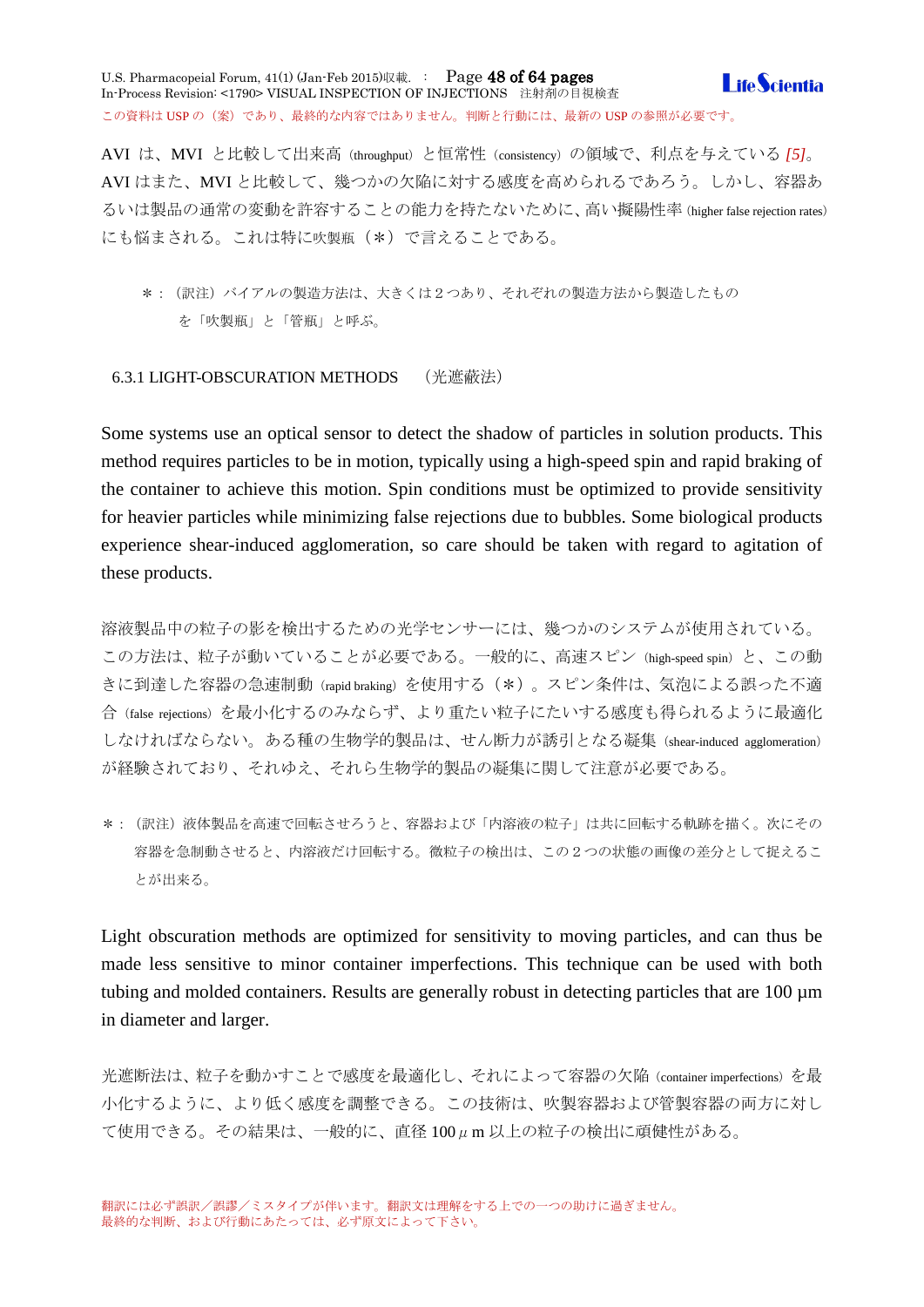These systems can also detect fill height by detecting the shadow of the solution meniscus. Generally, this process is not sensitive enough to ensure compliance with fill-weight specifications, but it can provide a secondary check of gross fill. Sensitivity is a function of the container shape, with greater sensitivity achieved in small-diameter containers.

これらのシステムは、内容液のメニスカス(meniscus)の影を検出することで、充填液の高さを検出す ることも出来る。一般的に、このプロセスは、充填重量の規格(fill-weight specifications)の遵守を保証す るには十分な感度を有していないが、総充填量(gross fill)の二次的なチェック (secondary check)を提供 できる。感度は容器の形状の関数となり、最大の感度は直径の小さな容器で達成される。

# <span id="page-48-0"></span>6.3.2 IMAGING METHODS (画像解析法)

Continuing advances in camera technology now allow the rapid capture of high-resolution images for inspection. When coupled with high-speed processors that have ever-increasing computational capability, a powerful inspection tool can result. Images are divided into inspection windows, and an array of tools such as image subtraction, pixel counting, intensity analysis, and others is used to assess the images against programmed quality attributes. Significant amounts of time are required to train inspectors and test the performance of such systems against a range of known defects, as well as acceptable containers.

カメラ技術の絶え間ない進歩は、現在、検査に関しての高分解画像 (high-resolution images) の高速の捕捉 (rapid capture)を可能にしている。コンピュータの能力は増大する一方であるが、そのコンピュータの 能力を持っている高速プロセッサー(high-speed processors)と組み合わせることにより、強力な検査ツー ルを得ることが出来る。画像は検査ウインドウ(inspection windows)に分割され、画像の減算(image subtraction)、ピクセルのカウント(pixel counting)、強度分析(intensity analysis)および、その他の一連のツ ールが、プログラムされた品質特性に対して、画像の評価に使用される。検査員を訓練し、合格容 器(acceptable containers)はもちろんのこと、の広い範囲の既知の欠陥に対して、その様なシステムの性 能を評価することは、かなりの時間が必要となる。

Imaging systems can detect particles and fill level, as well as other container and closure attributes. Inspection in this manner can provide 100% inspection of all visual attributes. These systems can offer high sensitivity, but may also have high false-rejection rates if container and product attributes are not tightly controlled.

画像システムは、他の容器および栓の特性はもちろんのこと、粒子や充填レベルも検出することが 出来る。この方法での検査は、全ての目視的特性の全数検査(100% inspection)を与えることが出来る。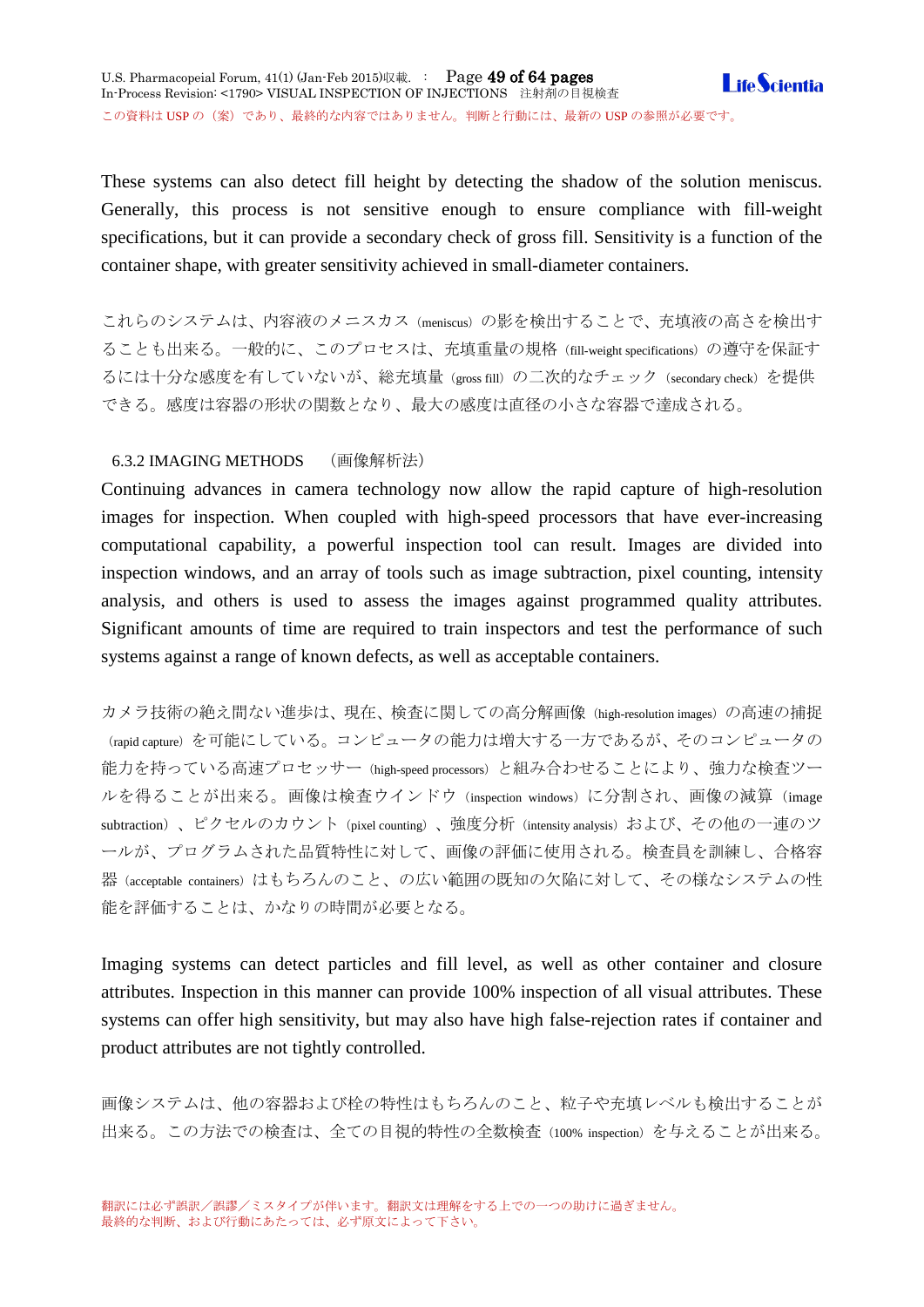U.S. Pharmacopeial Forum, 41(1) (Jan-Feb 2015)収載. : Page 50 of 64 pages **I** ife Scientia In-Process Revision: <1790> VISUAL INSPECTION OF INJECTIONS 注射剤の目視検査 この資料は USP の (案)であり、最終的な内容ではありません。判断と行動には、最新の USP の参照が必要です。

それらのシステムは高い感度を持つことが出来るが、もし容器と製品特性が厳密に管理されていな いのであれば、誤った不適合(false-rejection rates)の割合は高くなるであろう。

<span id="page-49-0"></span>6.3.3 OTHER TECHNOLOGIES (他の技術)

Container integrity *[53]* can be assessed using non-optical methods such as high-voltage *[54]* or vacuum decay. Optical spectroscopy *[55]* can also be used if there is a modified headspace such as vacuum or inert gas. Generally, these container-integrity inspection methods offer greater sensitivity than visual detection, with a significant reduction in false rejection of acceptable product.

容器完全性 *[53]* は、高電圧(high-voltage)*[54]*あるいは減圧度低下(vacuum decay)(\*)のような非光学 的な方法を用いて評価することが出来る。もし、真空あるいは不活性ガス(vacuum or inert gas)の様な改 良したヘッドスペース(上部空間)があるならば、光学的顕微鏡 *[55]* もまた使用することが出来る。 一般的に、それらの容器完全性検査は、許容される製品の誤った不適合(false rejection of acceptable product) の有意な減少と共に、目視による検出よりも高い感度を与える。

\*:(訳注)対応する技術用語は不明である。被験容器を密封したベッセルにいれ、減圧して静置する。被験容器の 密封性が悪ければ、内部の気体が漏れ出して、ベッセル内の減圧度が下がることを見る試験である。

X-ray imaging has also been explored as a means to detect particles within freeze-dried cakes, powders, or suspensions *[56]*.

また、X線の画像も凍結乾燥ケーキ (freeze-dried cakes)、粉末、あるいは懸濁液中の粒子の検出の 方法として探索されている *[56]*。

These technologies may be used alone or in combination with other inspection methods to provide a comprehensive assessment of product quality before labeling and packaging.

それらの技術は、単独で、あるいは他の監査方法と組み合せて、表示 (labeling) および包装 (packaging) 前の製品品質の広汎な評価を与えるために使用されるであろう。

# <span id="page-49-1"></span>7. QUALIFICATION AND VALIDATION OF INSPECTION PROCESSES (検査プロセスの適格性評価とバリデーション)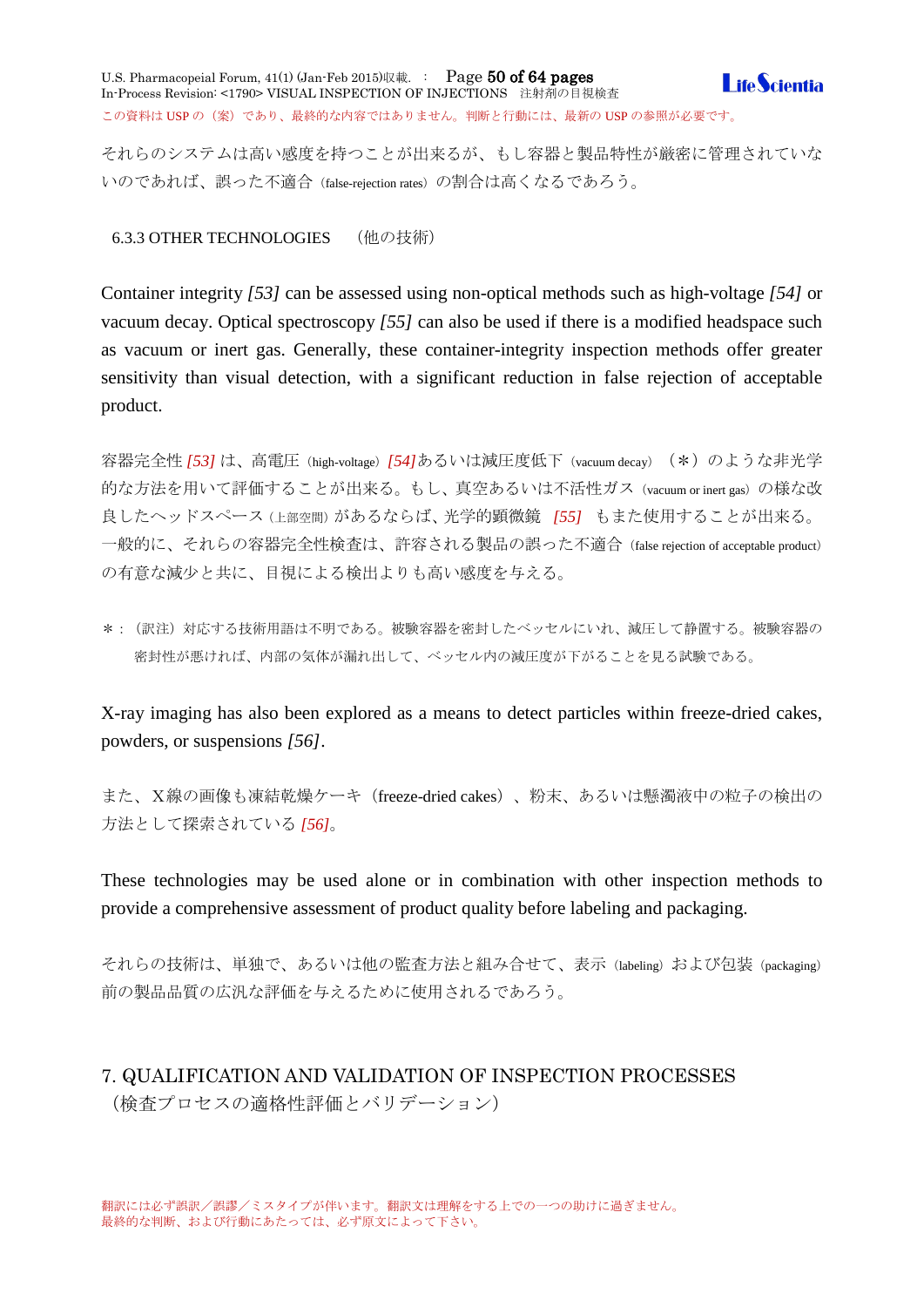U.S. Pharmacopeial Forum, 41(1) (Jan-Feb 2015)収載. : Page 51 of 64 pages **I** ife *Scientia* In-Process Revision: <1790> VISUAL INSPECTION OF INJECTIONS 注射剤の目視検査 この資料は USP の (案)であり、最終的な内容ではありません。判断と行動には、最新の USP の参照が必要です。

<span id="page-50-0"></span>7.1 Standards (基準)

The use of standards for visual inspection has been described by Melchore and Berdovich *[57]*. Development of inspection standards begins with identification or characterization of the defect types that will be represented in the test set(s). This information typically comes from the manufacturing area, where naturally occurring defective units can be identified from rejected product. The defects are categorized as critical, major, or minor. These defects must be further characterized to allow for 1) selection from naturally occurring particulate and physical or cosmetic production rejects removed from product lots, and/or 2) re-creation of equivalent defect types in a controlled laboratory environment. Characterization information on defects should include, where appropriate, the range of sizes typically observed, the specific location on the container, the volume, and the angle. If feasible, a photograph of the defect should be included. All information that could support consistent re-creation of the defect standards should be included in the characterization description.

目視検査への基準品の適用は、Melchore and Berdovich *[57]* によって述べられている。検査基準品の 開発は、検査セット (test set(s)) で示そうとする欠陥のタイプ (defect types) の特定と特徴付から始まる。 この情報は一般的に製造領域からもたらされる。製造領域では、自然発生的な欠陥を持つ単位容器 が、排除された製品(製品)から特定することが出来るからである。欠陥は、更に、致命的(critical)、 重大(major)、および軽微(minor)に分類される。それらの欠点は、更に、次のように特徴付をしなけ ればならない。:

1) 自然発生的に生じた粒子と、製品ロットから取り出した物理的あるいは外観的な製造時の 排除品の選別、 および/又は

2) 管理されたラボ環境においての、同等な欠陥タイプ (equivalent defect types) の再現 欠陥に関しての特徴付情報は、それが該当する場合は、次のものを含むべきである。

・観察された代表的なサイズの範囲 (range of sizes typically observed)

- ・その容器に関しての規定された位置 (specific location on the container)
- ・容量(volume)
- ・角度(angle)

もし可能であれば、欠陥の写真を含めること。欠陥基準品の恒常的な再現を支援する全ての情報は、 その特徴付の記述(characterization description)に含めること。

<span id="page-50-1"></span>7.2 Preparing Defect Standards (欠陥基準品の作成)

Visual inspection standards may be identified from known production rejects, or may be created manually with characterized particulate material. A single particle per seeded container should be used when determining detection thresholds.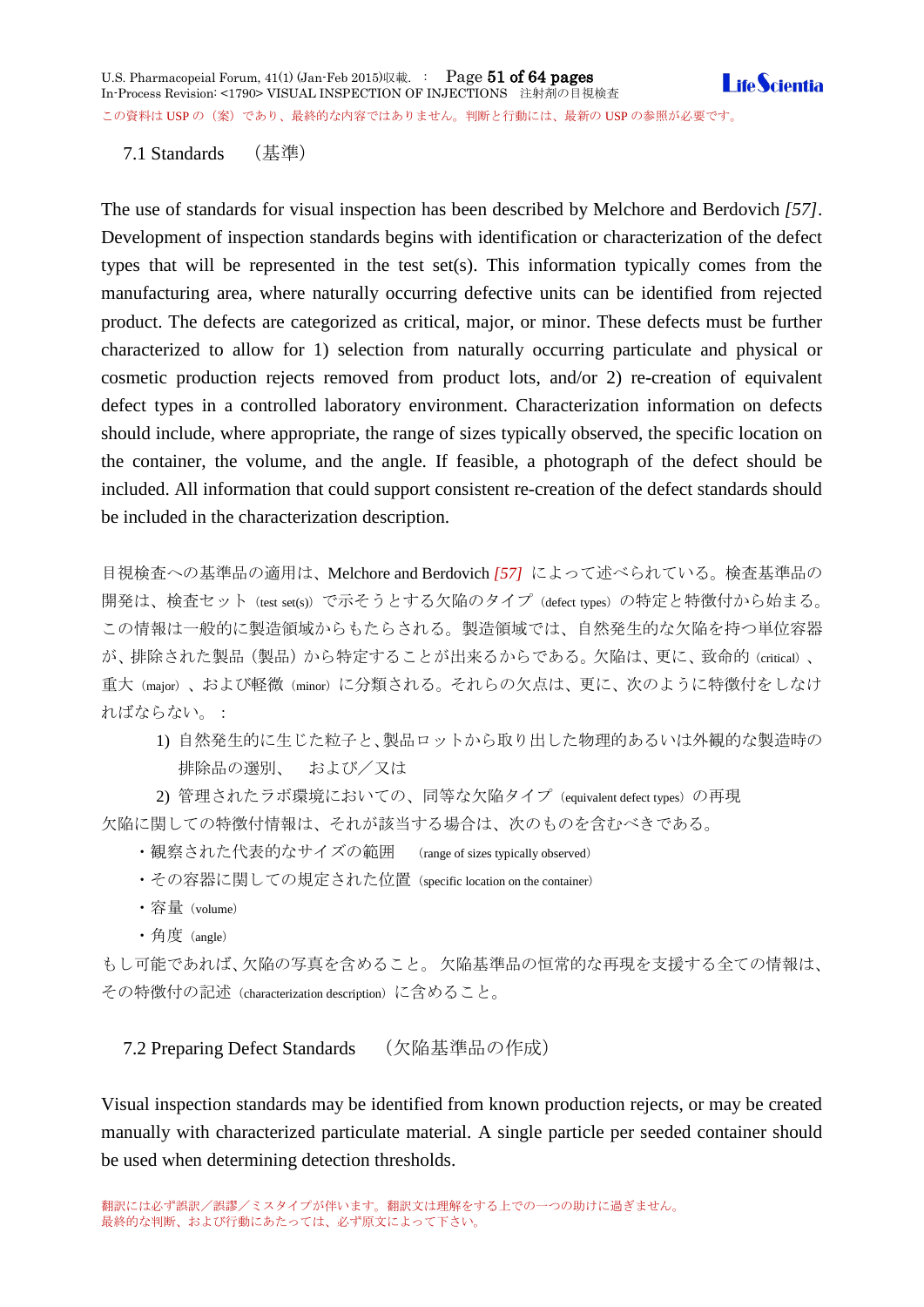目視検査基準品は、既知の製造排除品から特定するか、あるいは特徴付された粒子素材(characterized particulate material)でそれを造るであろう。検出閾値 (detection thresholds) を決定する場合は、粒子をスパイ クした容器(seeded container)当たり、1個の粒子を使用するべきである。

<span id="page-51-0"></span>7.3 Particle Types (粒子のタイプ)

The primary packaging materials that directly contact the product and the potential environmental contaminants can be divided into specific particle groups such as glass, stainless steel, rubber stopper, plastic, and fibers (synthetic or natural). Naturally occurring particles from rejects should be no smaller than the visible particle (measured in situ) in the container. Measurement can be accomplished with a wide field microscope or loupe with a calibrated reticle. Physically prepared particles can be sieved initially to target a specific size, and then the individual particles are measured using optical microscopy. These materials, or production defects, are preferred for inspector training and qualification as well as machine validation as they better represent actual inspection performance. Spherical standard particles may be utilized as surrogates for naturally occurring particulates; however, these are best used for routine machine calibration rather than validation or inspector qualification, as they do not move or look like actual production defects.

製品と直接に接する一次包材、および可能性のある環境汚染物質は、ガラス、ステンレス、ゴム栓、 プラスチック、および繊維(合成または天然)のような幾つかの特定のグルーブに分割することが 出来る。不適合品(rejects)からの自然発生的な粒子は、容器中の目視可能な粒子(その状態での測定 での:measured in situ)よりも小さくすべきではない。測定は、キャリブレイトされた十字線(calibrated reticle) をもつ広視野の顕微鏡あるいはループで行うことが出来る。物理的に作成した粒子を、特定のサイ ズにターゲットするために、まずは最初に篩を掛け、ついで、光学顕微鏡を使用して、個々の粒子 を計測する。それらの物質または生産での欠陥品は、検査機のバリデーション (machine validation) と共 に、検査員の訓練および適格性評価として使用することが推奨される。というのは、それらは、実 際の検査能力をよりよく示すからである。球形の標準粒子もまた、自然発生的な粒子の代替(surrogates) として使用してもよい。;しかしながら、それらは、バリデーションや検査員の適格性評価よりむ しろ日常的な検査機のキャリブレーションとして、よりよく使用される。というのは、それらは実 際の製造での欠陥よりも、粒子の動きも外見も似ていないからである。

<span id="page-51-1"></span>7.4 Rejection Probability Determination (不適合確率の測定)

Once a well-defined defect standard is available, it is assigned a detection frequency by conducting a documented, manual human inspection qualification that is accomplished by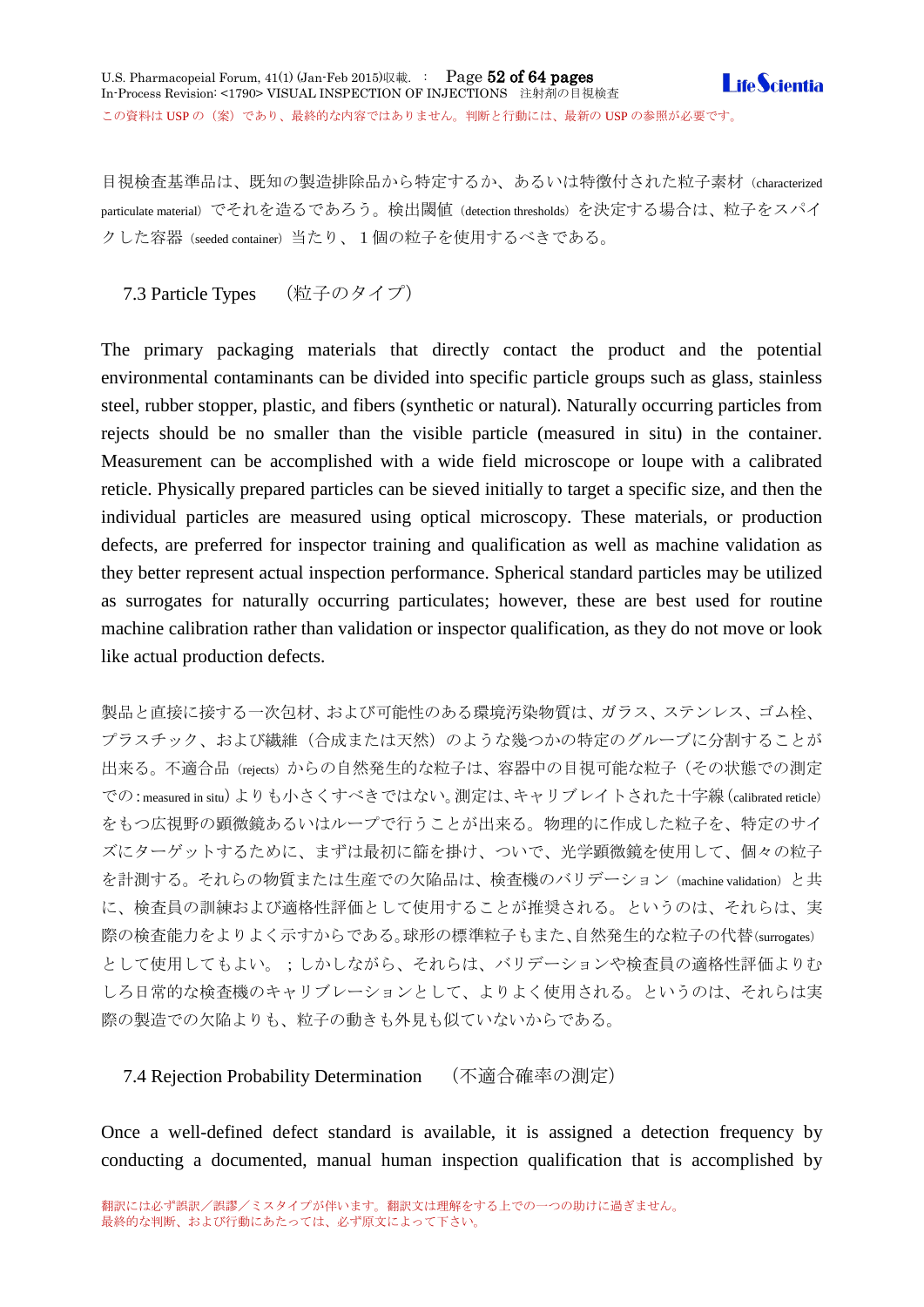### U.S. Pharmacopeial Forum, 41(1) (Jan-Feb 2015)収載. : Page 53 of 64 pages **LifeScientia** In-Process Revision: <1790> VISUAL INSPECTION OF INJECTIONS 注射剤の目視検査 この資料は USP の (案)であり、最終的な内容ではありません。判断と行動には、最新の USP の参照が必要です。

repeated manual inspection. This repeated inspection is the basis for qualifying the defect standard. This approach has been described by Knapp and Kushner *[58] [59]*. The Knapp methodology recognizes that the detection of particles is probabilistic, and repeated inspections with strict controls on lighting and inspection pacing/sequencing generate the statistical confidence to assign a reject probability to each standard unit. A manual, visual inspection probability of detection (POD) of  $\geq 0.7$  or a detection rate (DR) of  $\geq 70\%$  is required to assign the container to the reject zone for subsequent calculation of the reject zone efficiency (RZE). Secure probabilistic data for particulate standards can be achieved with 30–50 inspections for each container. This is best achieved with multiple inspectors. Inspection reject probability is calculated for the defect as follows:  $POD = (Number of times rejected) / (Number of times)$ inspected).

ひとたび、良く規定された欠陥標準品が利用可能となれば、検査を繰り返すことによって行われる、 文書化されたマニュアルの検査員適格性評価(documented, manual human inspection qualification)を行うことで、 検出頻度を割り当てることが出来る。この繰り返される検査は、欠陥基準の適格性評価をするため の基礎となる。このアプローチは、Knapp and Kushner *[58] [59]*によって述べられている。Knapp に よる方法論は、粒子の検出が確率論的なものであることを認めており、照明方法と検査ペース/順 序(inspection pacing/sequencing)の厳密な管理での繰り返して行われる検査は、各標準単位に対して不適合 確率(reject probability)を割り当てるための統計学的な信頼性を与えるものである。不適合ゾーン有効性 (eject zone efficiency ; RZE)のその後の算出のために、マニュアルによる目視検査の検出確率(probability of detection; POD)の≧0.7、または検出率 (detection rate;DR)の≧70%が、不適合ゾーンに対して容器を割り 当てに必要になる。粒子基準品に関しての安心できる確率的データは、各容器に関して、30~50 回 の検査で達成することが出来る。これは、複数の検査員でよりよく達成される。検査の不適合確立 (Inspection reject probability)は、次のようにして、その欠陥を算出する。: POD = (排除した回数) / (検査 した本数)

7.5 Test Sets (検査セット)

These qualified defect standard units are then assembled into test sets which may be used to specifically challenge the particle detection technique of human inspectors, used as part of a defect test set (including container/closure defects) for human qualification, or for comparison during automated equipment qualification and validation. When possible, the test set should be prepared with duplicate product units per particle type and size to ensure that backup units are available in the event that a standard container is broken or the particle is trapped or lost within the container.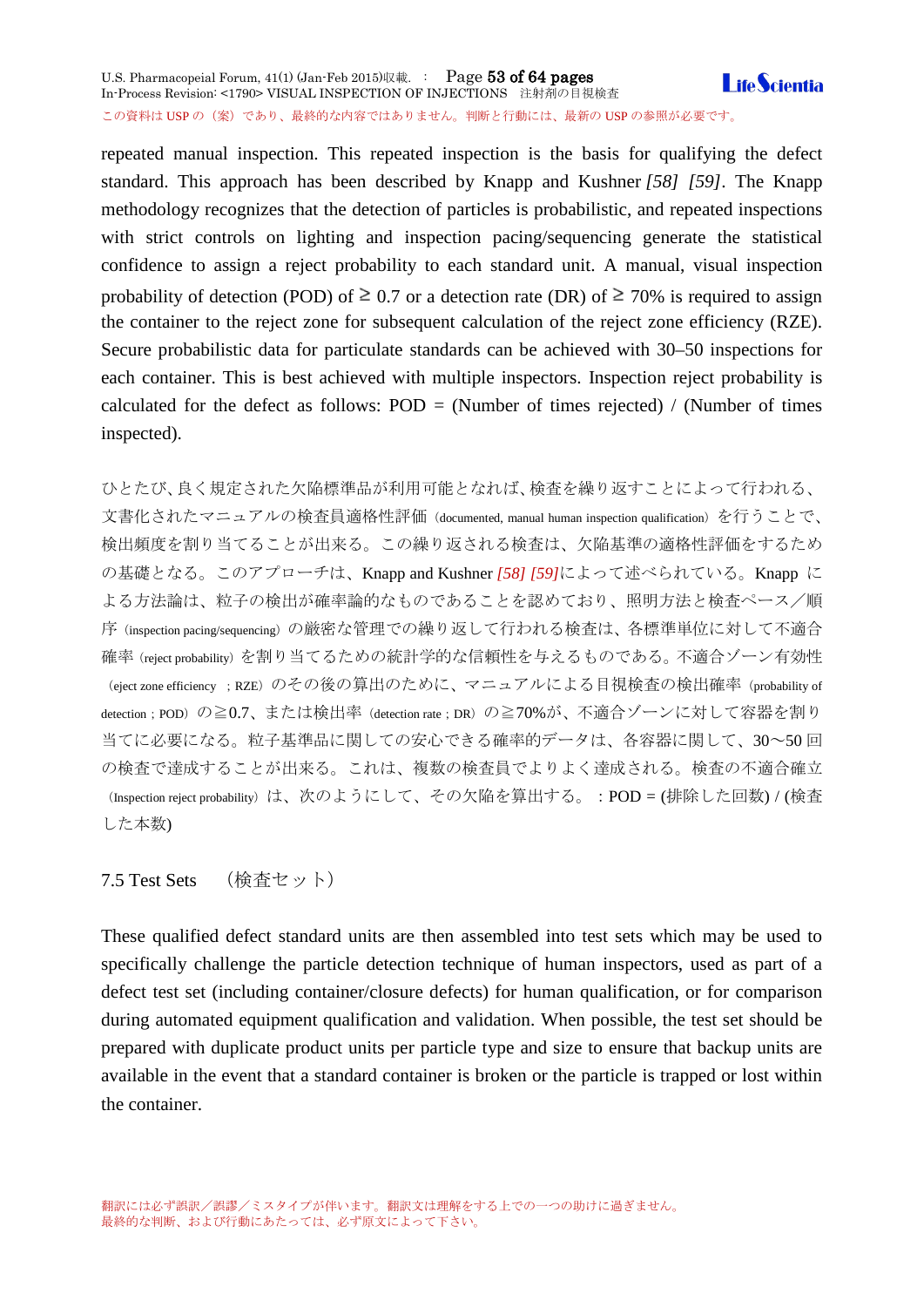U.S. Pharmacopeial Forum, 41(1) (Jan-Feb 2015)収載. : Page 54 of 64 pages **I** ife *Scientia* In-Process Revision: <1790> VISUAL INSPECTION OF INJECTIONS 注射剤の目視検査 この資料は USP の (案)であり、最終的な内容ではありません。判断と行動には、最新の USP の参照が必要です。

次に、これらの適格性が評価された欠陥基準品単位容器を、検査セットへと組立てる。この検査セ ットは、検査員の粒子検出テクニックへのチャレンジとして、検査員の適格性評価のための欠陥検 査セット(容器/栓の欠陥を含む)として、あるいは自動化された機器の適格性評価とバリデーシ ョン中の比較のために使用される。可能な場合には、この検査セットは各粒子のタイプや大きさに ついて、二重の製品単位容器(duplicate product units)として作成すべきである。これは、標準品の容器が 破損した場合、あるいは粒子が容器内にトラップされるか、失われた場合に予備として利用できる ようにするためである。

When using test sets, it is a good practice to verify the presence of particles before and after use, as particles may become lodged between the container and the closure. When a freely moving particle cannot be verified, the unit should not be used and the data should be excluded from subsequent calculations. When this happens, it may be possible to free the particle with the use of an ultrasonic bath. If this is not possible, the unit should be replaced. The number of defective units in each test set should be limited to approximately 10% to prevent rejection bias *[51]*. The accept containers will be identified as having a predetermined manual, visual inspection POD < 0.3 or a DR of < 30%. Any particle standards found to fall within the acceptable "grey zone" display, indicating a manual inspection rejection probability  $\geq 30\%$  and  $\lt$  70%, may be included as an "acceptable unit" in a test set, if desired.

検査セットを使用する場合は、粒子が容器と栓の間に挟み込まれるかも知れないので、使用前およ び使用後に粒子の存在を確認することが良いやり方である。自由に動く粒子を確認できない場合は、 その単位容器を使用すべきではなく、その後の計算からそれを排除すべきである。このようなこと が起こった時、超音波水槽を使用することで、その粒子を自由に動くようにすることが出来る可能 性がある。もし、これで粒子を自由に状態に出来なかった場合は、その単位容器は交換すべきであ る。各検査セットにおける欠陥単位容器の数は、不適合に関わるバイアスをさけるために、約 10% に制限すべきである *[51]* 。 許容される(訳注:合格と判定されるべき)容器は、予め決定されたマニュア ルの目視検査 POD < 0.3 または DR of < 30%を持つように特定されるであろう。マニュアルによる不 適合確率が≧ 30%でかつく70%を示す、許容"グレーゾーン"内に落ちる粒子基準品は、もし望むの であれば、その検査セットの"acceptable unit"として含めることをしてもよい。

It is important to prepare a written procedure for the creation and maintenance of standards. This procedure should define the qualification criteria, appropriate storage conditions, periodic examination and requalification, expiration, and sample custody during use. Test sets should be approved by the quality unit. The container in which the specific particle set is stored must be clearly labeled with the test set identification information.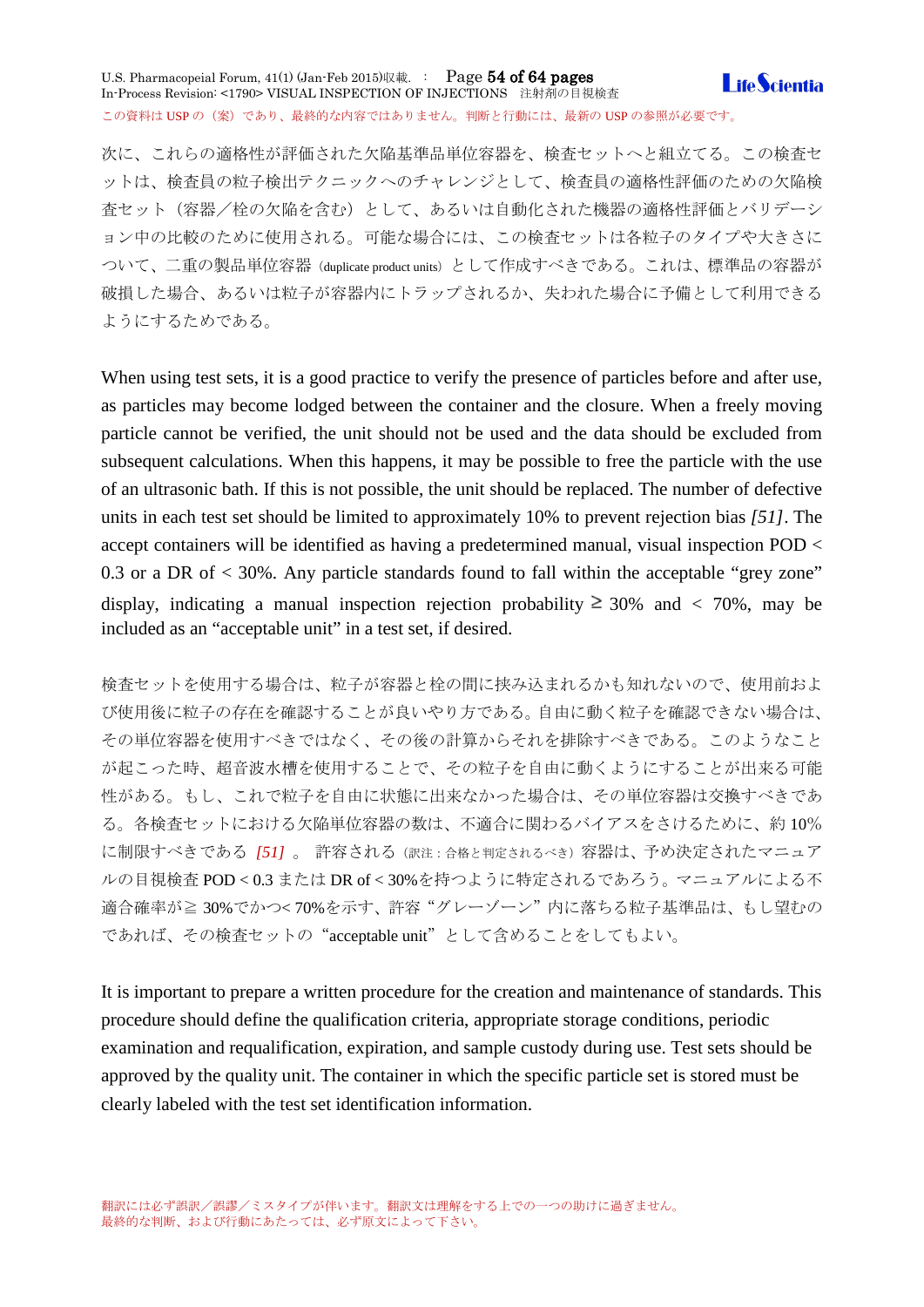### U.S. Pharmacopeial Forum, 41(1) (Jan-Feb 2015)収載. : Page 55 of 64 pages **I** ife *Scientia* In-Process Revision: <1790> VISUAL INSPECTION OF INJECTIONS 注射剤の目視検査 この資料は USP の (案)であり、最終的な内容ではありません。判断と行動には、最新の USP の参照が必要です。

基準品の作成(creation)と維持に関しての手順書を作成することが重要である。この手順は、適格性 評価基準、適正な保管条件、定期的な検査と適格性再評価、有効期限、および使用中のサンプル管 理(sample custody)を規定すべきである。検査キットは、品質部門が承認すべきである。その特定の粒 子セットを保管する容器は、当該検査セットを特定する情報を明確に表示すること。

<span id="page-54-0"></span>7.6 Types of Test Sets (検査セットのタイプ)

The particle detection threshold can be determined for a specific inspection method and product/package combination. It is a standard curve of detection probabilities at various particle types and sizes in an approximate range of 100–500 µm (with recommended increments of 100  $\mu$ m). Fibers are typically observed in sizes  $>$  500  $\mu$ m. The typical size range of particles used in threshold studies incorporates a variety of particle types and densities that are typically found in the manufacturing environment.

粒子の検出閾値を、特定の検査法および製品/包装の組み合わせについて決定出来る。それは、100– 500 um (100 um の目盛の刻みが推奨される)の適切な範囲での各種の粒子タイプおよびサイズで の検出の確率に関しての標準曲線となる。繊維は、一般的に> 500 µm の大きさで観察される。閾値 調査に使用される代表的な粒子の大きさの範囲は、各種の粒子タイプと、製造環境で一般的にみら れる各種の粒子タイプや密度(densities)を挿入する。

Threshold studies are conducted to determine the sensitivity of manual inspection methods, using a range of particle sizes, in a blinded study that yields the particle-size detection capabilities of a defined group or of an individual inspector. The threshold studies indicate that the method of inspection is valid and appropriate if particle detection is reproducible in detecting particles within the range of 150–250  $\mu$ m (500–2000  $\mu$ m for fibers). Threshold studies are also useful as an assessment tool when evaluating or qualifying visual inspection staff on a specific method with fixed testing parameters. Detection threshold studies are typically the first step in evaluating the performance of any new inspection method.

閾値調査は、マニュアルの検査法の感度を決定するために行われる。この調査は、広範囲の粒子サ イズを使用して、規定されたグループ (defined group)あるいは個々の検査員の粒子サイズ検出能力を 得られるブラインド調査で行われる。閾値調査は、もし粒子検出が、150–250 µm (繊維に対しては 500–2000 µm)の範囲内で、粒子の検出に再現性を有すれば、その検査方法は妥当であり、かつ適切 であることを示すものである。閾値調査は、また、固定された試験パラメータを持つ規定された方 法での目視検査スタッフの評価(evaluating)と適格性確認(qualifying)に際しての評価ツール (assessment tool) としてもまた有用なものである。検出閾値(detection threshold)調査は、ある新たな検査方法の性能の評 価における最初のステップとして代表的なものである。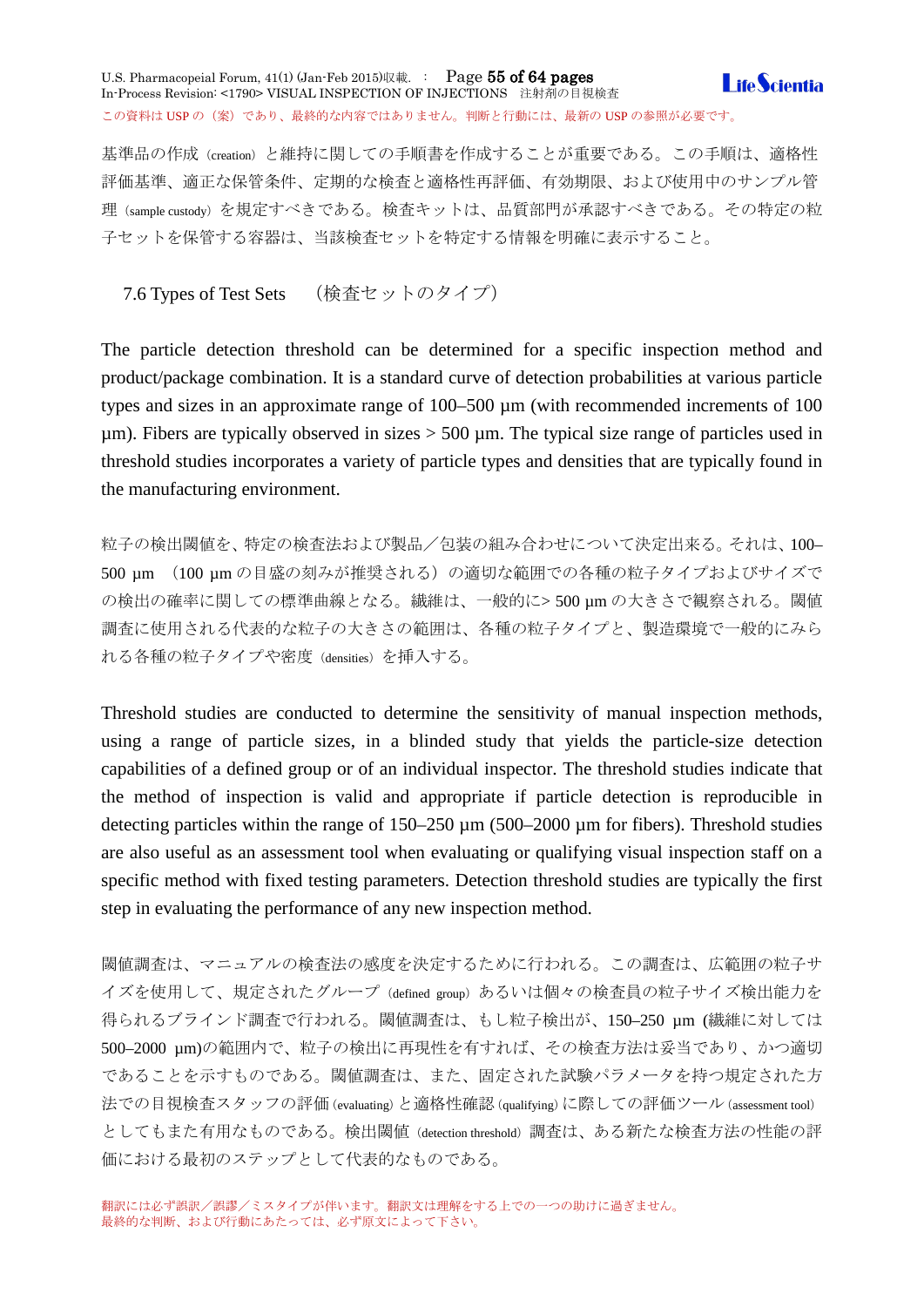Depending on product and/or presentation, rejects in the test set should represent all defects anticipated for a given container type or product family. For particles, use a bracketed range of types (densities) and sizes from near the visual detection threshold range to the largest routinely observed in the pool of rejects. For an individual manual test set, it is important that all containers and stoppers are of the same type, and the samples are blinded. UV ink (invisible to the inspectors) may be used to mark all containers. Alternatively, bar codes or other coded labels may be used. Manual test sets can be used initially to qualify or periodically to re-qualify human inspectors. These test sets may also be used for direct comparison to semi-automated or automated inspection methods.

製品や表示によっては、検査セットのリジェクト(訳注:検査セットのうち、検査で不適合と判定すべき標準品の ことか?)は、ある与えられた容器タイプあるいは製品ファミリーについて予想される全ての欠陥を 示すべきである。粒子に関しては、タイプ (密度;densities) と大きさ(サイズ)は、目視検査閾値の範 囲近くから、排出品のプール(排出品の溜まりの部分)で日常的にみられる最大なものまでの bracketed range(訳注:範囲の最大と最少という両端の値のみ?)を使用する。個々のマニュアル検査セットに 対して、全ての容器及び栓が同じタイプで、かつサンプルがブラインドされていることが重要であ る。UV インク(検査員には見えない)が、全ての容器のマーク付けに使用されるであろう。あるい は、バーコードまたは他のコード化されたラベルを使用できる。マニュアルの検査セットは、検査 員の適格性評価のために最初に、あるいは定期的な適格性再評価に使用することが出来る。それら の検査セットはまた、半自動あるいは全自動の検査方法の直接比較にも使用されるであろう。

If significantly different formulations (e.g., clear solution, suspension, lyophilized) or packages (e.g., clear vials, amber vials, ampoules, syringes) are produced at the same facility, separate test sets should be prepared for each combination.

大きく異なった処方(例えば、澄明な溶液、懸濁液、凍結乾燥)や包装(例えば、澄明なバイアル、 褐色のバイアル、アンプル、シリンジ)が、同じ製造所で生じない限りは、それぞれの検査セット は、各組合せについて調製すべきである。

<span id="page-55-0"></span>7.7 Training and Qualification of Human Inspectors(検査員の訓練と適格性評価)

Before training, potential inspectors should be tested for visual acuity *[\[60\]](http://www.usppf.com/pf/pub/data/v411/CHA_IPR_411_c1790.html%23CHA_IPR_411_c1790s62)* and color perception. Near-vision performance should be the equivalent of 20/20 with no impairment of color vision. Both the Snellen and Jaeger charts are useful for verifying visual acuity; they test far and near vision, respectively. Training should include a phased approach with a specified number of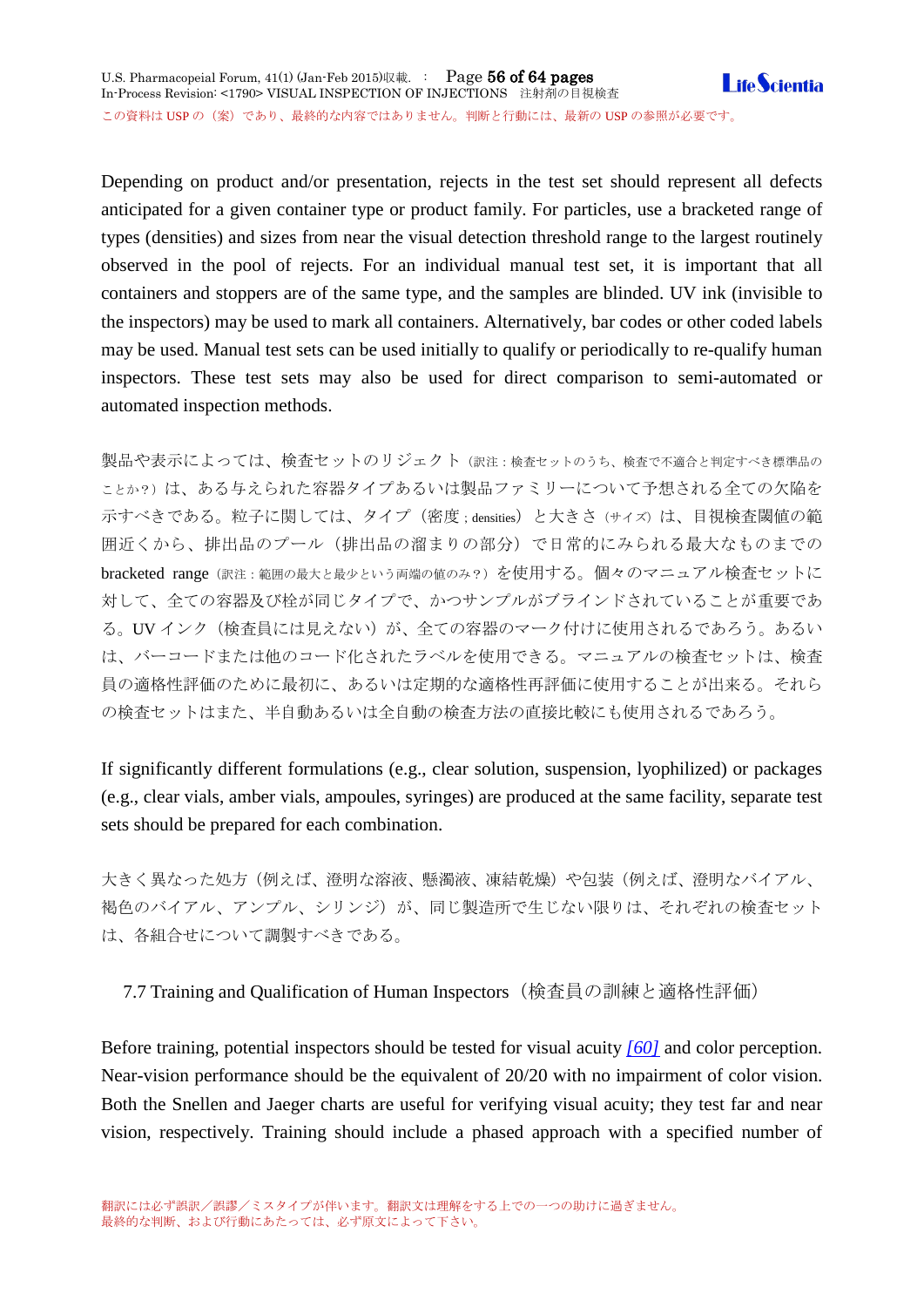training hours expected for each segment. Initially, train the potential inspectors with defect photographs or a video library and clear written descriptions.

訓練を行う前に、検査員候補者(potential inspectors)は視力(visual acuity)*[\[60\]](http://www.usppf.com/pf/pub/data/v411/CHA_IPR_411_c1790.html%23CHA_IPR_411_c1790s62)* と色知覚(color perception)につ いて検査を行うべきである。近くを見る能力 (near-vision performance) は、色覚 (color vision) の障害を持た ない場合で、20/20 に同等であること。Snellen チャートおよび Jaeger チャートの両方とも、視力を 確認するために有用なものである。;それらは、それぞれ近視および遠視を検査するものである。 訓練は、各セグメントに期待されている規定された訓練時間での段階に別けた(phased approach)を含め ること。最初に、欠陥写真あるいはビデオライブラリ、および明確に文書化された記述で検査員候 補者を訓練する。

Utilize subject matter experts to mentor and provide hands-on training with defect standards for the specified method. Reinforce mental or silent counting and follow the paced sequence to achieve consistent inspection timing. Stress the importance of strict adherence to the inspection process (procedure, sequence, and timing). Address inspector fatigue in the qualification process by testing under worst case conditions (i.e., at the end of a typical inspection shift). Train all inspectors (QC, QA, and Production) with common procedures used for 100% inspections and AQL inspections. All inspection practices should be standardized and consistently executed across all inspection groups.

規定された方法に関して、助言を仰ぐために、そのことについての専門家 (subject matter experts) を利用 し、欠陥標準品での実地研修 (hands-on training) を行う。mental or silent counting (訳注:心の中で数えるか、あ るいは黙って数えること)を強化させ、恒常的な検査タイミングを達成のためのペースを持った順序(paced sequence)に従わせる。検査方法(手順、順番、およびタイミング)の厳密な遵守の重要性を強調する。 ワーストケース条件の下で(すなわち、代表的な検査シフトの終わりの時点で)、適格性評価プロ セスの検査員疲労(inspector fatigue)を取り上げる。全数検査(100% inspections)と AQL 検査に使用される 共通の手順で全ての検査員 (QC, QA, および製造の各部門)を訓練する。全検査グループについて 標準化を行い、検査のやり方は全て、常に横断的に実行すべきである。

Qualification should be performed for each product type and package that the inspector will encounter. A bracketed or matrix approach can be used to simplify qualification of products with similar physical or visual characteristics such as container type and size, formulation type, product viscosity, color, and others. It is common to initially train and qualify personnel on clear solutions in clear containers (if produced at the facility) and then expand their expertise to inspections of more difficult formulations or presentations.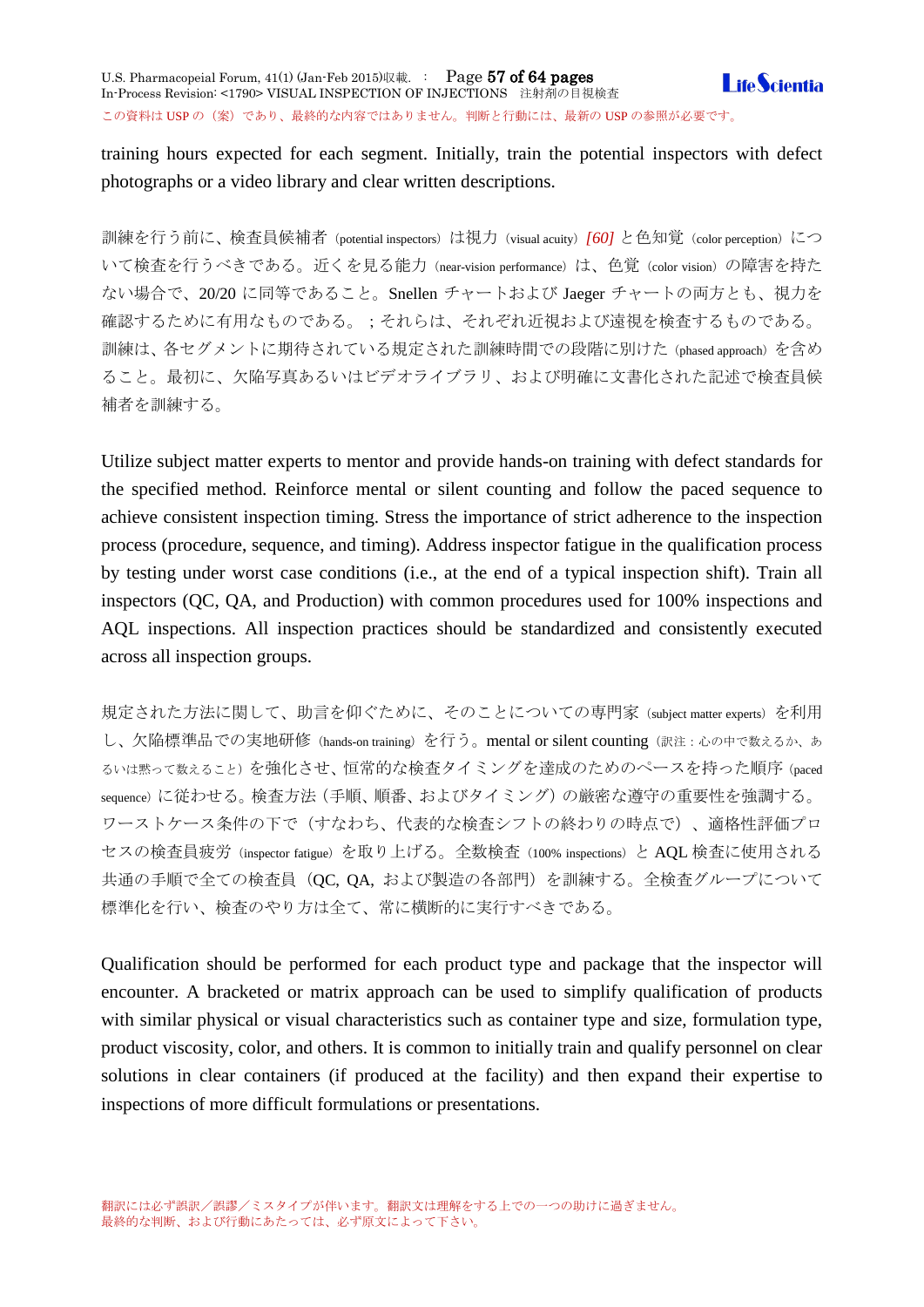U.S. Pharmacopeial Forum, 41(1) (Jan-Feb 2015)収載. : Page 58 of 64 pages **I** ife *Scientia* In-Process Revision: <1790> VISUAL INSPECTION OF INJECTIONS 注射剤の目視検査 この資料は USP の (案) であり、最終的な内容ではありません。判断と行動には、最新の USP の参照が必要です。

適格性評価は、検査員が遭遇する各製品のタイプと包装について行うこと。ブラケット (bracketed) あ るいはマトリックス(matrix)アプローチを、製品の適格性評価を単純化するために使用することが出 来る。これは、例えば、容器のタイプとサイズ、処方のタイプ、製品の粘度、色、その他といった ような同じ様な物理的あるいは視覚上の特性 (visual characteristics) を持つ製品をグループ化してゆく方 法である。最初に、(もしそれが同じ工場で製造されたならば)透明な容器中の透明な液について、 検査員の訓練と適格性の評価を行うことが一般的であり、ついて、より複雑な処方あるいは形態 (presentations)の検査とへその経験を広げて行く。

<span id="page-57-0"></span>7.8 Inspector Qualification Requirements(検査員の適格性確認要求)

The qualification of all inspection personnel utilizes a manual test set to be inspected under normal operating conditions and inspection critical parameters, including inspection timing and sequence, physical environment, and inspection duration. Three successful inspections of the test set are recommended to demonstrate consistent performance for initial qualification of new inspectors. Suggested acceptance criteria for each defect class are 100% detection of critical defects,  $\geq 80\%$  detection of major defects, and  $\geq 70\%$  detection of minor defects. A limit is also needed for false rejection, with a recommended target of less than 5% falsely rejected good units.

全ての検査員の適格性評価は、通常の作業条件と、検査の重要パラメータ (inspection critical parameters) の 下で、検査をすべきマニュアルの検査セット(manual test set)を利用する。これには、検査タイミング と順序(inspection timing and sequence)、物理的な環境(physical environment)、および検査の長さ(inspection duration) が含まれる。新たな検査員のイニシャル(初回)の適格性評価の恒常的能力 (consistent performance for initial qualification)を証明するには、検査セットの連続3回の成功裏の検査が推奨される。各欠陥クラスでの 示唆される許容判断基準値 (suggested acceptance criteria) は、致命欠陥 (critical defects) で 100%検出、重大欠 陥(major defects)で≧80%検出、軽微欠陥(minor defects)で≧70%検出である。誤って不適合(false rejection) とすることに対しても限度値が必要であり、その推奨値は、5%の良品の単位容器不適合率(falsely rejected good units)である。

# <span id="page-57-1"></span>7.9 Requalification (適格性再評価)

Inspectors should be requalified at least annually. Requalification includes vision testing and testing with at least one product/test set configuration. A single successful inspection of the test set is sufficient for requalification. Requalification may also be necessary in the event that poor performance is observed during routine inspection or if the inspector has been away from the inspection operation for an extended period of time (e.g., 3 months).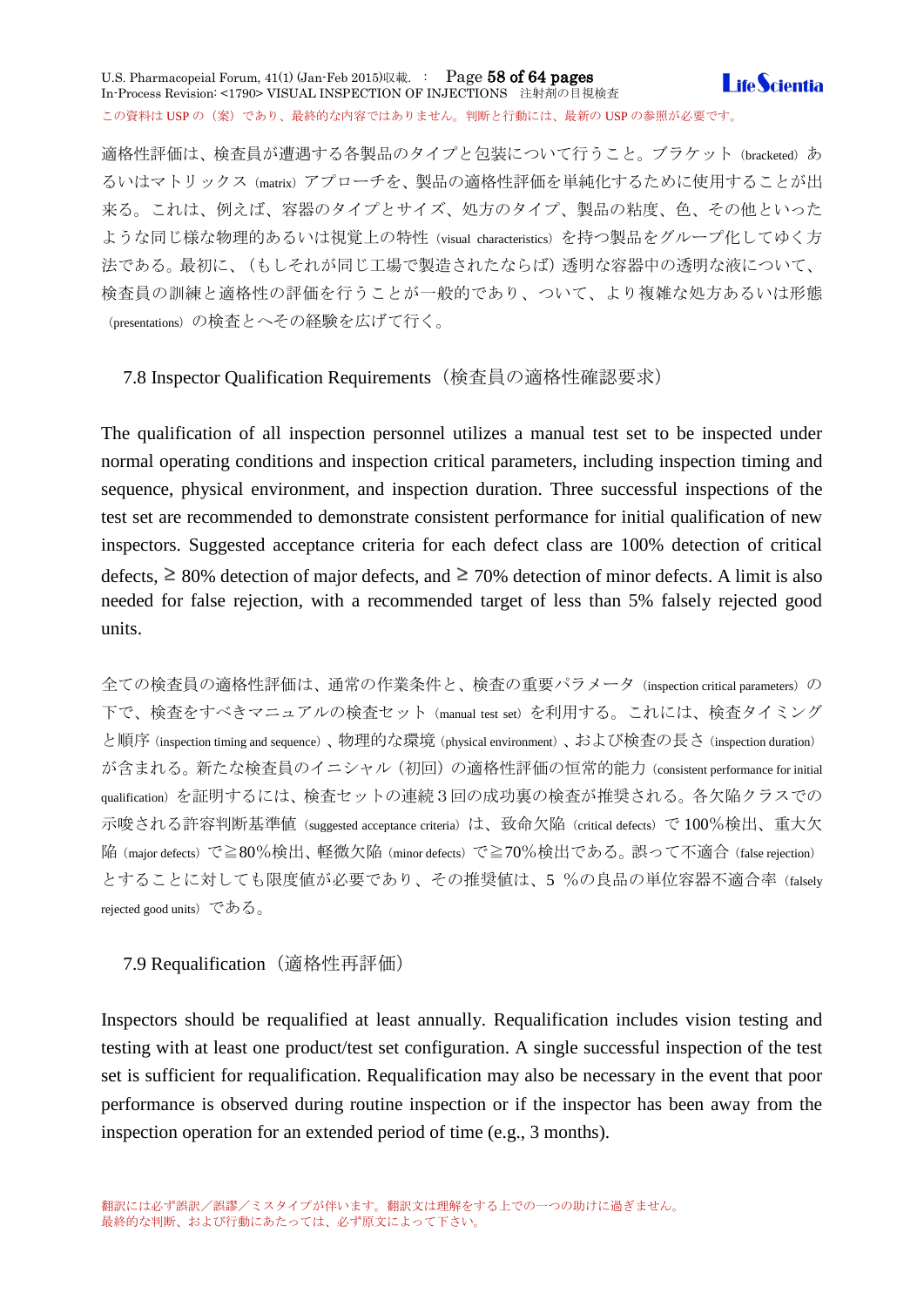### U.S. Pharmacopeial Forum, 41(1) (Jan-Feb 2015)収載. : Page 59 of 64 pages **I** ife *Scientia* In-Process Revision: <1790> VISUAL INSPECTION OF INJECTIONS 注射剤の目視検査 この資料は USP の (案) であり、最終的な内容ではありません。判断と行動には、最新の USP の参照が必要です。

検査員は少なくても年1回は適格性の再評価を受けるべきである。適格性再評価は、視力検査(vision testing)と、少なくても年1回の1つの製品/検査セットの形態での試験 (testing) を含めること。適格 性の再評価に関しては、試験セットへの1回の検査適合で十分である。適格性再評価は、次のよう な場合にも必要である。①日常の検査で、能力が劣っていることが観察された場合。②その検査員 が、長期間(例えば、3ケ月間)検査作業から離れていた場合。

If an inspector fails the requalification test, a retraining process should be initiated to identify the root cause and allow the inspector to receive additional instruction. After this process has been completed, the inspector may attempt to meet the acceptance criteria one additional time. If the inspector fails, he or she may attempt to qualify again after a specified time period.

もし検査員が適格性再評価で不合格となったならば、その根本原因を特定するために再訓練プロセ スを開始し、その検査員が追加の指導を受けられるようにすること。このプロセスが完了したのち、 当該検査員をある追加の時点で、許容判断基準に適合しているかを調べることになるであろう。も し、当該検査員が不適合となったら、その者は、規定された期間の後に、再び適格性の再評価を行 うことになる。

# <span id="page-58-0"></span>8. CONCLUSIONS AND RECOMMENDATIONS (結論と推奨)

Visual inspection for particles and other visible defects continues to be an important part of the manufacturing process for injections. Chapter  $\langle 790 \rangle$  provides a useful reference method and acceptance criteria for visible particulates in injections. Successful execution of visual inspection requires an understanding of the inspection process and careful control of inspection conditions. Inspectors must be trained to ensure consistent, high-quality performance. Alternative inspection methods, either semi-automated or fully automated, may be used in place of manual inspection methods. Where machine methods are used, the equipment must be validated to demonstrate equivalent or better performance when compared to manual inspection. The use of test sets that contain standard defects is an important element in inspector training and qualification, as well as machine validation. Good product development will lead to a stable product with a lower risk of particle formation. Identification of the type or types of particles found during product development and routine manufacturing is an important aid in source identification and reduction. Inspection results should be trended to further aid in continuous process improvement with the ultimate goal of defect prevention.

微粒子および他の可視的な欠陥に対する目視検査は、注射剤の製造工程の重要な部分の一つである ことは、今後も続くものである。Chapter <790>は、注射剤中の可視的粒子の有用な基準方法 (reference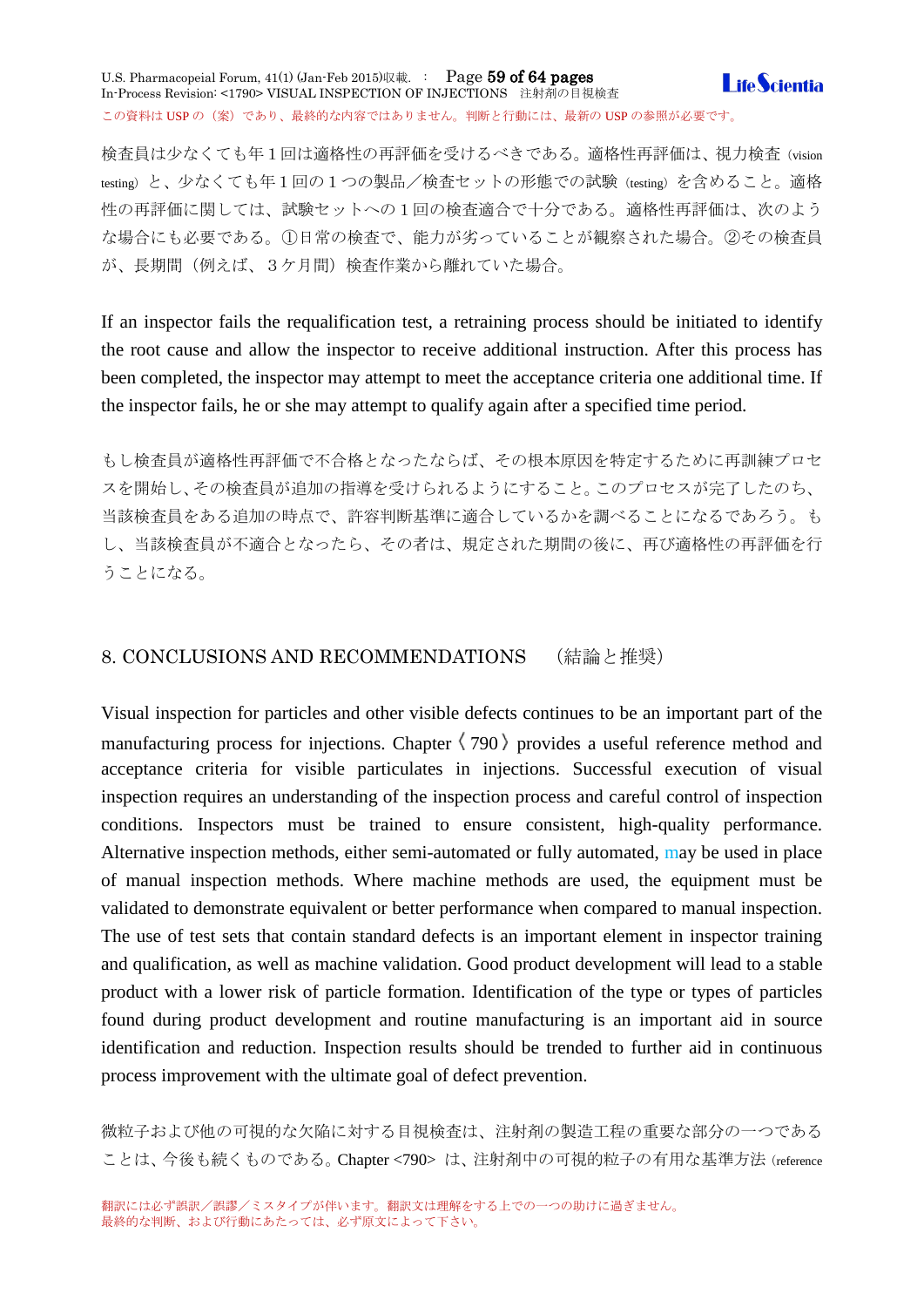U.S. Pharmacopeial Forum, 41(1) (Jan-Feb 2015)収載. : Page 60 of 64 pages **I** ife Scientia In-Process Revision: <1790> VISUAL INSPECTION OF INJECTIONS 注射剤の目視検査 この資料は USP の(案)であり、最終的な内容ではありません。判断と行動には、最新の USP の参照が必要です。

method)と許容判定基準を提供している。目視検査の成功裏の遂行は、検査プロセスの理解と、検査 条件の注意深い管理を必要とする。検査員は、恒常的に高い質を持った能力を保証するように訓練 をしなければならない。半自動、あるいは全自動の何れかは別として、代替となる検査方法は、マ ニュアルによる検査方法の代わりとして使用されるであろう。機械的な方法を使用する場合は、そ の機器はマニュアルの検査と比較して、同等あるいはそれ以上の性能を持つことをバリデートしな ければならない。標準の欠陥品を含む検査セットの使用は、機械のバリデーションと共に、検査員 の訓練と適格性評価の重要な要素である。良好な製品開発とは、粒子形成の低いリスクを持つ安定 した製品を導くものであろう。製品開発中および日常生産中の粒子のタイプ(単数ないし複数)の 同定は、その発生源の特定や減少における重要な助けとなる。検査結果は、トレンドの分析を行う べきである。これは、欠陥の防止という最終的なゴールに向けての、継続的なプロセス改善(continuous process improvement)における更なる助けのためになる。

# <span id="page-59-0"></span>9. REFERENCES

- 1. Madsen RE, Cherris RT, Shabushnig JG, Hunt DG. Visible particulates in injections—a history and a proposal to revise *USP general chapter* Injections  $\langle 1 \rangle$ . *Pharmacopeial Forum*. 2009;35(5):1383–1387.
- 2. Parenteral Drug Association. Technical Report No. 43. Identification and Classification of Nonconformities in Molded and Tubular Glass Containers for Pharmaceutical Manufacturing. 2013.
- 3. Cherris RT. Visual inspection life cycle of particulate and container-closure defect control. PDA Visual Inspection Forum, 2011. Bethesda, MD.
- 4. Delly JG. Diffraction lines: the eyes have it. *Microscope*. 1989;37:195–211.
- 5. Shabushnig JG, Melchore JA, Geiger M, Chrai S, Gerger ME. A proposed working standard for validation of particulate inspection in sterile solutions. PDA Annual Meeting. Philadelphia, PA: 1995.
- 6. Borchert SJ, Abe A, Aldrich DS, Fox LE, Freeman J, White RD. Particulate matter in parenteral products: a review. *J Parenter Sci Technol*.1986;40;212.
- 7. Thomas WH, Lee YK. Particles in intravenous solutions. *New Zealand Med J* 1974;80:170.
- 8. Turco S, Davis NM. Clinical significance of particulate matter: a review of the literature. *Hosp Pharm*.1973;8:137.
- 9. Groves MJ, deMalka SR. The relevance of pharmacopeial particulate matter tests. *Drug Dev Commun*.1976;2:285.
- 10. Groves MJ. *Parenteral Products: The Preparation and Quality Control of Products for Injection*. London, England: William Heinemann Medical Books, 1973.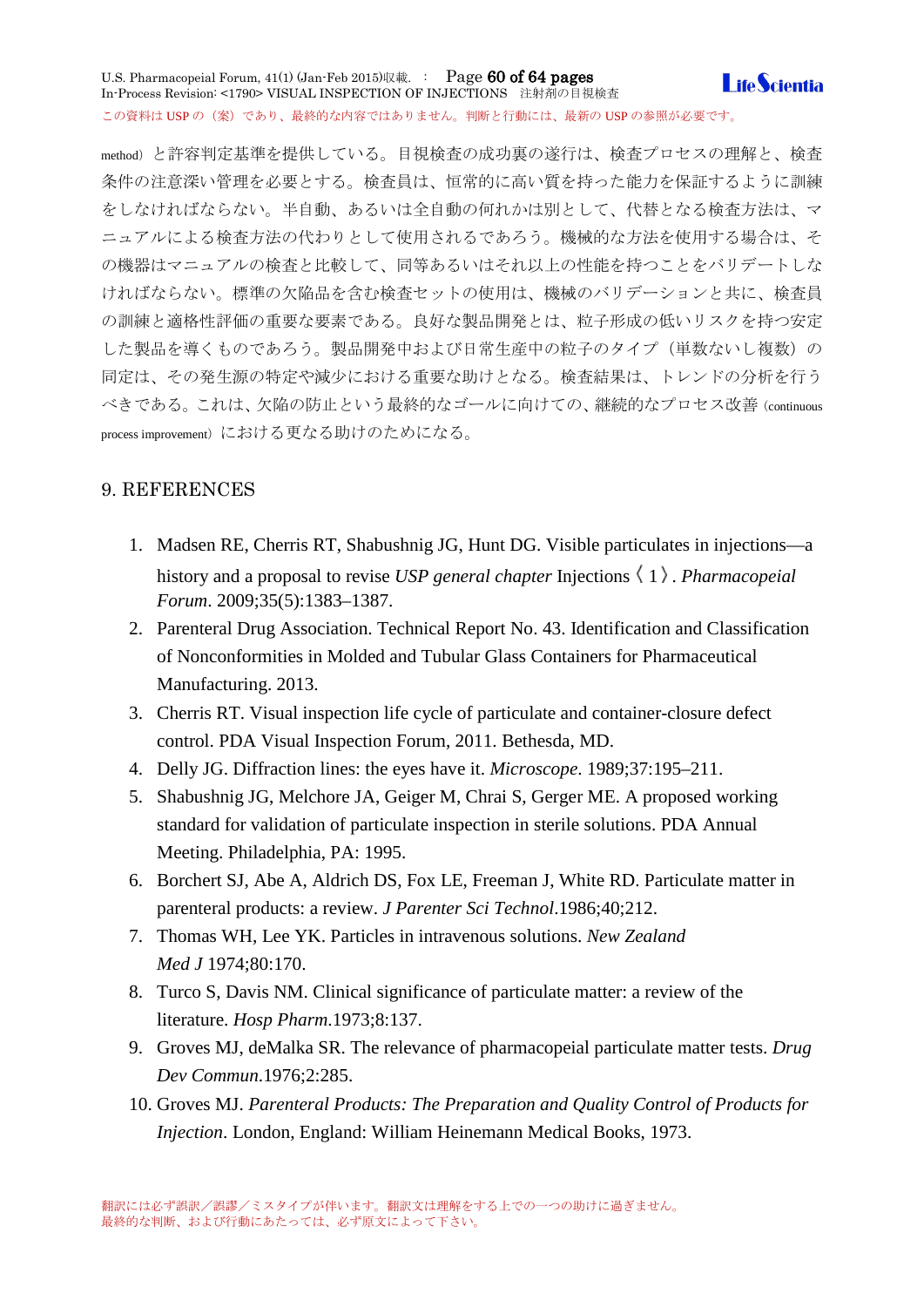- - 11. Groves MJ. *Particulate Matter: Sources and Resources for Heathcare Manufacturers*. Buffalo Grove, IL: Interpharm Press, 1993.
	- 12. Langille SE. Particulate matter in injectable drug products. *PDA J Pharm Sci Tech*. 2013;67(3):186-200.
	- 13. Parikh MJ, Dumas G, Silvestri A, Bistrian, BR, Driscoll DF. Physical compatibility of neonatal total parenteral nutrient admixtures containing organic calcium and inorganic phosphate salts. *Am J Health-Syst Pharm*. 2005;62:1177–1183.
	- 14. Newton DW, Driscoll DF. Calcium and phosphate compatibility: revisited again. *Am J Heath-Syst Pharm*. 2008;65:73–80.
	- 15. Garvin JM, Gunner BW. Intravenous fluids: a solution containing such particles must not be used. *Med J Austr*. 1963;2:140.
	- 16. Garvin JM, Gunner BW. The harmful effects of particles in intravenous fluids. *Med J Austr*. 1964;2:1.
	- 17. Burton JF, Zawadzki ES, Wetherell HR, Moy TW. Mainliners and blue velvet. *J Forensic Sci*. 1965;10:466.
	- 18. Richman S, Harris RD. Acute pulmonary edema associated with librium abuse. *Radiology*. 1972;103:57.
	- 19. Douglas FG. Foreign particle embolism in drug addicts: respiratory pathophysiology. *Ann Intern Med*. 1971;75:865.
	- 20. Jones BS, Brancaccio FA, Rodriguez GA. Dyspnea and bilateral interstitial pulmonary infiltrates in an intravenous drug user. *BUMC Proceedings*. 2002;15:430–432.
	- 21. Brewer JH, Dunning JF. An in vitro and in vivo study of glass particles in ampoules. *J Amer Pharm Assoc*. 1947;36:289–293.
	- 22. Schoenberg MD, Gillman PD, Mumaw V, Moore RD. Proliferation of the reticuloendothelial system and phagocytosis. *Exp and Mol Pathol*. 1963;2:126.
	- 23. Hozumi K, Kitamura K, Kitade T, Iwagami S. Localization of glass particles in animal organs derived from cutting of glass ampoules before intravenous injection. *Microchem*. 1983;28:215.
	- 24. Brekkan A, Lexow PE, Woxholt G. Glass fragments and other particles contaminating contrast media. *Acta Radiol*.1975;16:600.
	- 25. Liu JF, Su ZK, Ding WX. Quantitation of particulate microemboli during cardiopulmonary bypass: experimental and clinical studies. *Ann Thorac Surg*. 1992;54(6):1196–1202.
	- 26. Walpot H, Franke WP, Burchard WG, Agternkamp C, Muller FG, Mittermayer C, Kalff G. Particulate contamination of infusion solutions and drug additives in the framework of long-term intensive therapy. 2. An animal model. *Anaesthesist* [in German]. 1989;38(11):617–621.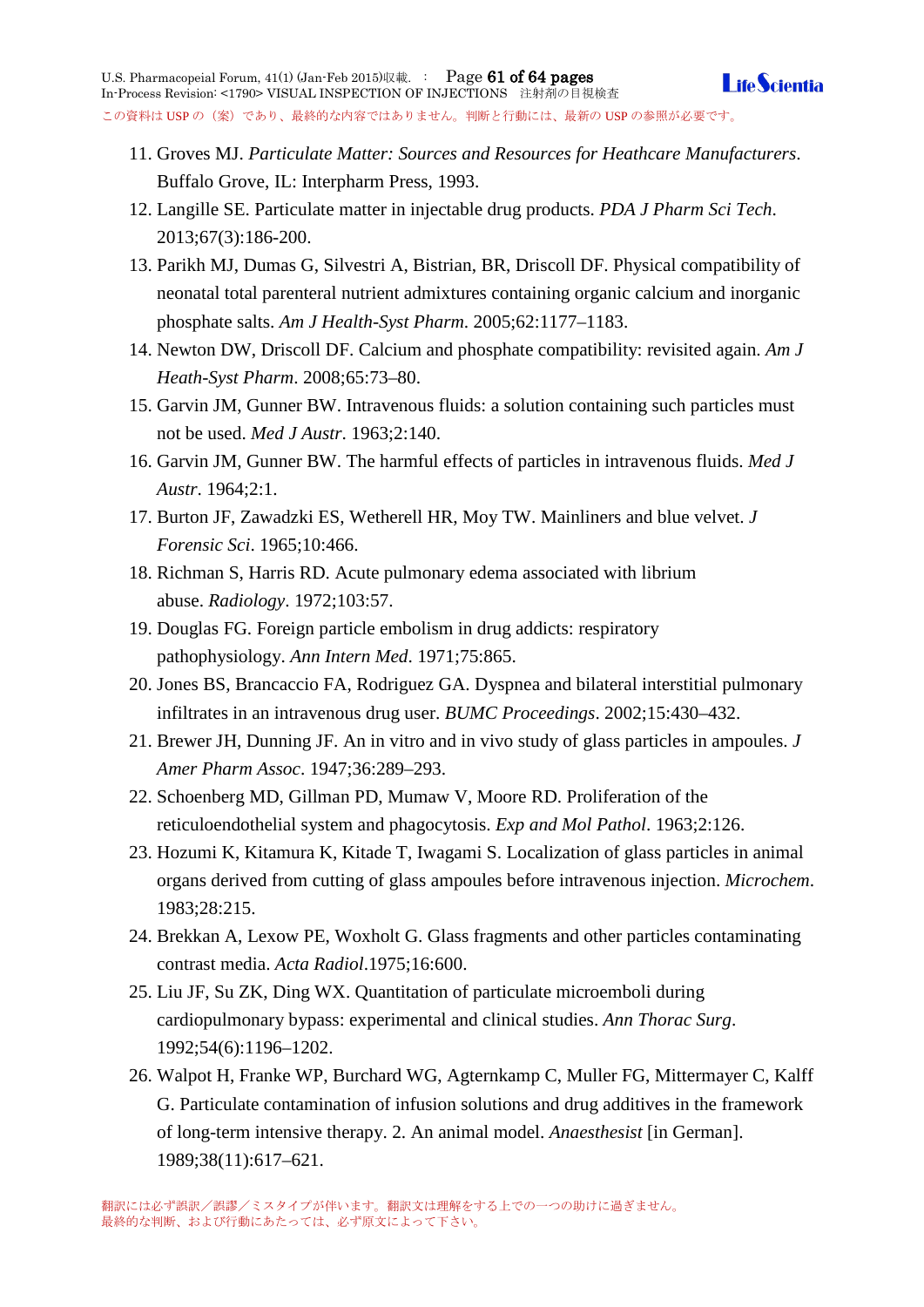- 27. Jones ML, Warren JS. Monocyte chemoattractant protein 1 in a rat model of pulmonary granulomatosis. *Lab Invest*. 1992;66(4):498–503.
- 28. Bautista AP, Schuller A, Spolarics Z, Spitzer JJ. In vivo latex phagocytosis primes the Kupffer cells and hepatic neutrophils to generate superoxide anion. *J Leukocyte Biol*. 1992;51(1):39–45.
- 29. Gentile F, Curcio A, Indolfi C, Ferrari M, Decuzzi P. The margination propensity of spherical particles for vascular targeting in the microcirculation. *J Nanobiotech*. 2008;6– 9.
- 30. Repa I, Moradian GP, Dehner LP, Tadavarthy SM, Hunter DW, Castaneda-Zuniga WR, Wright DB, Katikov H, Johnson P, Chrenka B. Mortalities associated with use of a commercial suspension of polyvinyl alcohol. *Radiology*. 1989;170:395–399.
- 31. Brown KT. Fatal pulmonary complications after arterial embolization with 40–120 um tris-acryl gelatin microspheres. *J Vascu Intervent Radiol*. 2004;15(2):197–200.
- 32. Siskin GP, Englander M, Strainken BF, Ahn J, Dowling K, Dolen EG. Embolic agents used for uterine fibroid embolization. *Am J of Roentgen*. 2000;175(3):767–773.
- 33. Wijeyaratne SM, Ubayasiri RA, Weerasinghe C. Fatal pulmonary embolism of polyvinyl alcohol particles following therapeutic embolisation of a peripheral arteriovenous malformation. *BMJ Case Reports 2009*.
- 34. Reedy JS, Kuhlman JE, Voytovich M. Microvascular pulmonary emboli secondary to precipitated crystals in a patient receiving total parenteral nutrition. *Chest*. 1999;115:892–895.
- 35. Injectable Drug Delivery: Probing the Route of Growth. *Datamonitor*. London. January 2004.
- 36. FDA. Sterile Drug Process Inspections. Compliance Program Guidance Manual, Program 7356.002A. 2012[.http://www.fda.gov/downloads/ICECI/ComplianceManuals/ComplianceProgramM](http://www.fda.gov/downloads/ICECI/ComplianceManuals/ComplianceProgramManual/ucm125409.pdf) [anual/ucm125409.pdf](http://www.fda.gov/downloads/ICECI/ComplianceManuals/ComplianceProgramManual/ucm125409.pdf)
- 37. International Conference on Harmonisation of Technical Requirements for Registration of Pharmaceuticals for Human Use. ICH Q10 Pharmaceutical Quality System (PQS). 2008[.http://www.ich.org/fileadmin/Public\\_Web\\_Site/ICH\\_Products/Guidelines/Quality/](http://www.ich.org/fileadmin/Public_Web_Site/ICH_Products/Guidelines/Quality/Q10/Presentation/Q10_General_Presentation.pdf) [Q10/Presentation/Q10\\_General\\_Presentation.pdf](http://www.ich.org/fileadmin/Public_Web_Site/ICH_Products/Guidelines/Quality/Q10/Presentation/Q10_General_Presentation.pdf)
- 38. ANSI/ASQ. Z1.4 sampling procedures and tables for inspection of attributes. Milwaukee, WI: American Society for Quality; 2013.
- 39. Internatonal Organization for Standardization. Sampling procedures for inspection by attributes – Part 1: sampling schemes indexed by acceptance quality limit (AQL) for lot-by-lot inspection. Geneva, Switzerland: ISO; 1999.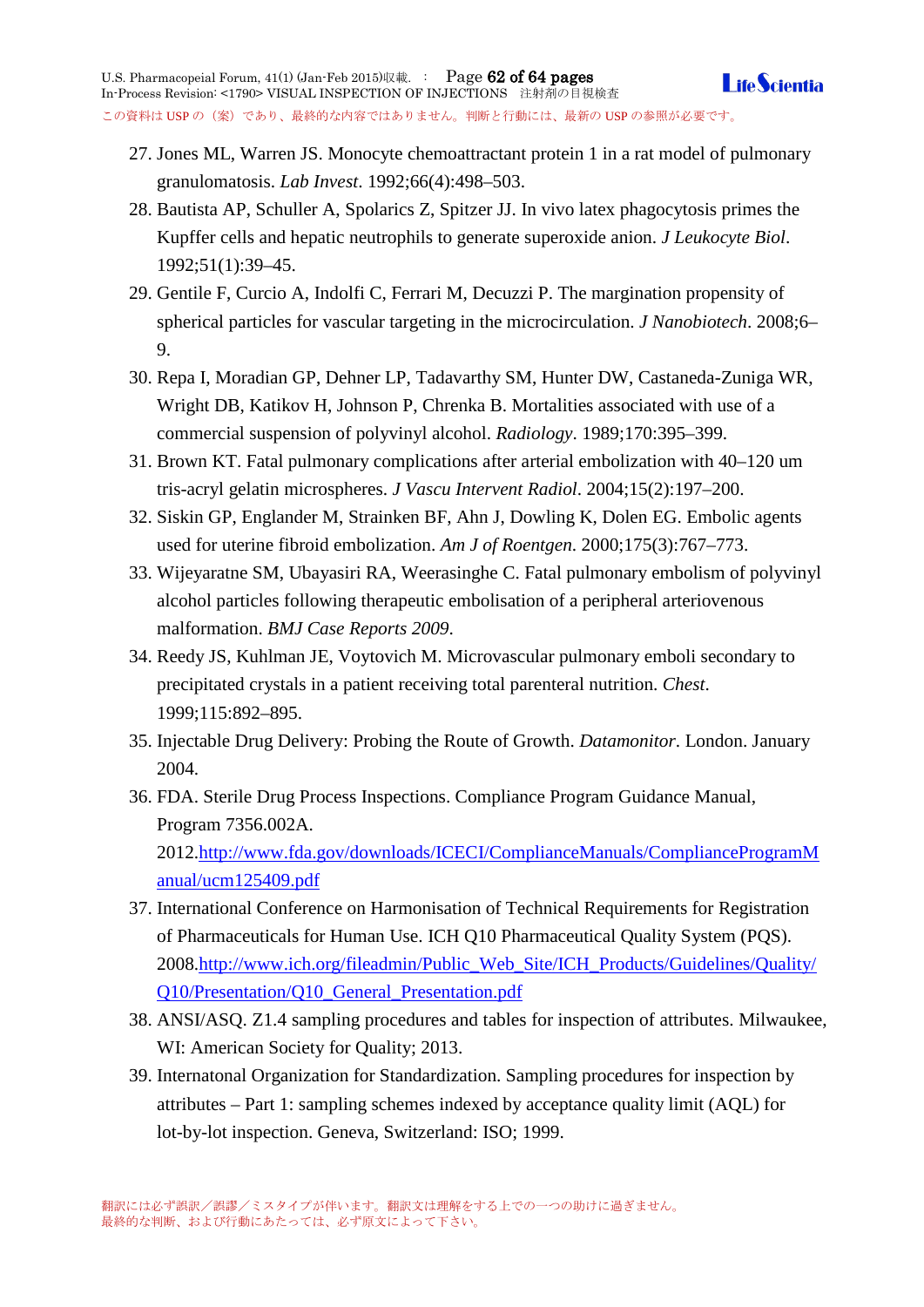- 40. Japanese Industrial Standard. JIS Z 9015–1 Sampling procedures for inspection by attributes –Part 1: sampling schemes indexed by acceptance quality limit (AQL) for lot-by-lot inspection. Tokyo: Japanese Standards Association; 2006.
- 41. Shabushnig JG, Leversee RL. A survey of industry practice for the visual inspection of injectable products (preliminary report). PDA Visual Inspection Forum. Berlin: 2008.
- 42. FDA. Advisory to Drug Manufacturers: Formation of Glass Lamellae in Certain Injectable Drugs. 2011. <http://www.fda.gov/drugs/drugsafety/ucm248490.htm>
- 43. International Conference on Harmonisation of Technical Requirements for Registration of Pharmaceuticals for Human Use. ICH Q8 Pharmaceutical Development. 2008[.http://www.ich.org/fileadmin/Public\\_Web\\_Site/Training/ICH\\_Endorsed\\_Training\\_](http://www.ich.org/fileadmin/Public_Web_Site/Training/ICH_Endorsed_Training_Events/ASEAN_training_on_Q8_Q9_Q10_Guidelines/Q8_Pharma_development_JL.Robert.pdf) [Events/ASEAN\\_training\\_on\\_Q8\\_Q9\\_Q10\\_Guidelines/Q8\\_Pharma\\_development\\_JL.Ro](http://www.ich.org/fileadmin/Public_Web_Site/Training/ICH_Endorsed_Training_Events/ASEAN_training_on_Q8_Q9_Q10_Guidelines/Q8_Pharma_development_JL.Robert.pdf) [bert.pdf](http://www.ich.org/fileadmin/Public_Web_Site/Training/ICH_Endorsed_Training_Events/ASEAN_training_on_Q8_Q9_Q10_Guidelines/Q8_Pharma_development_JL.Robert.pdf)
- 44. Chang BS, Hershenson S. Practical approaches to protein formulation development. In Carpenter JF, Manning MC, eds. *Rational Design of Stable Protein Formulations - Theory and Practice. New York: Kluwer Academic Press/Plenum*; 2002:1–25.
- 45. Barber TA. *Pharmaceutical Particulate Matter: Analysis and Control*. Buffalo Grove, IL: Interpharm Press; 1993:243–246.
- 46. Haleblian JK. Characterization of habits and crystalline modification of solids and their pharmaceutical implications. *J Pharm Sci*.1975;65(8):1269–1286.
- 47. Jenke D. An extractables/leachables strategy facilitated by collaboration between drug product vendors and plastic material/system suppliers. *Pharm Sci Tech*. 1986;61(1):17– 33.
- 48. Dimbleby V. Glass for pharmaceutical purposes. *J Pharm Pharmacol*. 1953;5:969.
- 49. European Directorate for the Quality of Medicines & Healthcare. European Pharmacopoeia 8.2 / Ph. Eur. Chapter 2.9.20 Particulate Contamination: Visible Particles. Strasbourg, France: EDQM; 2014.
- 50. Japanese Pharmacopoeia. JP 16. 6.06 Foreign Insoluble Matter Test, Tokyo, Japan, 2014.
- 51. Wolfe JM, Horowitz TS, Van Wert MJ, Kenner NM, Place SS, Kibbi N. Low target prevalence is a stubborn source of errors in visual search tasks. *J Exper Psych*. 2007;136(4):623–638.
- 52. Rich AN, Kunar MA, Van Wert MJ, Hidalgo-Sotelo B, Horowitz TS, Wolfe JM. Why do we miss rare targets? Exploring the boundaries of the low prevalence effect. *J Vision*. 2008;8(15):1–17.
- 53. Parenteral Drug Association. Technical Report No. 27. Pharmaceutical Packaging Integrity. 1998. *https://store.pda.org/ProductCatalog/Product.aspx?ID=1185*